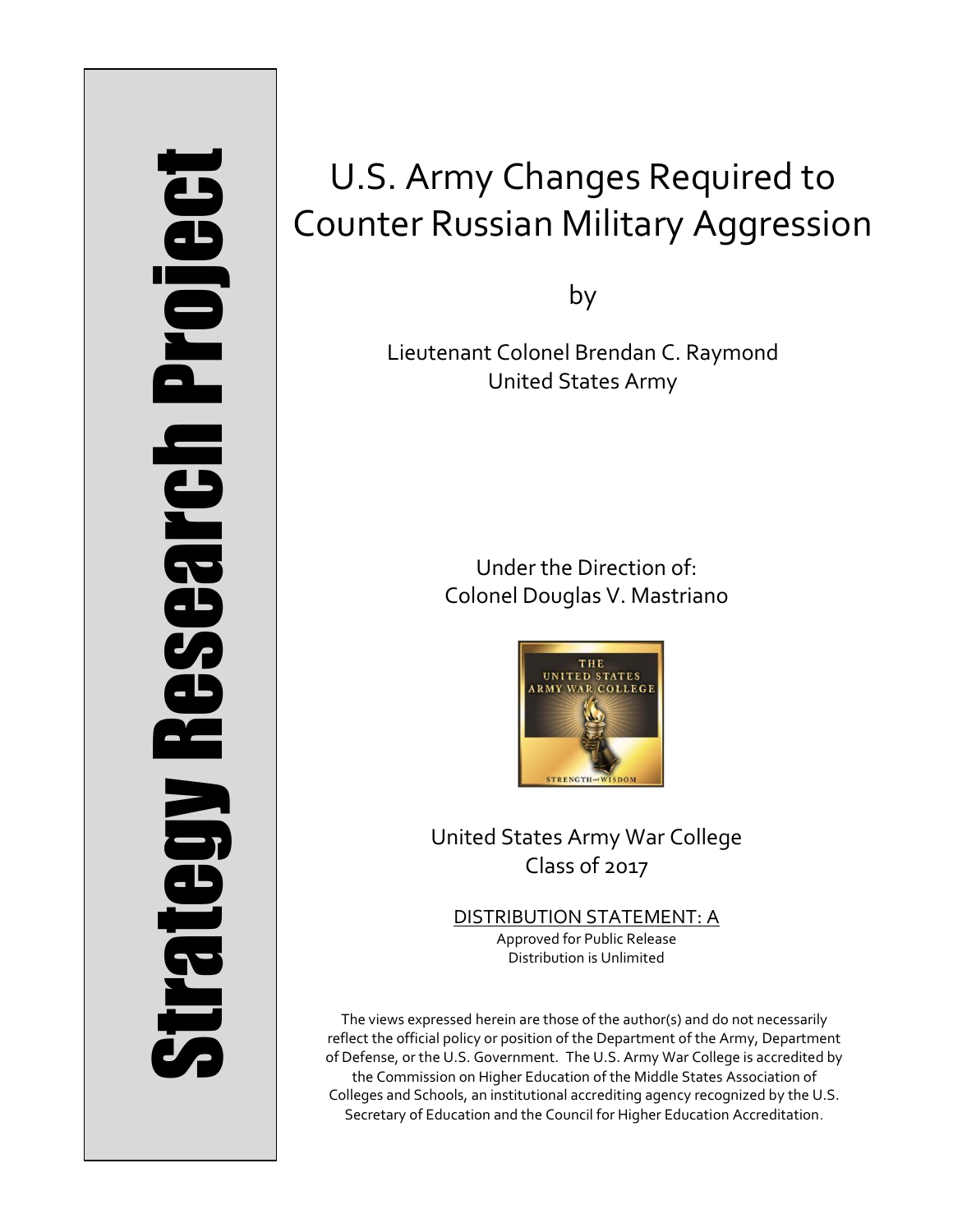| <b>REPORT DOCUMENTATION PAGE</b>                                                                                                                                                                                                                                                                                                                                                                                                                                                                                                                                                                                                                                                                                                                                                                                                                                                                                                                                                                                                                                                                                                                                                                                                                              |                                 |                    |                           |                     |                             | Form Approved--OMB No. 0704-0188                        |
|---------------------------------------------------------------------------------------------------------------------------------------------------------------------------------------------------------------------------------------------------------------------------------------------------------------------------------------------------------------------------------------------------------------------------------------------------------------------------------------------------------------------------------------------------------------------------------------------------------------------------------------------------------------------------------------------------------------------------------------------------------------------------------------------------------------------------------------------------------------------------------------------------------------------------------------------------------------------------------------------------------------------------------------------------------------------------------------------------------------------------------------------------------------------------------------------------------------------------------------------------------------|---------------------------------|--------------------|---------------------------|---------------------|-----------------------------|---------------------------------------------------------|
| The public reporting burden for this collection of information is estimated to average 1 hour per response, including the time for reviewing instructions, searching existing data sources, gathering and<br>maintaining the data needed, and completing and reviewing the collection of information. Send comments regarding this burden estimate or any other aspect of this collection of information, including<br>suggestions for reducing the burden, to Department of Defense, Washington Headquarters Services, Directorate for Information Operations and Reports (0704-0188), 1215 Jefferson Davis Highway, Suite<br>1204, Arlington, VA 22202-4302. Respondents should be aware that notwithstanding any other provision of law, no person shall be subject to any penalty for failing to comply with a collection of information<br>if it does not display a currently valid OMB control number. PLEASE DO NOT RETURN YOUR FORM TO THE ABOVE ADDRESS.                                                                                                                                                                                                                                                                                             |                                 |                    |                           |                     |                             |                                                         |
|                                                                                                                                                                                                                                                                                                                                                                                                                                                                                                                                                                                                                                                                                                                                                                                                                                                                                                                                                                                                                                                                                                                                                                                                                                                               | 1. REPORT DATE (DD-MM-YYYY)     | 2. REPORT TYPE     |                           |                     |                             | 3. DATES COVERED (From - To)                            |
| 01-04-2017                                                                                                                                                                                                                                                                                                                                                                                                                                                                                                                                                                                                                                                                                                                                                                                                                                                                                                                                                                                                                                                                                                                                                                                                                                                    |                                 |                    | STRATEGY RESEARCH PROJECT |                     |                             |                                                         |
| <b>4. TITLE AND SUBTITLE</b><br>U.S. Army Changes Required to Counter Russian Military Aggression                                                                                                                                                                                                                                                                                                                                                                                                                                                                                                                                                                                                                                                                                                                                                                                                                                                                                                                                                                                                                                                                                                                                                             |                                 |                    |                           |                     |                             | <b>5a. CONTRACT NUMBER</b>                              |
|                                                                                                                                                                                                                                                                                                                                                                                                                                                                                                                                                                                                                                                                                                                                                                                                                                                                                                                                                                                                                                                                                                                                                                                                                                                               |                                 |                    |                           |                     |                             | <b>5b. GRANT NUMBER</b>                                 |
|                                                                                                                                                                                                                                                                                                                                                                                                                                                                                                                                                                                                                                                                                                                                                                                                                                                                                                                                                                                                                                                                                                                                                                                                                                                               |                                 |                    |                           |                     |                             | <b>5c. PROGRAM ELEMENT NUMBER</b>                       |
| 6. AUTHOR(S)                                                                                                                                                                                                                                                                                                                                                                                                                                                                                                                                                                                                                                                                                                                                                                                                                                                                                                                                                                                                                                                                                                                                                                                                                                                  |                                 |                    |                           |                     | <b>5d. PROJECT NUMBER</b>   |                                                         |
| Lieutenant Colonel Brendan C. Raymond<br><b>United States Army</b>                                                                                                                                                                                                                                                                                                                                                                                                                                                                                                                                                                                                                                                                                                                                                                                                                                                                                                                                                                                                                                                                                                                                                                                            |                                 |                    |                           |                     |                             | <b>5e. TASK NUMBER</b>                                  |
|                                                                                                                                                                                                                                                                                                                                                                                                                                                                                                                                                                                                                                                                                                                                                                                                                                                                                                                                                                                                                                                                                                                                                                                                                                                               |                                 |                    |                           |                     | <b>5f. WORK UNIT NUMBER</b> |                                                         |
| 7. PERFORMING ORGANIZATION NAME(S) AND ADDRESS(ES)<br>Colonel Douglas V. Mastriano                                                                                                                                                                                                                                                                                                                                                                                                                                                                                                                                                                                                                                                                                                                                                                                                                                                                                                                                                                                                                                                                                                                                                                            |                                 |                    |                           |                     |                             | 8. PERFORMING ORGANIZATION<br><b>REPORT NUMBER</b>      |
| 9. SPONSORING/MONITORING AGENCY NAME(S) AND ADDRESS(ES)                                                                                                                                                                                                                                                                                                                                                                                                                                                                                                                                                                                                                                                                                                                                                                                                                                                                                                                                                                                                                                                                                                                                                                                                       |                                 |                    |                           |                     |                             | 10. SPONSOR/MONITOR'S ACRONYM(S)                        |
| U.S. Army War College, 122 Forbes Avenue, Carlisle, PA 17013                                                                                                                                                                                                                                                                                                                                                                                                                                                                                                                                                                                                                                                                                                                                                                                                                                                                                                                                                                                                                                                                                                                                                                                                  |                                 |                    |                           |                     |                             | <b>11. SPONSOR/MONITOR'S REPORT</b><br><b>NUMBER(S)</b> |
| Distribution A: Approved for Public Release. Distribution is Unlimited.<br>12. DISTRIBUTION / AVAILABILITY STATEMENT<br>To the best of my knowledge this SRP accurately depicts USG and/or DoD policy & contains no classified<br>information or aggregation of information that poses an operations security risk. Author: $\boxtimes$ PA: $\boxtimes$                                                                                                                                                                                                                                                                                                                                                                                                                                                                                                                                                                                                                                                                                                                                                                                                                                                                                                       |                                 |                    |                           |                     |                             |                                                         |
| <b>13. SUPPLEMENTARY NOTES</b><br>Word Count: 9365                                                                                                                                                                                                                                                                                                                                                                                                                                                                                                                                                                                                                                                                                                                                                                                                                                                                                                                                                                                                                                                                                                                                                                                                            |                                 |                    |                           |                     |                             |                                                         |
| <b>14. ABSTRACT</b><br>The Russian military operations in Georgia (2008), Crimea and Eastern Ukraine (2014), and Syria<br>(2015) demonstrate that the characteristic of Russian warfare is dynamic. Driven by factors of<br>technological advances, changes in doctrine, and the incorporation of lessons from recent conflicts in the<br>Middle East, Russia revolutionized their methods of conducting warfare artfully integrating lethality,<br>coercion, and disinformation to achieve strategic effects on the modern battlefield. To deter Russia's<br>aggressive behavior and interventionist agenda in Europe, Eurasia and the Middle East, the U.S. Army<br>must increase the size and capability of its forces committed to Europe, incorporate lessons learned to<br>transform current doctrine and training of decisive action, and develop new material to address challenges<br>with joint force entry operations, joint combined arms maneuver, and the integration and delivery of joint<br>fires. A focus on these improvements will enable the U.S. Army to provide a more credible deterrent in<br>Europe, reassure America's partners and allies, and prepare the military for future conflict against similar<br>near-peer competitors. |                                 |                    |                           |                     |                             |                                                         |
| <b>15. SUBJECT TERMS</b><br>Russia, Georgia, Crimea, Eastern Ukraine, Syria, Warfare, Deterrence, Doctrine, Training, Posture                                                                                                                                                                                                                                                                                                                                                                                                                                                                                                                                                                                                                                                                                                                                                                                                                                                                                                                                                                                                                                                                                                                                 |                                 |                    |                           |                     |                             |                                                         |
|                                                                                                                                                                                                                                                                                                                                                                                                                                                                                                                                                                                                                                                                                                                                                                                                                                                                                                                                                                                                                                                                                                                                                                                                                                                               | 16. SECURITY CLASSIFICATION OF: |                    | 17. LIMITATION            | 18. NUMBER OF PAGES |                             | 19a. NAME OF RESPONSIBLE PERSON                         |
| a. REPORT<br>UU                                                                                                                                                                                                                                                                                                                                                                                                                                                                                                                                                                                                                                                                                                                                                                                                                                                                                                                                                                                                                                                                                                                                                                                                                                               | <b>b. ABSTRACT</b><br>UU        | c. THIS PAGE<br>UU | OF ABSTRACT<br>UU         | 49                  |                             | 19b. TELEPHONE NUMBER (w/area code)                     |

**Standard Form 298** (Rev. 8/98), Prescribed by ANSI Std. Z39.18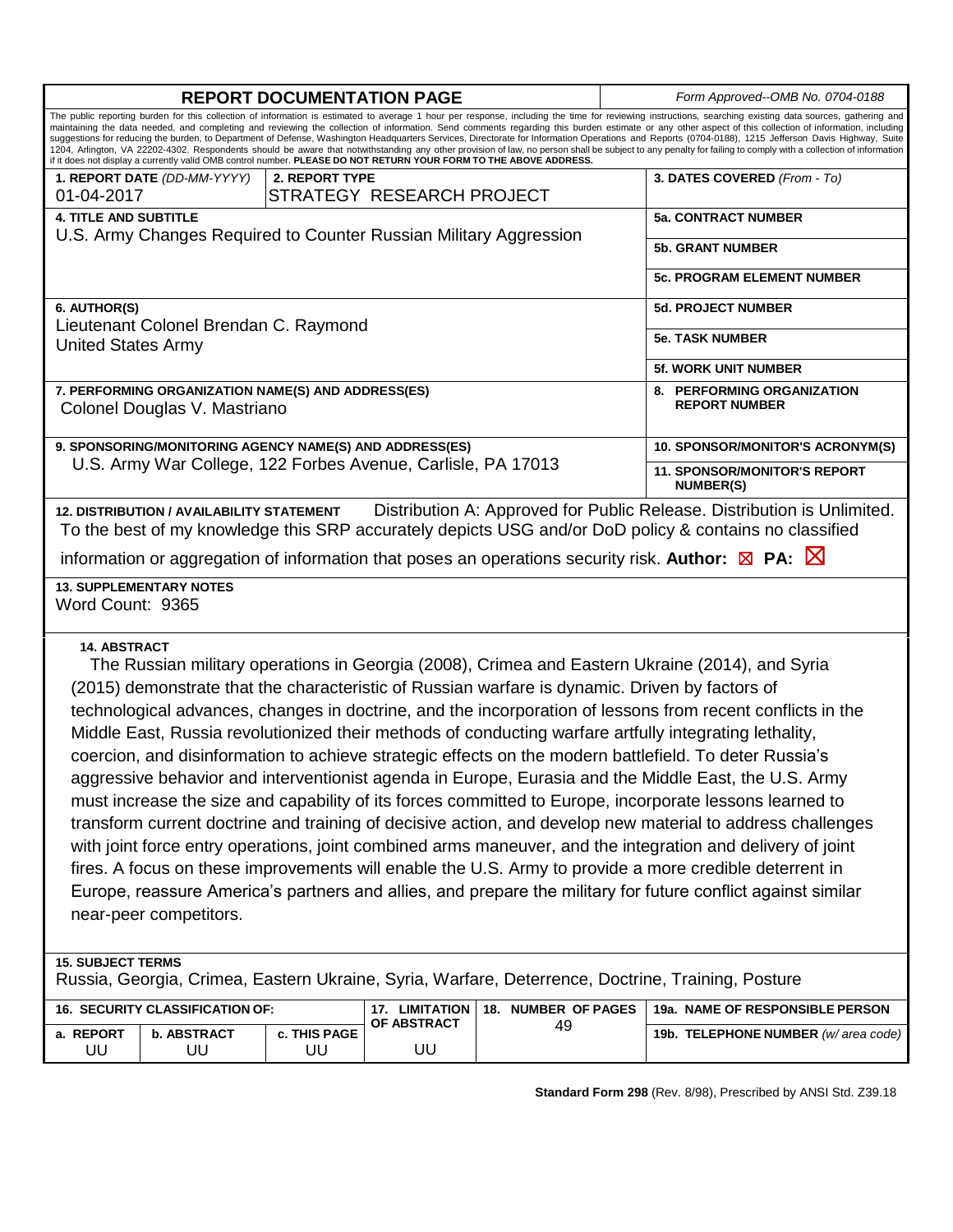## U.S. Army Changes Required to Counter Russian Military Aggression (9365 words)

### **Abstract**

 The Russian military operations in Georgia (2008), Crimea and Eastern Ukraine (2014), and Syria (2015) demonstrate that the characteristic of Russian warfare is dynamic. Driven by factors of technological advances, changes in doctrine, and the incorporation of lessons from recent conflicts in the Middle East, Russia revolutionized their methods of conducting warfare artfully integrating lethality, coercion, and disinformation to achieve strategic effects on the modern battlefield. To deter Russia's aggressive behavior and interventionist agenda in Europe, Eurasia and the Middle East, the U.S. Army must increase the size and capability of its forces committed to Europe, incorporate lessons learned to transform current doctrine and training of decisive action, and develop new material to address challenges with joint force entry operations, joint combined arms maneuver, and the integration and delivery of joint fires. A focus on these improvements will enable the U.S. Army to provide a more credible deterrent in Europe, reassure America's partners and allies, and prepare the military for future conflict against similar near-peer competitors.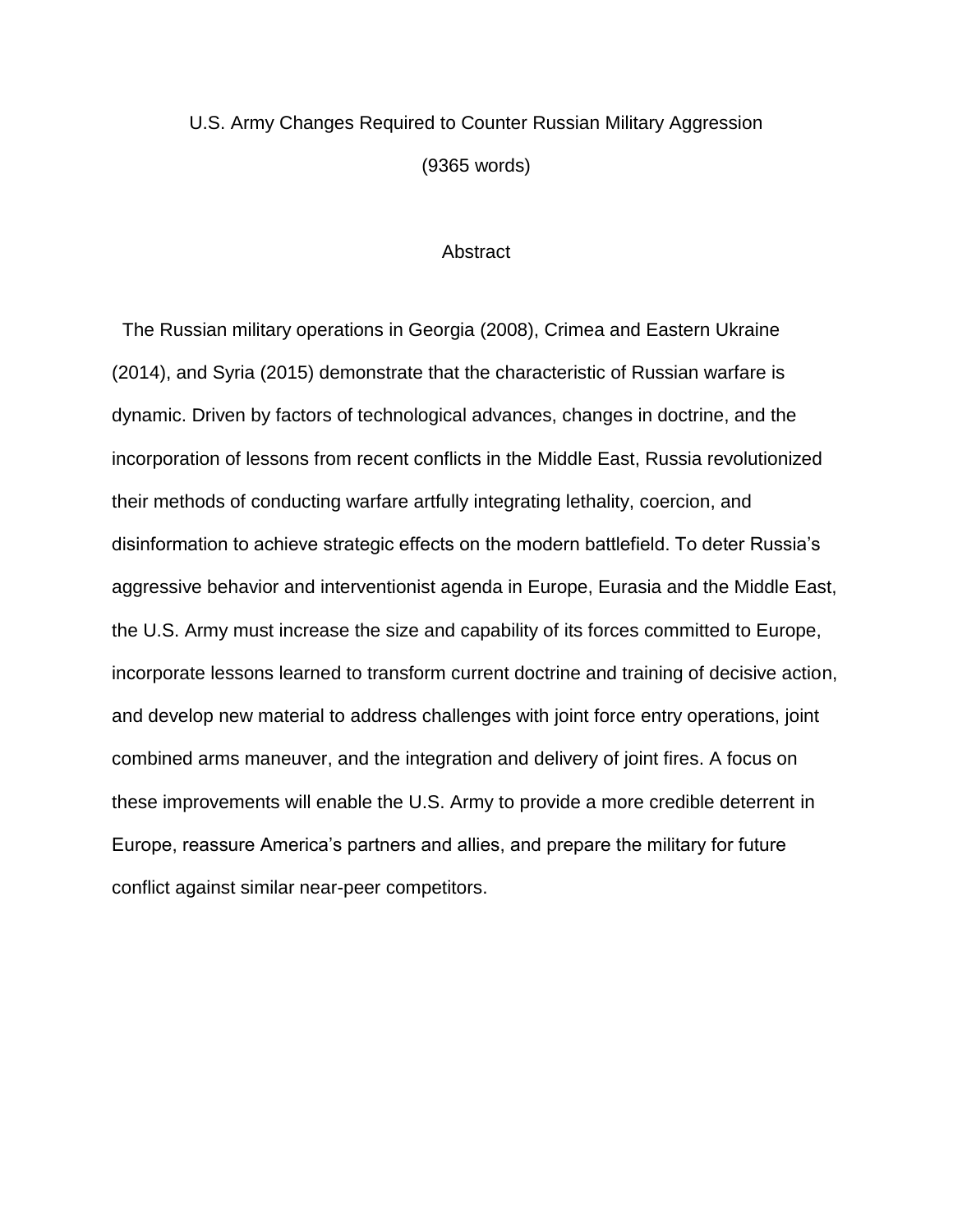### **U.S. Army Changes Required to Counter Russian Military Aggression**

Russia is America's #1 threat…I want to be clear to those who wish to do us harm…we will stop you and we will beat you harder that you have ever been beaten before. Make no mistake about that.

 $-$ General Mark A. Milley<sup>1</sup>

Russia presents a greater security challenge to the U.S and our European allies than at any time since the Cold War.<sup>2</sup> Russia has challenged the post-Cold War international order and abandoned agreed upon frameworks that fostered cooperation between the U.S., Europe, and Russia.<sup>3</sup> Russia's 2008 conflict in Georgia, the annexation of Crimea in 2014, on-going clandestine military operations in eastern Ukraine, and the military intervention in Syria create a security dilemma stretching from western Asia to the Mediterranean Sea.<sup>4</sup> Russia believes that these incursions will intimidate America's European allies and force the U.S. to recognize Russia as a regional hegemon.<sup>5</sup> Russian aggression threatens America's enduring national interest of a "rules-based international order...that promotes, peace, (and) security."<sup>6</sup> Deterring Russian aggression and protecting America's allies and partners is a vital U.S. national interest.

Russian military operations in Georgia, Crimea and Eastern Ukraine, and Syria demonstrate that the characteristic of Russian warfare is dynamic. Driven by factors of technological advances, changes in doctrine, and the incorporation of lessons from recent conflicts in the Middle East, Russia revolutionized their methods of conducting warfare artfully integrating lethality, coercion, and disinformation to achieve effects on the modern battlefield. To deter Russian aggression in Europe, Eurasia, and the Middle East, the U.S. Army must increase the size and capability of its forces committed to Europe, transform current doctrine and training of decisive action, and develop new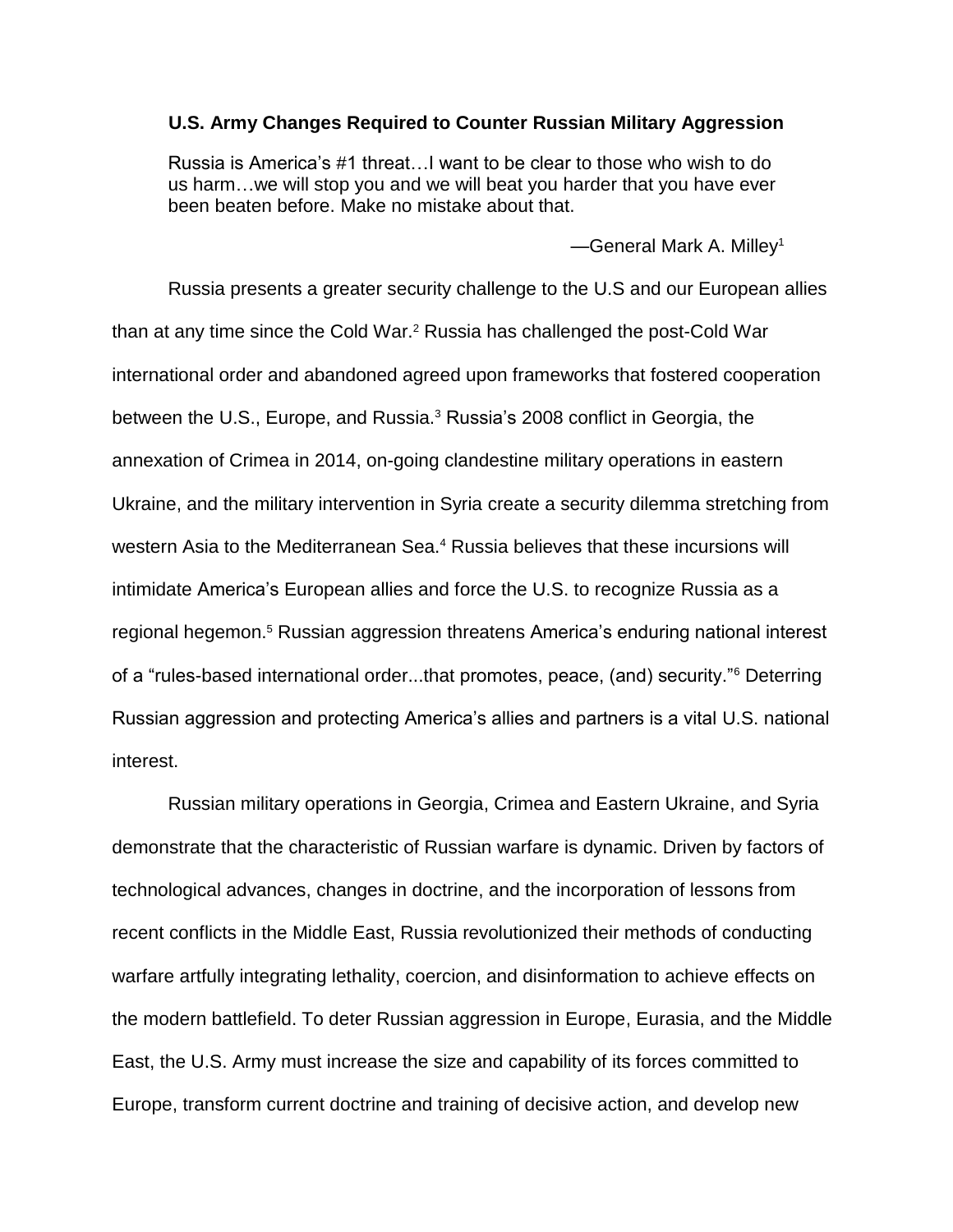material to address challenges with joint force entry operations, joint combined arms maneuver, and the integration and delivery of joint fires. A focus on these improvements will enable the U.S. Army to provide a more credible deterrent in Europe, reassure America's partners and allies, and prepare the military for future conflict against similar near-peer competitors.

### Observations of the Russo-Georgian War in 2008

Since the dissolution of the Soviet Union in 1991, revisionist factions of the Russian Federation have attempted to reestablish Russia's prominence as a global super power and recreate Russia's "sphere of influence" over non-NATO, former Soviet states.<sup>7</sup> In August 2008, Russia acted upon this strategic goal when Russian military forces launched a cross-border incursion against their neighbor, the sovereign state of Georgia. Russia's political objectives were to topple the Georgian government, dissuade Georgia's acceptance in the NATO, and deter other former Soviet states from seeking similar relations with the West. $8$  By installing a pro-Russian regime in Tbilisi, Russia could control the border regions of Abkhazia and South Ossetia and establish influence over the energy corridor located in the South Caucasus region.<sup>9</sup> Strategically, Russia's military control of contested Georgian areas would not only restore the Federation's regional hegemony, but it would also deny the U.S. critical access and influence in the Caucasus region. 10

### Geopolitical Context

Russia's meddling in Georgian affairs was not a new occurrence. Since the fall of the Soviet Union, ethnic Russian separatists in Abkhazia and South Ossetia sought independence from Georgia. In July 1992, fighting began between Georgian military forces and armed groups in Abkhazia resulting in an initial ceasefire agreement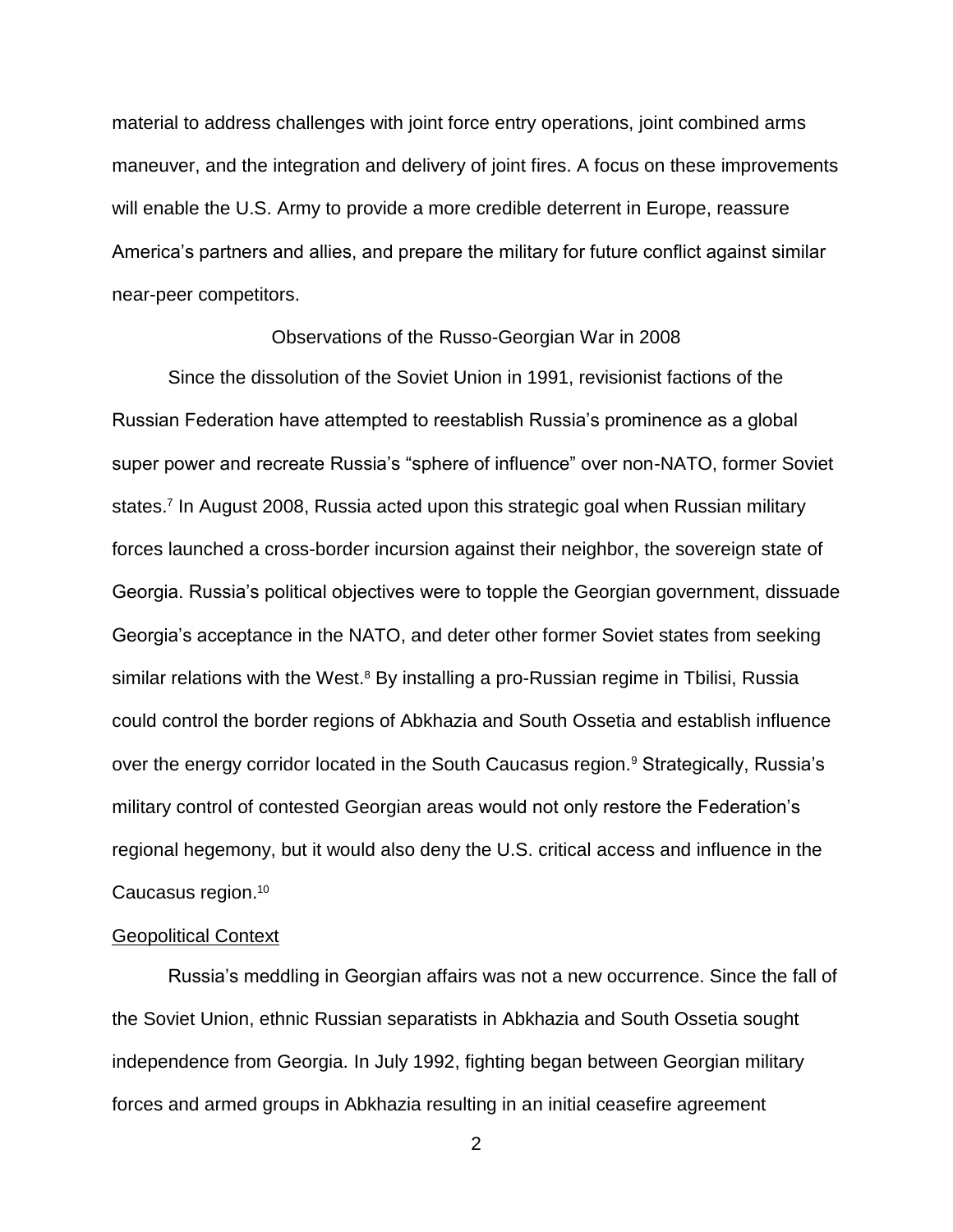brokered by the Russian Federation in September 1992.<sup>11</sup> As fighting resumed in late 1992, the United Nations (UN) established an initial presence in Tblisi to assess reports of human rights violations, and ultimately, the UN formed a multinational peacekeeping force to verify compliance with the 1994 ceasefire agreement through UN Security Council Resolution 858. <sup>12</sup> Designated the UN Observer Mission in Georgia (UNOMIG), the Russian Federation led a peacekeeping mission, consisting of Russian and Commonwealth of Independent States (CIS) forces, to monitor the ceasefire agreement, investigate violations, and secure a buffer zone in the conflict area. 13

The region remained largely in a political stalemate for the next 14 years as diplomatic attempts at reconciliation failed. During this period, the size of Georgia's peacekeeping contingent significantly reduced while Russia's peacekeeping effort of approximately 500 Soldiers remained focused on countering attacks between separatists and Georgian forces.<sup>14</sup> Tensions between the Russian and Georgian government steadily escalated through late 2007 and 2008, with Russian leaders citing Georgian aggression in the region and their desire to enter into negotiations to join NATO.<sup>15</sup> On August 26, 2008, the Russian Federation officially recognized Abkhazia and South Ossetia as "independent states" and Russian military forces occupied the region two days later.<sup>16</sup>

### Socio-Economic Dynamics

During the years leading up to the 2008 invasion of Georgia, Moscow supported the ethnic Russian separatist movement in Abkhazia and South Ossetia. To admonish Georgia for its pro-Western policies, Russia provided the separatists military support and equipment to further destabilize the region and maintain influence over Georgia. 17 As Georgia attempted democratic reforms, the Russia strengthened their positions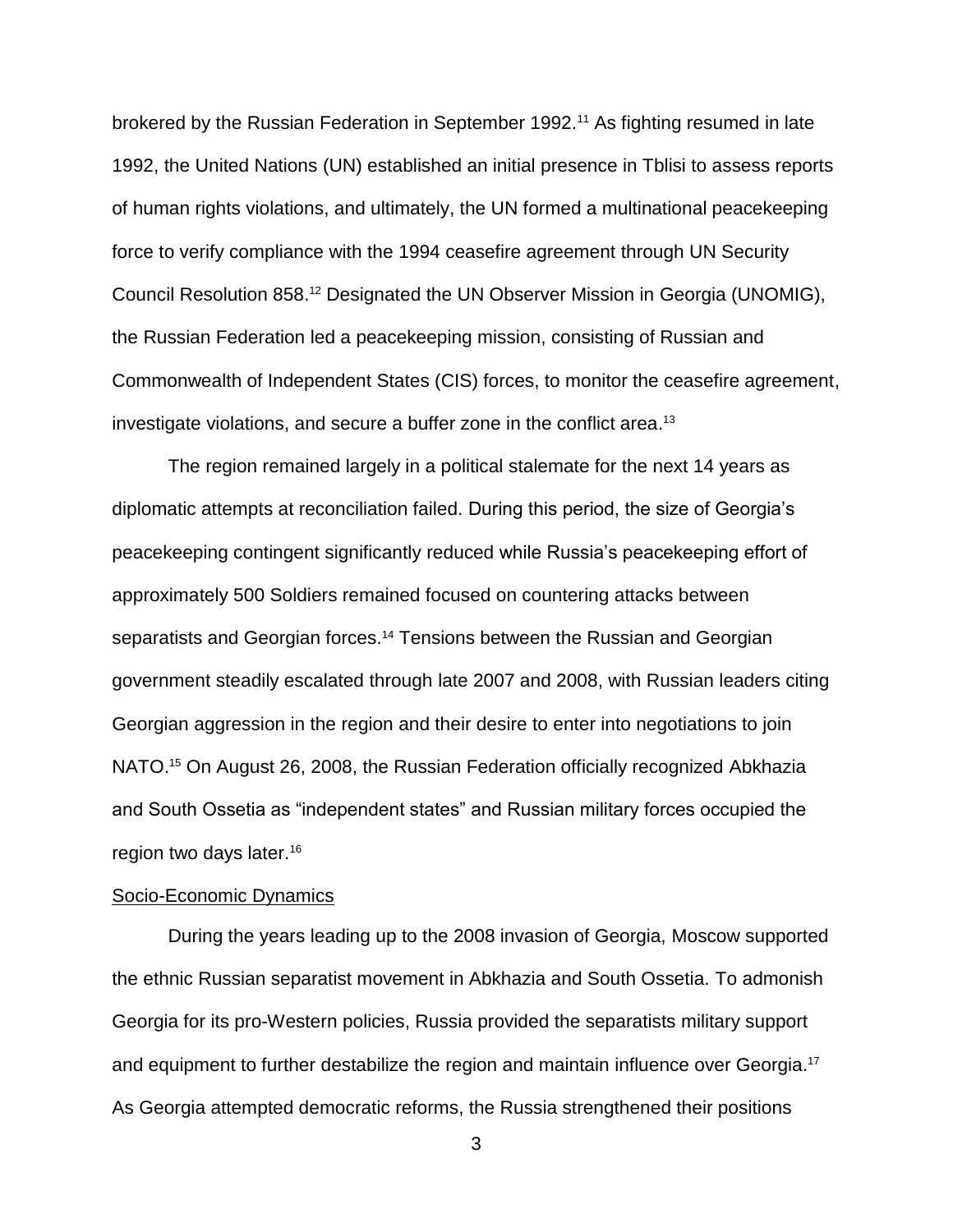within Georgia's breakaway regions.<sup>18</sup> In Abkhazia and South Ossetia, Russia replaced politicians with intelligence operatives. <sup>19</sup> To exacerbate tensions with Georgia, Moscow implemented "conferral of Russian citizenship to Georgian nationals and the provision of passports on a massive scale" to the breakaway region "without the consent of the Georgian Government." 20

Since the Soviet era, Abkhazia and South Ossetia maintained patron ties and an economic bond to the Russian Federation. Moscow "manipulated ethnic disputes to gain political advantages and encouraged minorities and regional leaders to express various grievances against the central government" in Tiblisi.<sup>21</sup> The peoples of this region characterize their national identity as Russians not Georgians. These conditions made the area fertile to the influences of the Kremlin and facilitated Russia's political objectives during the 2008 invasion of Georgia. The gradual 'Russification' of Abkhazia and South Ossetia also included the introduction of the Russian ruble as the official currency, the implementation of a system of educational exchanges, and the targeted sanctions of Georgian products to undermine Tiblisi's authority in the region.<sup>22</sup> Military Confrontation

As Russo-Georgian relations deteriorated, it was clear that the situation in Abkhazia and South Ossetia would result in military conflict. The Russian Federation conducted extensive training exercises along the Georgian border and rehearsed the deployment of large-scale ground forces for operations in South Ossetia. <sup>23</sup> These exercises assured that Russian military forces were at a highest state of readiness.

On August 28, 2008, Russian forces attacked to seize the capitals of Abkhazia and South Ossetia. Although the seizing the initiative early during the swift execution of their invasion plan, Russian military faced considerable resistance from a well-equipped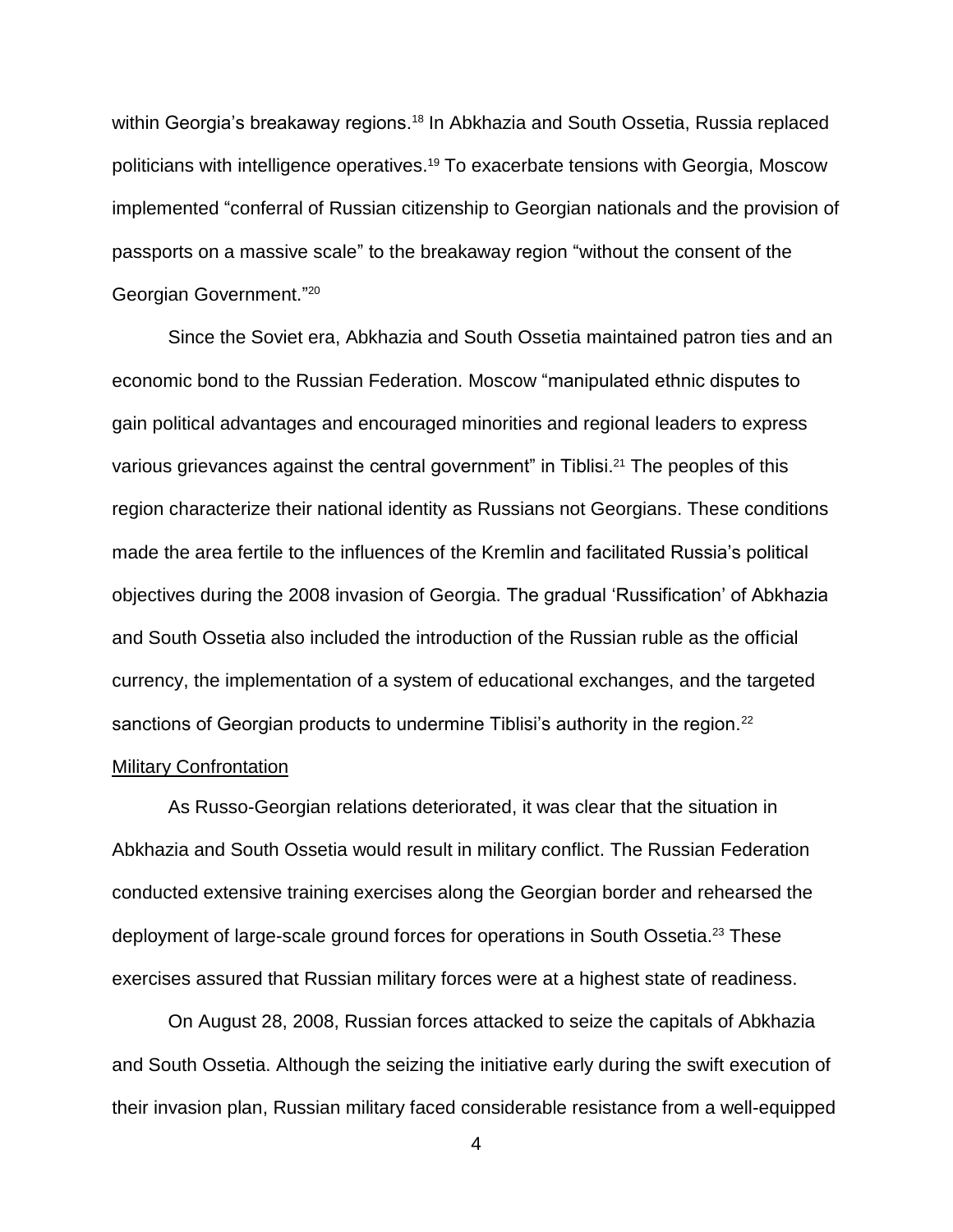and well-trained Georgian military force.<sup>24</sup> Having received training and military equipment from the U.S. and Western powers, Georgia's modern military had recent operational experience at home and abroad in Iraq and Afghanistan. Georgia leveraged these tactical advantages and their "tanks and infantry fighting vehicles were generally better equipped than were their Russian counterparts."<sup>25</sup> However, despite antiquated equipment and less effective training, the Russian military prevailed Georgia's defense forces by combining overwhelming numeric superiority with air and naval forces fire support to achieve operational objectives.<sup>26</sup>

Following the conflict, Russian military leader conducted a series of after action reviews to address operational and combat support shortfalls. Senior leaders attributed failures in the conflict to the lack of modern equipment including global position systems for navigation, electronic warfare capability to counter enemy air defense systems, night vision devices for reconnaissance and nighttime operations, sophisticated and encrypted communications equipment, and a lack of adequate armor and protection on vehicles.<sup>27</sup> Operationally, poor command and control resulted in fratricide and the inability to conduct effective combined arms maneuver. <sup>28</sup> The Russian military lacked the ability to execute joint operations on the modern battlefield. Ground forces lacked the communications architecture to coordinate effectively with attack helicopters and fixed-wing aircraft.<sup>29</sup> These deficiencies coupled with the lack of modern precision munitions and unmanned aerial vehicles (UAV) made targeting Georgian forces extremely difficult.<sup>30</sup> Russian critics assessed that the Russian victory in Georgia was not achieved by technology but by "the overwhelming quantity rather than the quality" of their forces.<sup>31</sup>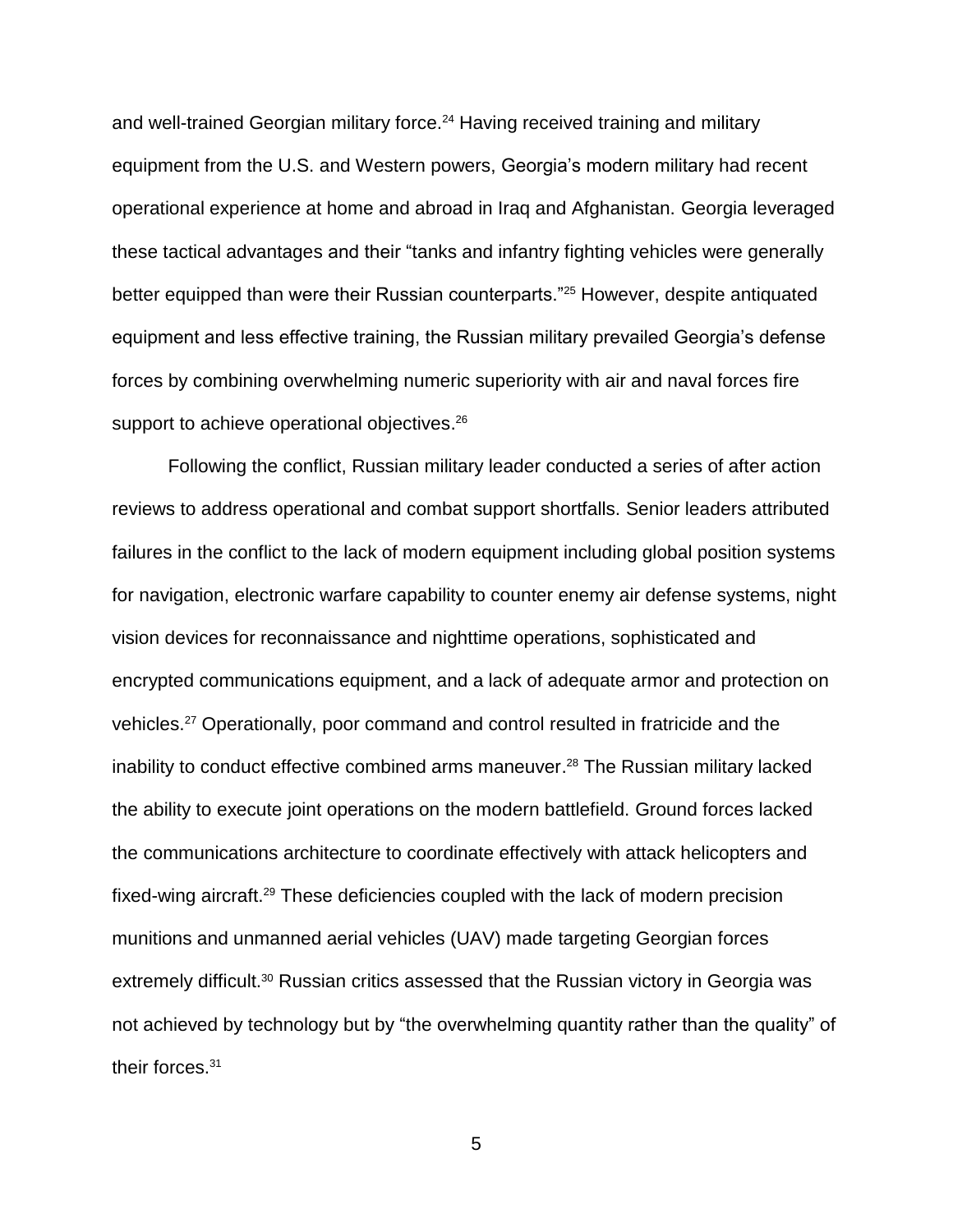### Information and Cyber Warfare

Russia has a long tradition of employing information and psychological warfare to influence ethnic Russian outside its borders.<sup>32</sup> Targeting pro-Russian separatist forces in Abkhazia and South Ossetia, Russia began a systematic escalation of political rhetoric in the months leading up to the conflict with Georgia. As Russian forces crossed the Georgian border in late August 2008, Moscow seemed to be on the "information defensive" as the Georgian government quickly established a media press center within 30 kilometers of the fighting in South Ossentia.<sup>33</sup> Although Russian government leaders professed the legitimacy of their peacekeeping efforts and response to Georgian aggression, Georgian leaders, aided by the media, were able to counter this Russian narrative. Anti-Russian publicity dominated the media until Georgian forces began suffering losses.<sup>34</sup> As the conflict ensued, Russian journalists and military officials reaffirmed the information offensive highlighting Georgia's violation of international law and the indiscriminate targeting of civilians.<sup>35</sup>

Russia's cyber warfare strategy during the conflict with Georgia focused on the control of military and government lines of communication within the state.<sup>36</sup> Moscow "capitalized on the fact that Georgia did not have its own Internet Exchange Point (IXP)" and depended heavily on other countries for this support.<sup>37</sup> This made it relatively easy for Russian cyber teams to locate critical choke points and target key governmental websites of the Georgian government.<sup>38</sup> However, Russia's initial employment of cyberattacks against Georgia was ineffective.<sup>39</sup> Ultimately, Russia was able to couple cyber attacks with media interviews to gain an advantage in the conflict. However, for a majority of the 5 day incursion in Georgia, Russia's information operations coupled with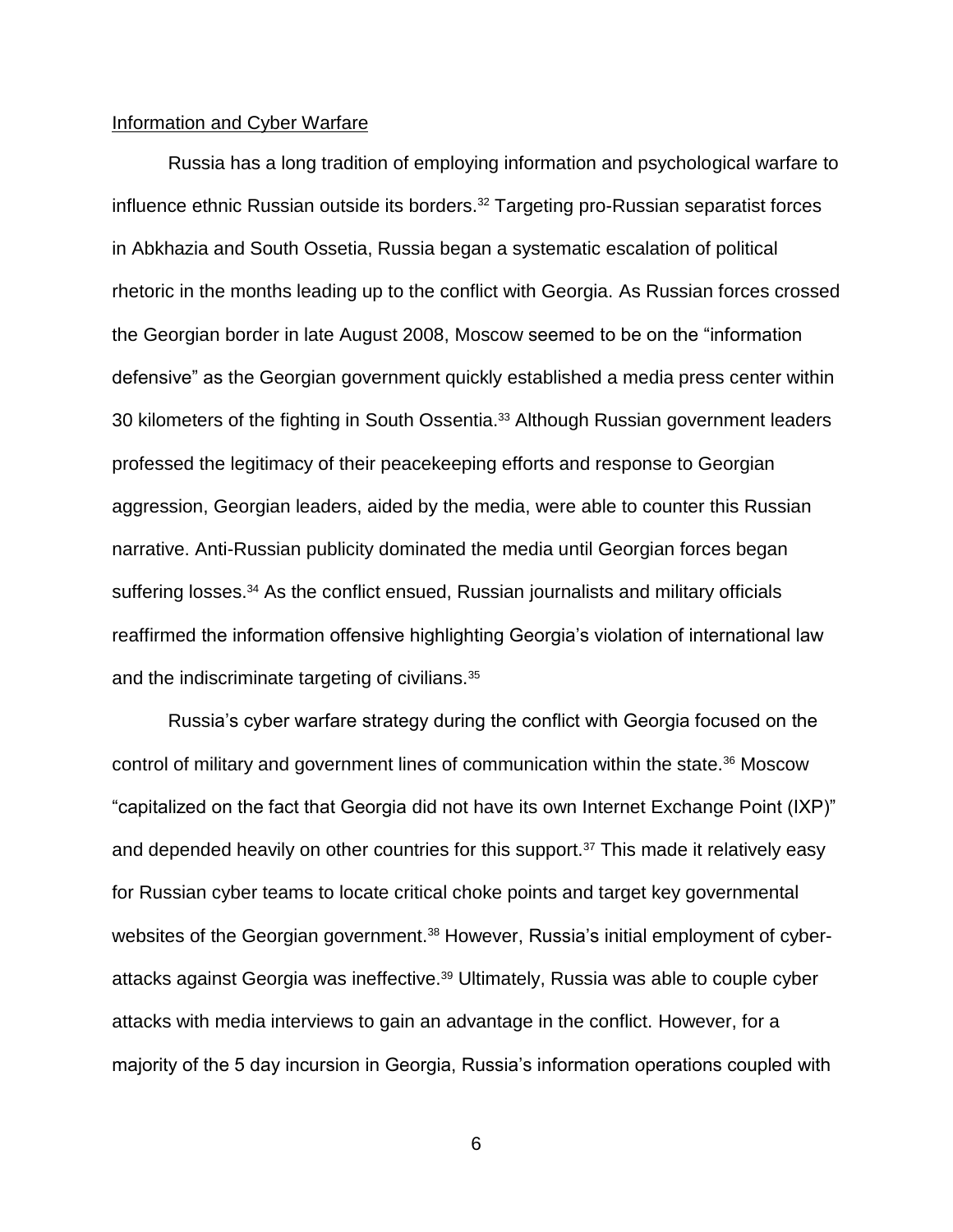its' psychological and cyber warfare failed to disrupt Georgia's command and control of military forces or achieve decisive effects.

Observations of Russian Military Operations in Crimea and Eastern Ukraine 2014

In the twilight of the Russo-Georgian war, "the minor international outrage and lack of any meaningful punishment" for Moscow's violation Georgian sovereignty, international norms, and the balance of regional power provided the catalyst for Russia's aggressive posture with its close neighbor, Ukraine.<sup>40</sup> As the factions in Ukraine courted better ties with Europe and Western powers, Putin demonstrated his resolve to discourage Western-leaning sentiments and reinforce Russia's sphere of influence over former Soviet states. Russia's intense distrust of the West coupled with historic Russian interests in Ukraine and a compulsion to protect Russian separatists abroad ultimately provided Putin the rationale to commit military forces in Crimea and the Donbas region.

### Geopolitical Context

Russia recognizes a special relationship with former Soviet states for many reasons; yet, the existence of resident ethnic Russian populations within these countries has created a belief in a "greater Russian World (*Russkiy mir*) that transcends Russia's state borders."<sup>41</sup> More so than any other former Soviet state, the Russian Federation views Ukraine as an extension of Russia's identity and culture. As the birthplace of the Russian Orthodox religion, the headquarters of the Russian Black Sea Fleet, and a vital transit location for Russia's export of oil and gas to Europe, Ukraine is militarily, economically, religiously, and culturally significant to Russia. <sup>42</sup> For this reason, the actions of Western powers to court a strong relationship with Ukraine at Russia's expense was unacceptable. Unlike Georgia, whose integration into NATO and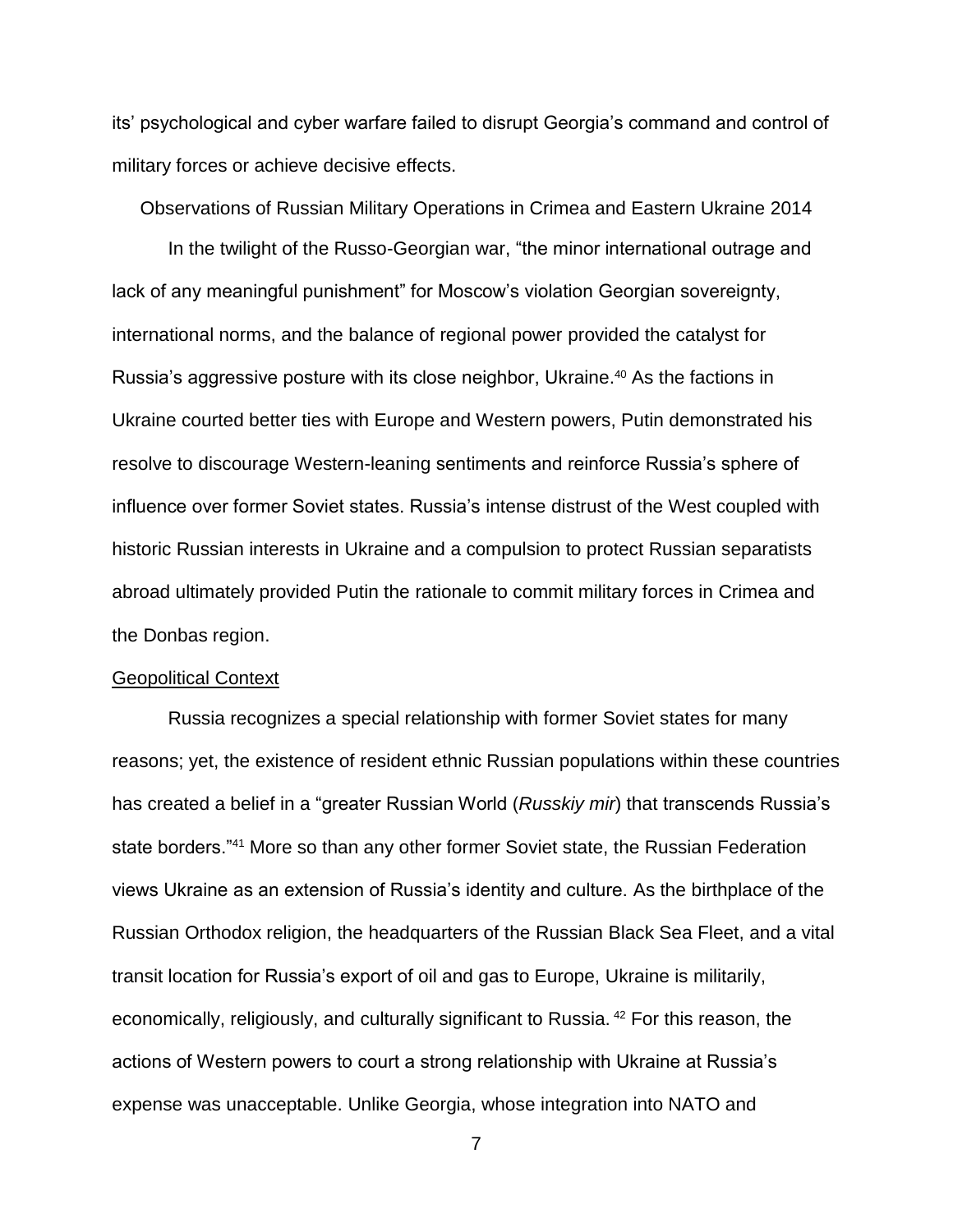alignment with Europe would not add much to Western military strength, Ukraine's incorporation into "Western structures would shift the strategic balance in Europe, ending any residual Russian hope of... restoring Soviet hegemony" in Eurasia.<sup>43</sup>

Following the Russo-Georgian conflict many Ukrainian officials expressed their misgivings for Russian intentions in Crimea and the Donbas region of Eastern Ukraine.<sup>44</sup> As the European Union sought better relations with Ukraine, Russian President Vladimir Putin, stated that any "extension of NATO to include Ukraine could lead to the disintegration of the country."<sup>45</sup> Consequently, Ukraine became "the target of Putin's dream to resurrect the Soviet Union, "to dissuade further western involvement in the region, and to reestablish Russia's sphere of influence over former Soviet states.<sup>46</sup> By "maintaining a permanent crisis" in Ukraine, the West would view the country as a failed state incapable of making the required reforms and initiatives for inclusion in NATO and the European Union (EU).<sup>47</sup> With Ukraine's likely reorientation back towards Russia, Central and Eastern Europe countries fear the loss of an important buffer to additional Russian aggression on the continent.<sup>48</sup>

### Socio-Economic Dynamics

Pro-Western social unrest in Ukraine caused great concern for Russia. With the exception of the ethnic populations in Crimea and the Donbas region, Ukrainian factions elsewhere pressed the Kiev government to explore a stronger relationships and better economic opportunities with European powers. To punish pro-Western sentiments, Russia introduced restrictions on Ukrainian exports causing economic difficulties and exacerbating the divide between Ukraine's government and its' citizens.<sup>49</sup> Internal crisis turned violent as pro-Western protests resulted in an agreement to hold early presidential elections that ousted the Kiev's pro-Russian regime and placed a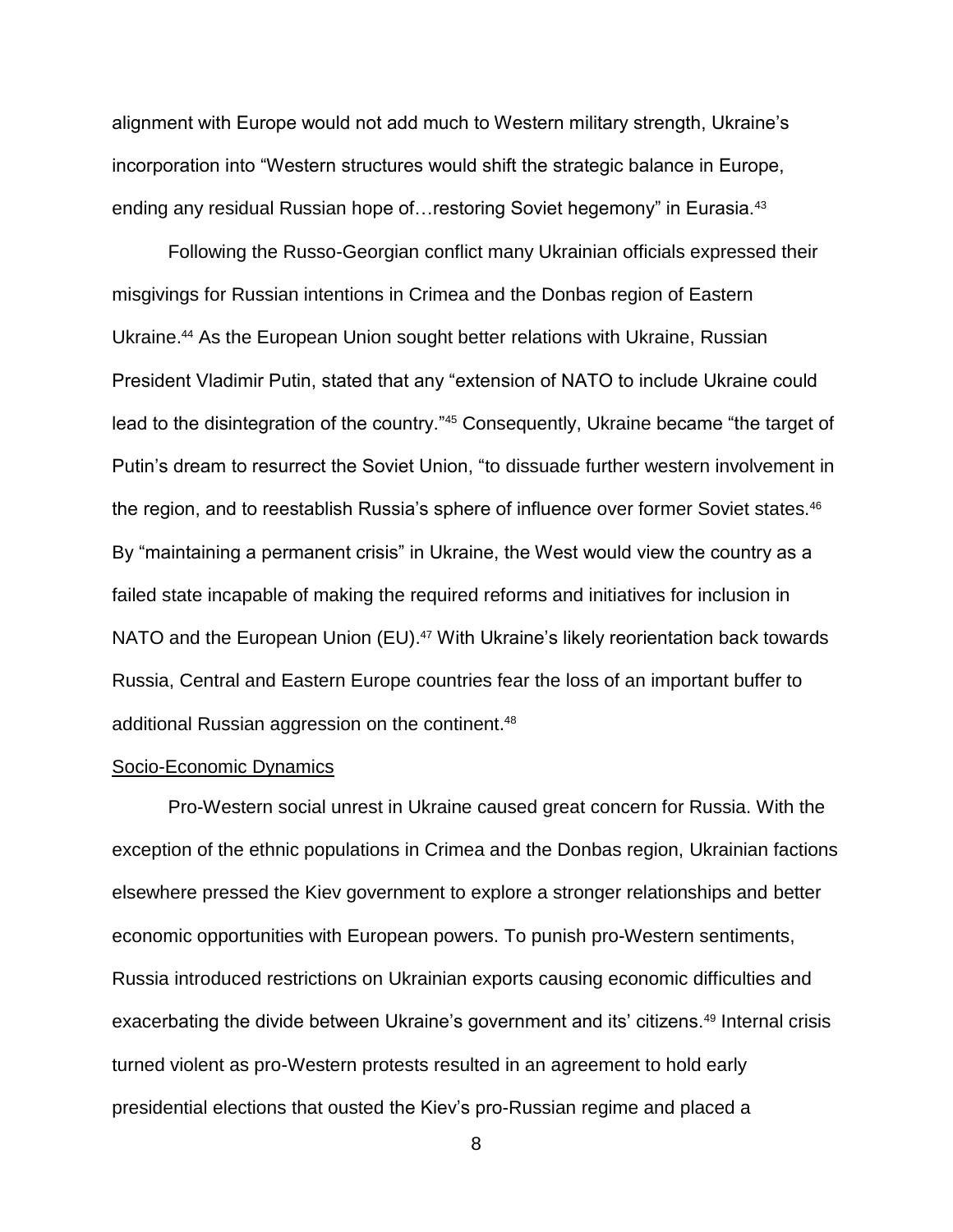democratic president, Petro Proshenko, in charge of Ukrainian governmental affairs in 2014. 50

Similar to Abkhazia and South Ossetia, Russia took an active role to foment proseparatist movements amongst the ethic Russian populations in Crimea and the Donbas region of Eastern Ukraine. Russia officially recognized these diasporas by providing a passport policy and dual citizenship rights, as well as, military aid, training, equipment, and support to pro-Russian leaders in these areas.<sup>51</sup> Following the elections that brought Proshenko to power, Russian forces initiated joint operations aimed at creating uncertainty in the internal affairs of Ukraine in Crimea and the Donbas region. Building on lessons from their experiences in Georgia, the Russian military efficiently accomplished their strategic objectives and effectively combined elite, Russian forces with proxy force support from pro-Russian personalities in the contested areas. Military Confrontation

Russia's military operations in Ukraine may have been "a strategic surprise for much of the West, but this was despite a range of well-informed analysis…pointing specifically to Crimea as the next logical target for an assertive Russia."<sup>52</sup> Following Ukraine's national election, Russia initiated a whole-of-government approach to support military operations against the new Proshenko regime. In February 2014, Russia deployed several hundred special operations forces to Crimea to instigate a 'popular uprising' amongst the pro-Russian ethnic population in support the annexation of the peninsula to Russia.<sup>53</sup>

With the initiation of conflict on February 27, Russian forces seized airports, control sea ports of entry, and the Russian Black Sea Fleet blockaded Ukrainian ships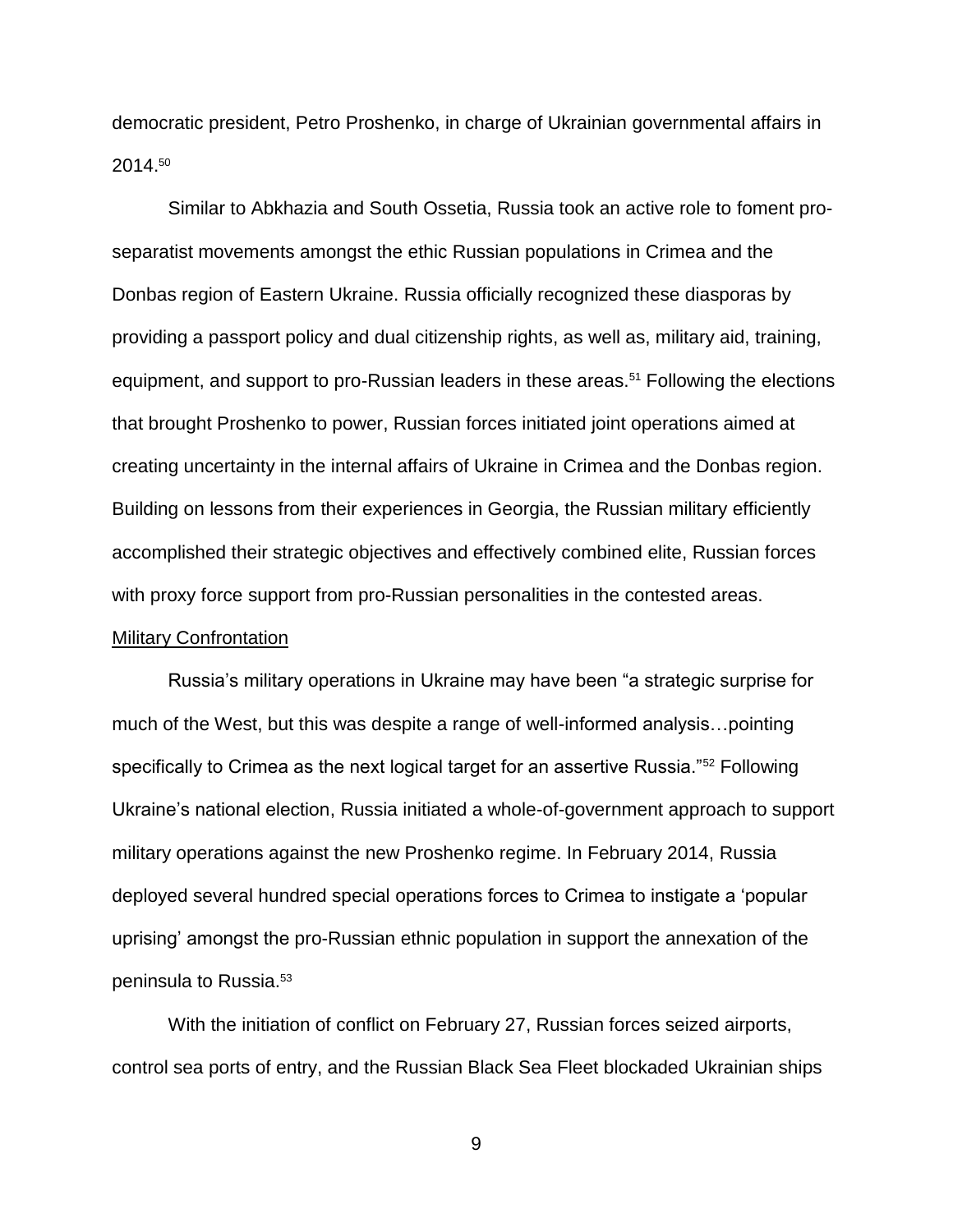to isolate the region.<sup>54</sup> Over the next several days, unidentified Russian forces continued to fix Ukrainian forces in their bases while instigating popular support for regional regime change to install a new pro-Russian mayor in Sevastopol, Crimea.<sup>55</sup> Ultimately, Russian military forces were able to complete the transition of control from Ukrainian forces to pro-Russian forces without engaging in direct conflict. The seizure of Crimea did not adequately test Russian forces in combat, but the demonstration of Russian capability coupled with new equipment and a disciplined force set the conditions for Russia to further exploit Ukrainian sovereignty in the Donbas region in May 2014.<sup>56</sup>

With the annexation of Crimea, the Russian military, once again, massed armored, mechanized, and motorized forces along a neighboring state's border. This time it was Ukraine. The Proshenko government directed the mobilization of 15 brigades to deploy east to protect Ukrainian sovereignty from the suspected Russian invasion.<sup>57</sup> Likely in response to the rapid mobilization of Ukrainian forces, Russian leadership decided on the covert option to continue aid to the separatist movement while Ukraine employed a "joint police-military counteroffensive against the growing separatist bastion in the Donbas." 58

In July 2014, Ukrainian Special Forces and the 95<sup>th</sup> Air Assault Brigade seized the city of Sloviansk from the Russian separatist movement with minimal civilian casualties and destruction of critical infrastructure.<sup>59</sup> Ukrainian forces capitalized on this and launched a subsequent offensive to seize key terrain east of Sloviansk to further isolate the separatist region from supporting Russian forces.<sup>60</sup> With the separatists cut off from their Russian lines of communication, Moscow ordered a series of artillery and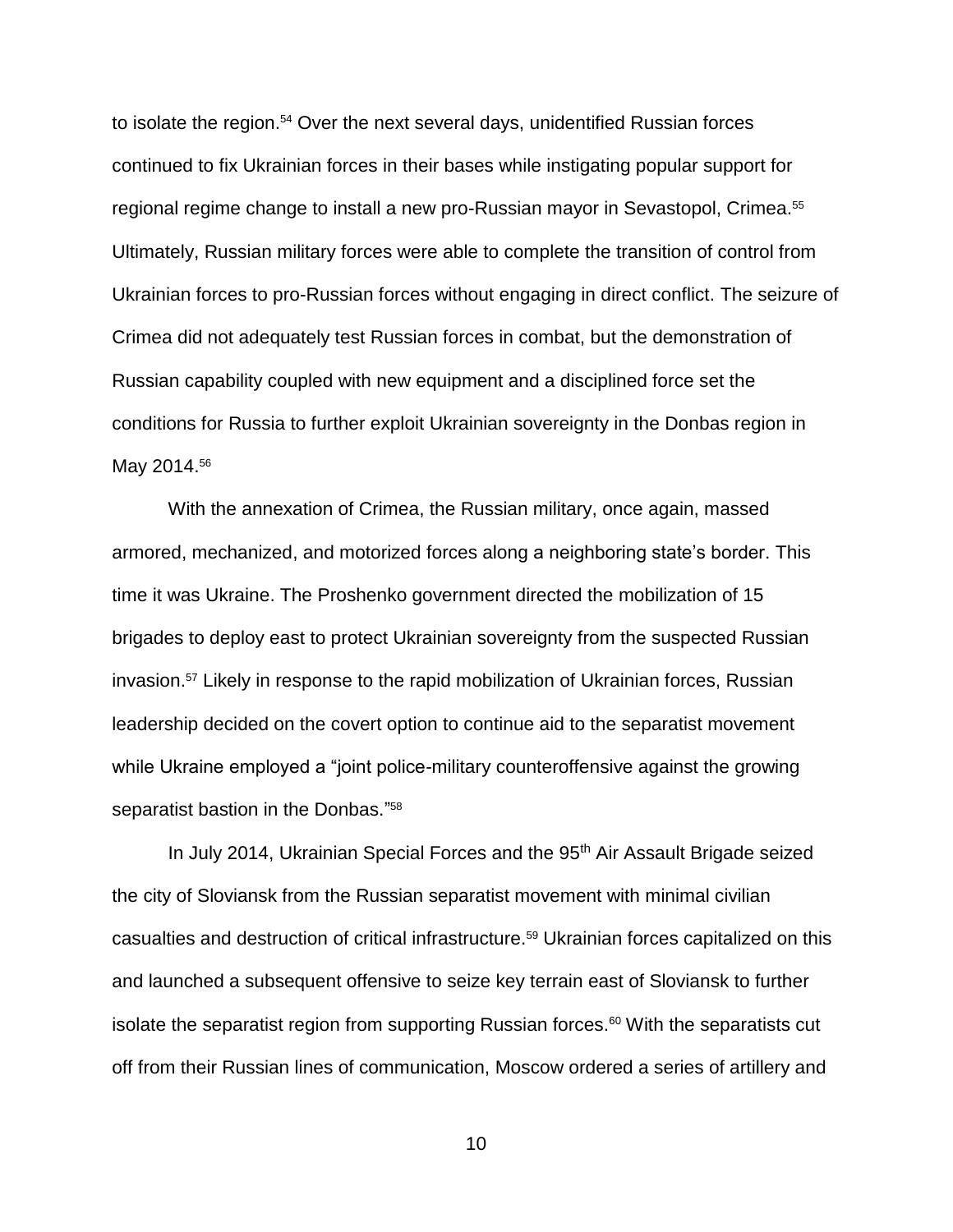rocket strikes on Ukrainian forces and followed this with a counteroffensive across the Russian-Ukraine border in August 2014 at Iloviask. <sup>61</sup> The combination of effective rocket and artillery fires with the speed of Russian armored and mechanized forces quickly overwhelmed Ukrainian forces in this battle forcing an immediate withdrawal.<sup>62</sup>

Russian forces capitalized on their success and launched subsequent offensive operations against ill-equipped Ukrainian forces defending the port city of Mariupol, the Luhansk Airport, and the Donyetsk Airport.<sup>63</sup> With these key infrastructure hubs returned to Russian separatist control, Ukrainian forces established defensive positions to prevent Russian exploitation and further seizure of other key terrain. Ukraine heavily reinforced the critical Debal'tseve rail junction in late August 2014.<sup>64</sup> Russia again employed devastating rocket and artillery fires against Ukraine's 128<sup>th</sup> Mechanized Brigade while accompanying Russian armored and mechanized forces seized the area forcing a subsequent Ukrainian withdrawal.<sup>65</sup>

### Information and Cyber Warfare

With the onset of the conflict in February 2014, Moscow began an information operations campaign to discredit the legitimacy of Ukraine's pro-democratic, western administration. Russian media outlets sought to pervert events in Ukraine by referring to Ukraine's new government as a "facist junta and claiming they committed atrocities that never happened."<sup>66</sup> During the seizure of Crimea and subsequent cross-border attacks against Ukraine forces in the Donbas region, Russia repeatedly denied its presence in the country despite tremendous contradictory evidence.<sup>67</sup>

Russia used cyber-attacks to disrupt power-supply facilities, transportation assets, internet technologies, and disseminate misinformation to perpetuate pro-Russian messages.<sup>68</sup> During the Crimean invasion, communications facilities reported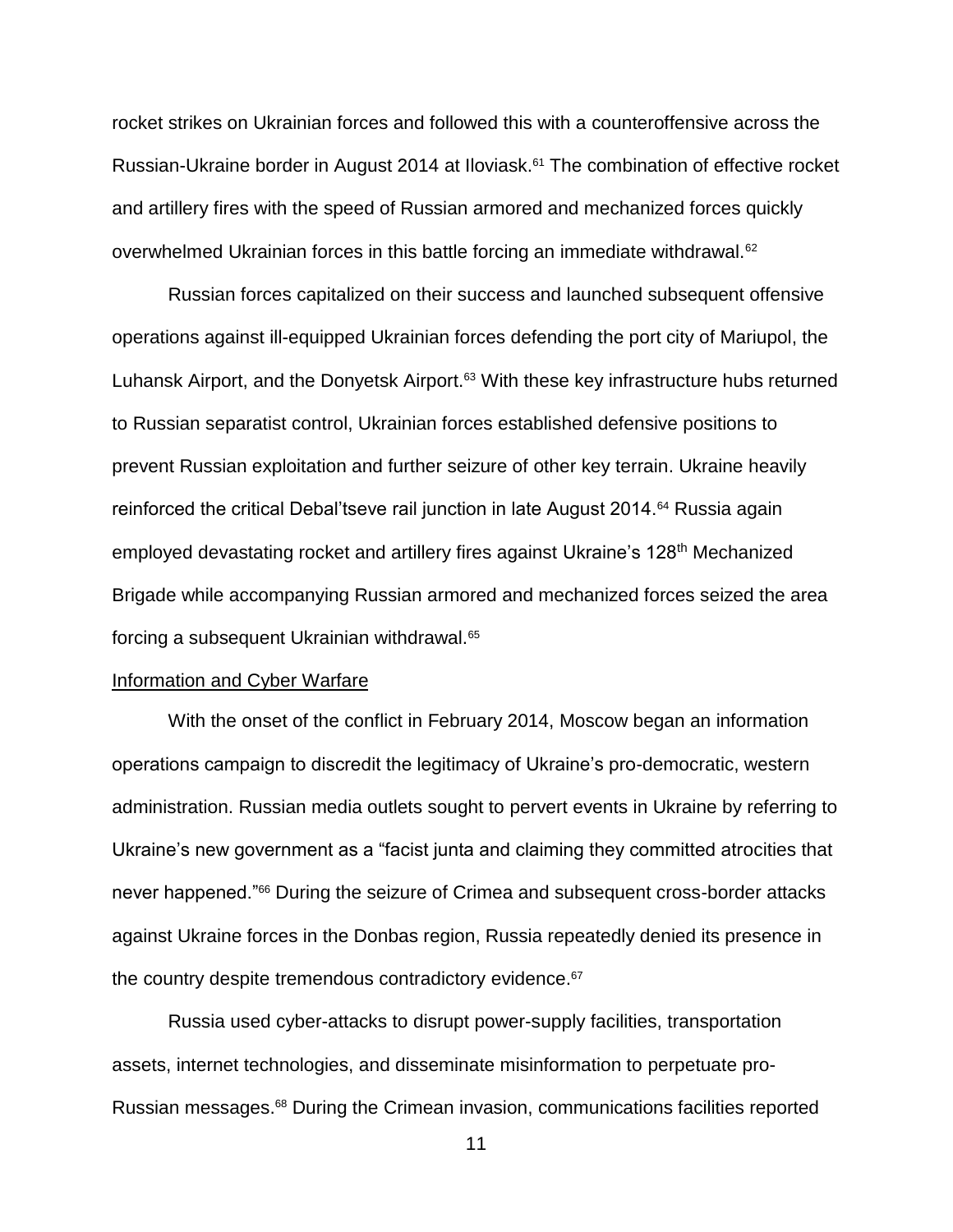degradation of services on websites, landlines, internet, and mobile phones throughout the peninsula.<sup>69</sup> Although effective in Crimea, the Russian cyber warfare efforts to disrupt Ukrainian communications in Kiev and the Donbas region were less conclusive. However, when viewed from a larger perspective, Moscow's deception, misinformation, and disinformation campaign, coupled with targeted cyber attacks, permitted the state from avoiding a significant confrontation with Western powers despite obvious the violations of international law.<sup>70</sup>

Russian Military Assistance in Syrian Civil War (2015)

Russia has long viewed itself as a great power. During the Cold War, the Soviet Union realized this superpower vision by establishing a counterbalance to Western ideals throughout the globe. In the Middle East, the Soviet Union befriended states like Syria and others that demonstrated a resistance to the West and promoted an adversarial policy towards the U.S. For the Soviet Union, the Soviet-Syrian alliance served many purposes, most notably, to provide them with an ally to reduce democratic and free market influence in the region.<sup>71</sup> However, the 1990s marked "the decline of the Soviet Union's superpower status," and the Russian Federation largely withdrew from global affairs in an effort to address internal challenges and improve relations with the West.<sup>72</sup> However, with the reemergence of Russia prominence, Putin seized the opportunity to extend Russia's influence back into the Middle East and restore "the country's position as a great power outside of the former USSR."<sup>73</sup>

### Geopolitical Context

Over the past several years, the U.S. has attempted to cooperate with Russia to confront global challenges. In the summer of 2013, Russia negotiated the removal of Syria's chemical weapons capabilities after President Al-Assad defiantly employed the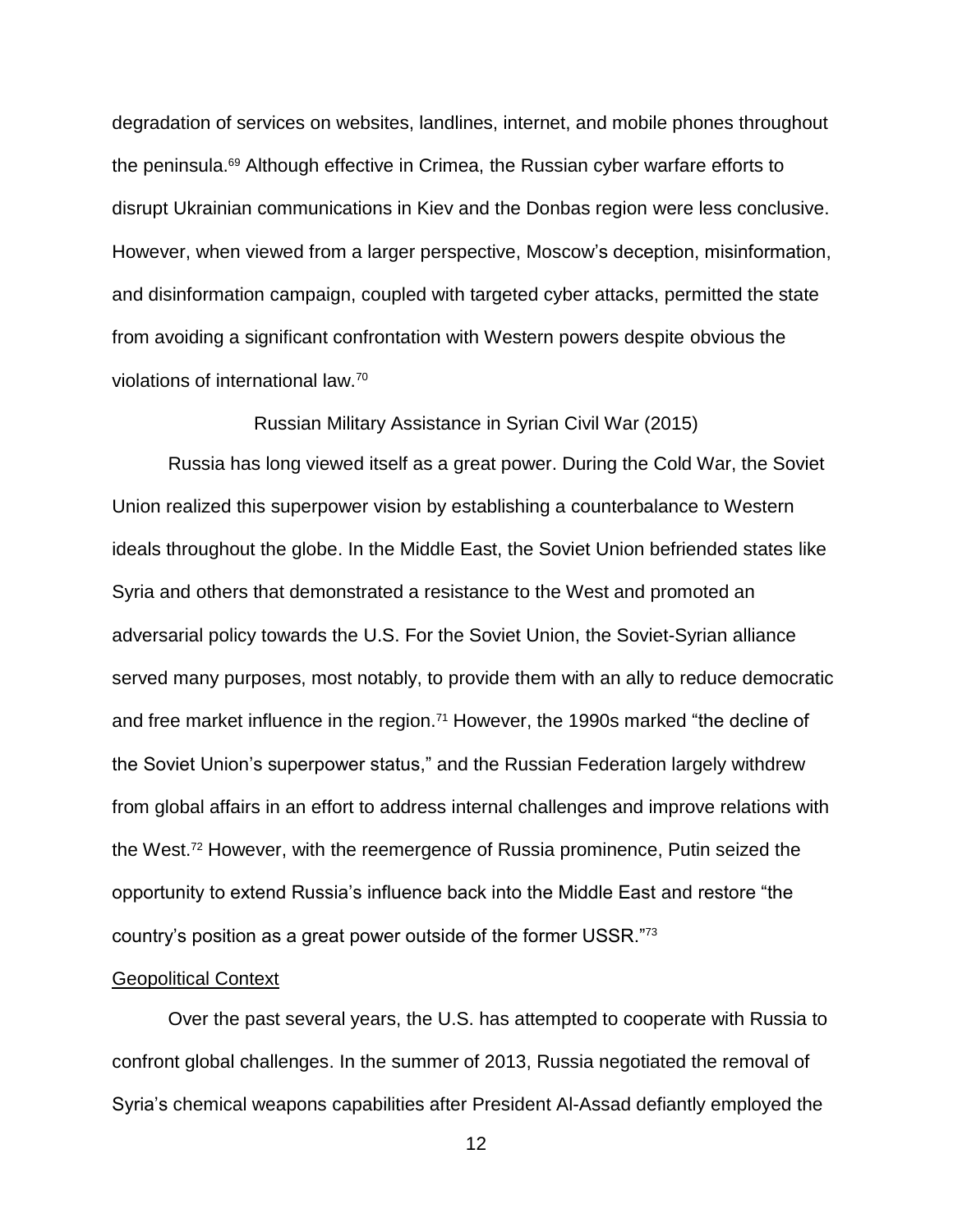weapons against his own people.<sup>74</sup> As U.S. shifted focus in the region from the Syrian Civil War to a campaign to defeat ISIS, Putin seized the opportunity to establish himself as "the arbiter of the Syrian crisis."<sup>75</sup> Putin agreed to renew Russian support to the Syria to reverse the gains attained by anti-regime forces threatening Bashir al-Assad's control of the country. When viewed on a larger scale, Russia's decision to provide direct military support to the Al-Assad regime "should be read under the backdrop of the ongoing competition between the West and Moscow" over influence in the Middle East. <sup>76</sup> If Russia took no action, Putin assessed that Syria would descend "into Washington's direct or indirect sphere of influence (and this) was abhorrent to Moscow."77

### Socio-Economic Dynamics

Russia encompasses a vast landmass stretching from Eastern Europe through Eurasia to the Asia-Pacific region. Within these sovereign borders resides an amalgamation of ethnicities and cultures that follow distinct traditions and practice differing religions. The recent migration of Muslims from Russia's Northern Caucus region to the far eastern portion of the country presents a significant national security challenge.<sup>78</sup> Russia considers this area vulnerable to radical Islamic fundamentalist beliefs as Islamic State (ISIS) recruiters are targeting migrants in the region.<sup>79</sup> This budding situation is reminiscent of Russia's conflicts with radical Islamic fundamentalist insurgents in Chechnya during the 1990s. Russia views ISIS interference in the region and cultivation of Russia's Islamic community as an existential threat. With nearly 20 million Muslims living within the borders of Russia, the possibility that radical Islamic rhetoric could inspire similar conflicts provides Russia a substantial motive to intervene in Syria's Civil War and counter ISIS in the Middle East.<sup>80</sup>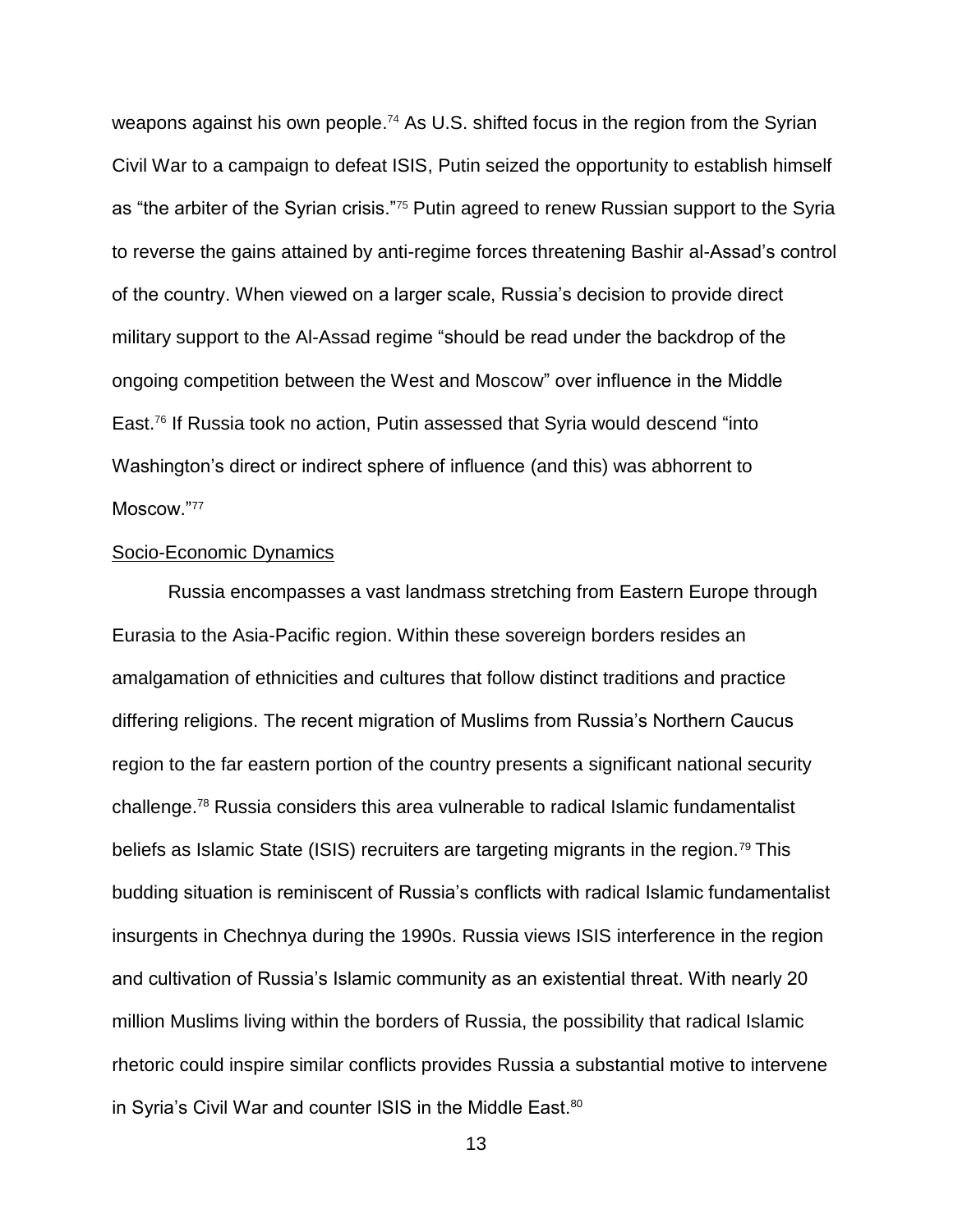"Russia is a television culture" and since Russia's involvement in Syria began, Russian media has completely shifted its focus from Ukraine to Syria.<sup>81</sup> As domestic support for President Putin's operations abroad improves, so does his position on the global stage. Russian intervention in Syria transformed the state from a "minor actor on the Syrian stage to the lead player" across the Middle East region.<sup>82</sup> Allied with Syria, Iran, and Hezbollah forces, Russia's ability to project power beyond its borders and neighboring states provides Putin with the ability to place Russia "on equal par with the power and prestige of the United States.<sup>83</sup>

### Military Confrontation

In the summer of 2015, opposition forces in Syria had President Bashir Al-Assad's government on the verge of defeat.<sup>84</sup> In September 2015, Russian military forces arrived at Humaymim Air Base and established operations in Syria. Deploying ground forces, air and naval forces, air defense units, Special Forces and intelligence units, the Russian military had a force capable of supporting Syrian forces with devastating effects.<sup>85</sup> Russian forces supported the Assad regime's ability to retake Hama, Homs, Palmyra, Damascus and Aleppo. As Syrian and Iranian forces launched major attacks, the Russians integrated aviation and artillery fires, surveillance and targeting platforms, and special operations forces.<sup>86</sup> From cruise missiles, attack helicopters, long-range bombers, and strike aircraft, the Russian experience in Syria has provided an opportunity to showcase Russian innovation.

Although providing valuable combat experience, Russia's involvement in Syria also gives insight into the limitations of Russian military capability specifically in their ability to integrate joint effects, the employment UAVs, and lack of precision strike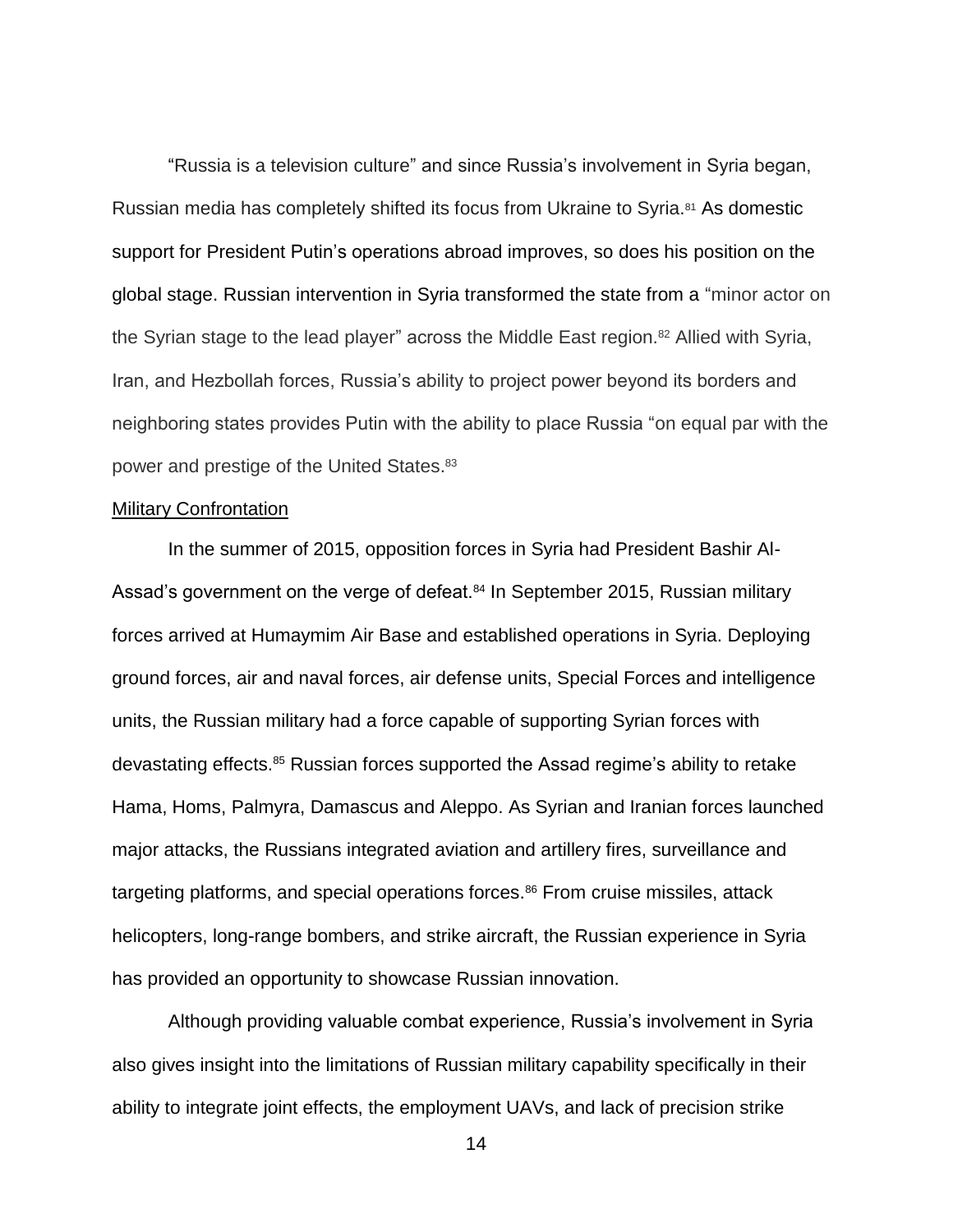capability.<sup>87</sup> The vast devastation infrastructure and indiscriminate targeting of civilians demonstrates that Russia's methods of technological employment of capabilities on the modern battlefield lack sophistication.

### Information and Cyber Warfare

From a strategic perspective, Russia stands to gain a great deal from their involvement in Syria. From brokering the removal of the Syrian chemical weapons in 2013 to their altruistic support of the global campaign against terrorism, Russia is using their incursion into Syria as a means to garner support from the West in recognition of their contribution as an emerging power. With the recent conclusion of hostilities in Western Syria, Russia's military intervention has reestablished their influence in the region. Brokering deals with Syria, Iran, and later Turkey, Russia has clearly emerged with new geo-political capital.<sup>88</sup> Putin's successful demonstration of power projection in the Middle East has permitted Russia to establish partnerships with regimes that rival American interests and influence in the volatile area.<sup>89</sup> Putin is clearly playing to domestic and international audiences that Russia is a great power and that the world order needs adapt to encourage multilateral solutions to address global and regional challenges. That said, Russia's application of deception, misinformation, and disinformation continues and these actions clearly lack the transparency expected of a global power.

### Characteristics of Contemporary Russian Warfare

The Russian experience during the Russo-Georgian conflict and their analysis of "modern war with which the United States has been grappling for over a decade in Iraq, Afghanistan, and elsewhere," provided political and military reformers lessons to consider.<sup>90</sup> This combination of "asymmetric and modern forms of warfare" focus on the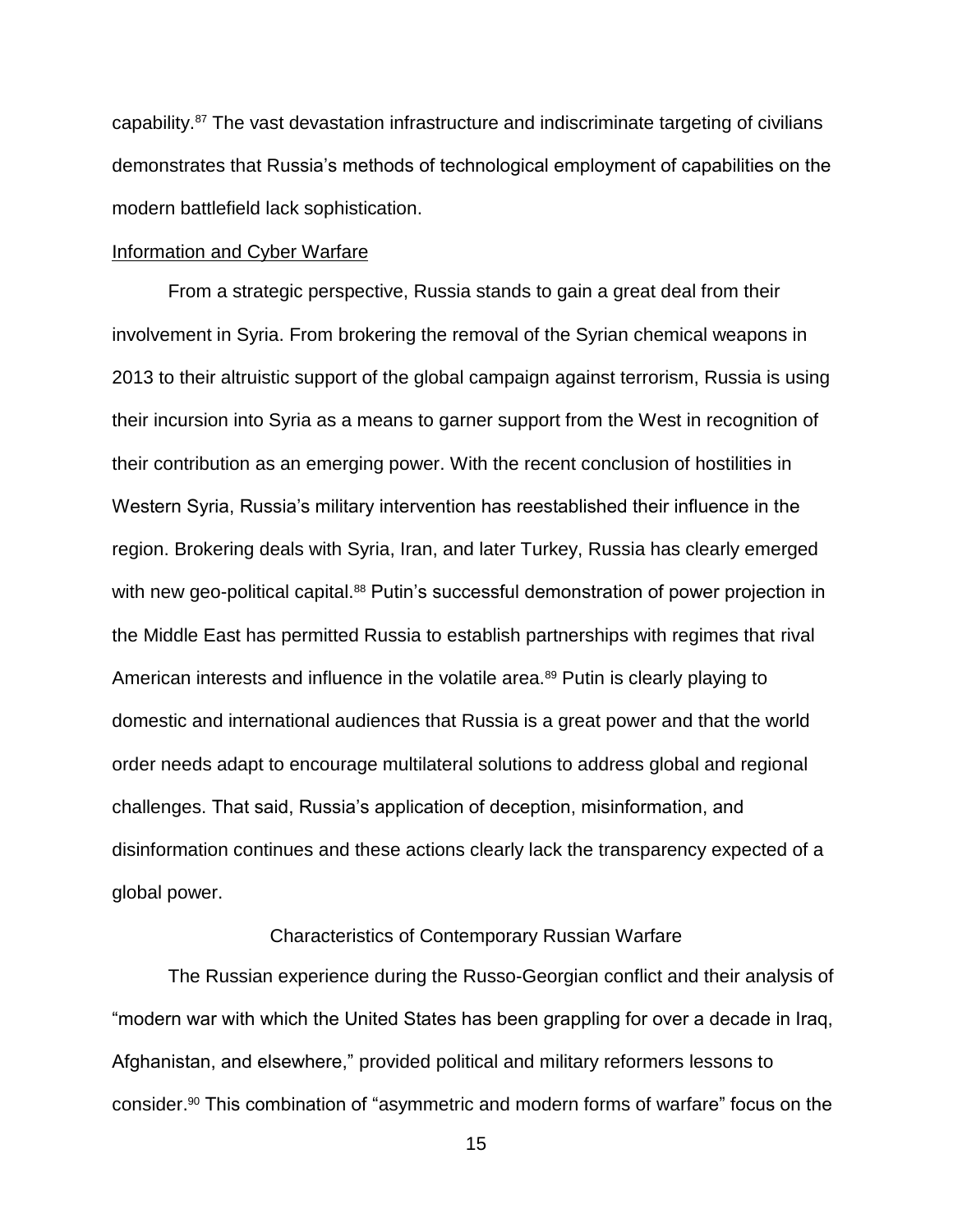weaknesses of Russia's opponents and apply non-linear or hybrid characteristics with modern weapons to achieve their objectives.<sup>91</sup> Russia has restructured their military and introduced a new military doctrine that integrates elements of soft power to play a larger role in successful military operations.

### Russian Military Reform

Following the 2008 Russo-Georgian conflict, Moscow began a systematic process to reform the military and invest in capabilities to modernize the force. Initial reform efforts focused on the reduction of personnel end strength and the restructuring of land forces from division-centric formations to brigades as the primary combat unit.<sup>92</sup> According to the former Russian Minister of Defense, Anatoly Serdiukov, this reorganization provided the Russian Army with the capability to conduct multiple regional conflicts along Russia's border simultaneously.<sup>93</sup> Moscow recognized that the aged fleet of tanks, infantry personnel carriers, artillery, helicopters, and aircraft lacked the capabilities to match the technological advances of Western militaries. From 2009 to 2013, the Russian military made great strides to introduce and train their military on new weapon systems including modernized ballistic missile systems, tanks and armored vehicles, helicopters, aircraft, nuclear submarines, unmanned aerial vehicles, electronic warfare capability, and satellite communications and navigation systems.<sup>94</sup>

Russian reformers also identified deficiencies with the military's ability to integrate joint operational capabilities during the Russo-Georgian War. Although from an overall perspective, the Russian Federation was able to deploy forces from different services, it was more the sheer numeric superiority of these forces that overwhelmed Georgia not the coordination and synchronization of its forces.<sup>95</sup> Similar to the United States' military transformation under the 1986 Goldwater-Nichols Reform Act, the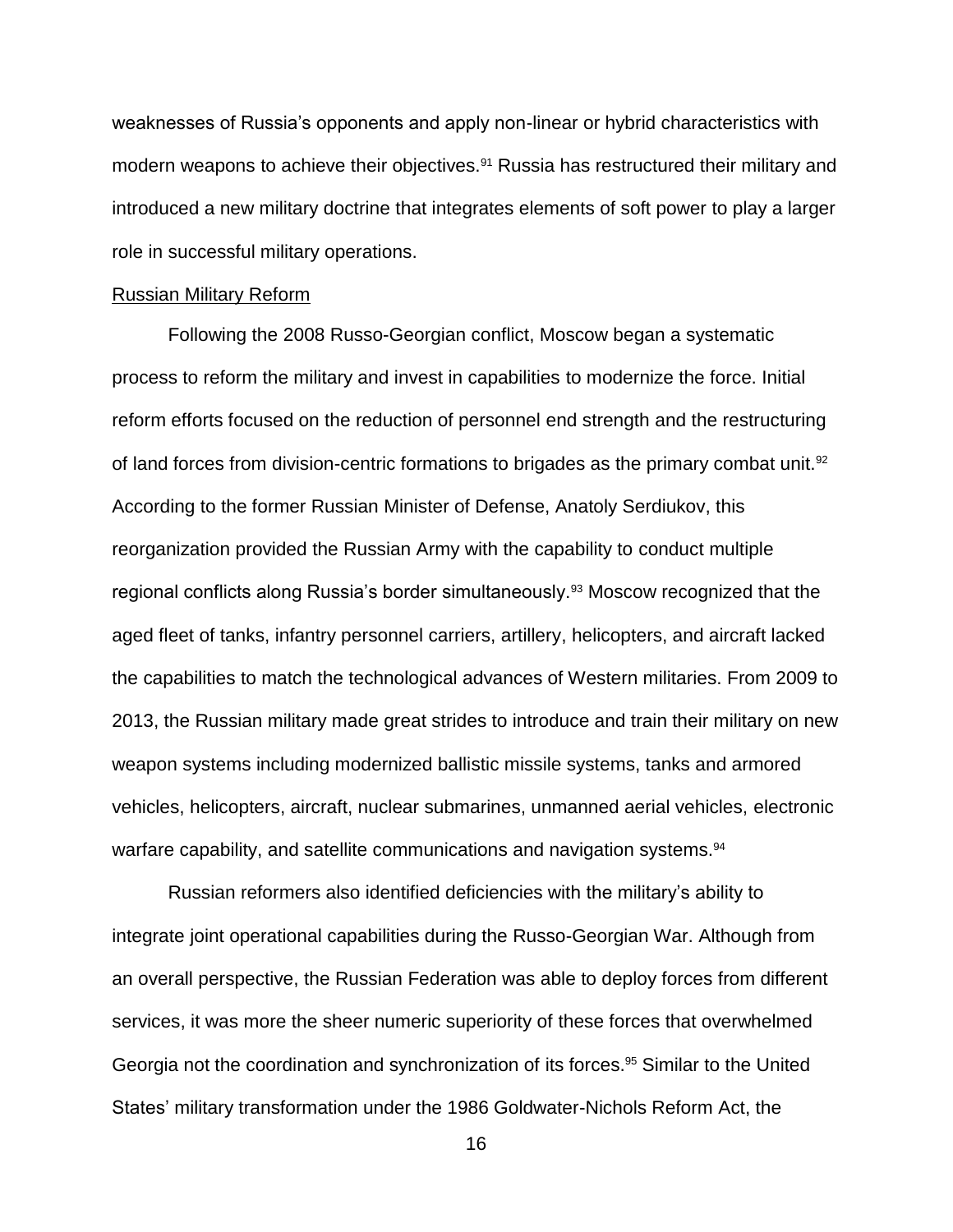Russian military began the reorganization to incorporate joint interdependence between military services. Instead of depending solely on extremely detailed planning, the Russian military has focused their exercises to demonstrate more integration of joint concepts to build capacity through training and the education of their forces.<sup>96</sup>

### Russia's Gerasimov Doctrine

In addition to restructuring the military and increasing defense spending to achieve modernizing reforms, the Russian military renewed its efforts to advance a new method of warfare. For Russia, this new generation or "hybrid" warfare incorporates "conventional capabilities, irregular tactics and formations, terrorist acts…indiscriminate violence and coercion, and criminal disorder…to achieve synergistic effects in the physical and psychological dimensions of conflict."<sup>97</sup> The Russian chief of the general staff, General Valery Gerasimov, "observing American and European experiences in the Gulf War, Operation Iraqi Freedom, and the intervention in Libya" noted the "political, economic, cultural, and other nonmilitary factors play decisive roles in these conflicts."<sup>98</sup> According to Gerasimov, "intelligence and the domination of the information space" provides the vehicle to set conditions to achieve objectives.<sup>99</sup> This new doctrine of warfare "relies heavily on an element of information warfare that the Russians call reflexive control" a concept that "causes a stronger adversary (to) voluntarily choose the actions most advantageous to Russian objectives by shaping the adversary's perception of the situation decisively."<sup>100</sup>

For Gerasimov, the nonmilitary engagements that precede conflict are more important than the direct military engagement aspect of state on state wars. Instead of traditional military action following a declaration of war, Russia characterizes conflict as the initiation of military action against an adversary during a period of perceived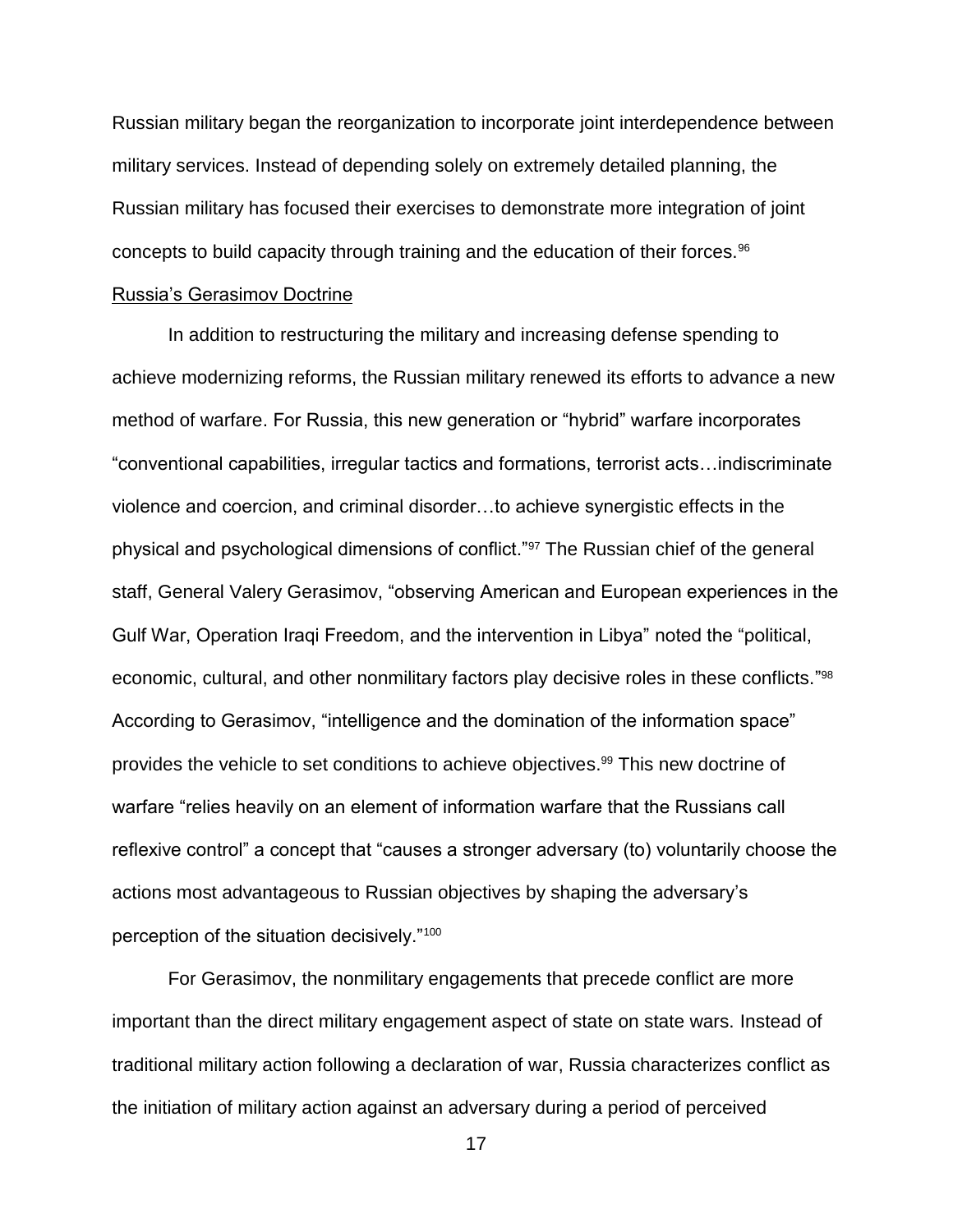peace.<sup>101</sup> These "non-contact clashes between highly maneuverable" clandestine forces coupled with the indirect, covert, and asymmetric actions of "armed civilians" and collaborators disrupt the adversary's political, "military and economic power" and permit Russia to deny involvement.<sup>102</sup> Once conditions are set, the Russian military applies overt land, air, sea, and information warfare to strike the adversary's infrastructure, military capabilities, and control of the government. <sup>103</sup> Finally, Russia integrates "symmetric and asymmetric warfare by a combination of political, economic, informational, technological, and ecological campaigns" that causes an "inner decay" of the opponent's sovereignty.<sup>104</sup>

The evolution of Russia's new generation warfare coupled with the structural reform of military forces since 2008 has improved Russia's ability to successfully project military expeditionary capability beyond its' borders into contested and uncontested regions. An analysis of the Russian force entry operations, joint combined arms maneuver, and employment of joint fires during the Russo-Georgia War, Crimea and Eastern Ukraine, and in Syria provides insight into these improvements and highlights Russia's application of its' new generation warfare employing conventional and unconventional capabilities to achieve their objectives.

### Evolution of Russian Force Entry Operations and Expeditionary Capability

In 2008, Russian military forces responded to the deployment of Georgian troops in South Ossentia by executing the preplanned invasion outlined in the Caucus battle plan. In this war, Russian conventional forces were "relatively inflexible" deploying "in large numbers and relying on firepower and mass over speed, agility, and flexibility" to defeat the Georgian defense forces.<sup>105</sup> "Solid preparation leading up to the war and a strong superiority in numbers" contribute to Russia's success in the conflict.<sup>106</sup> Russian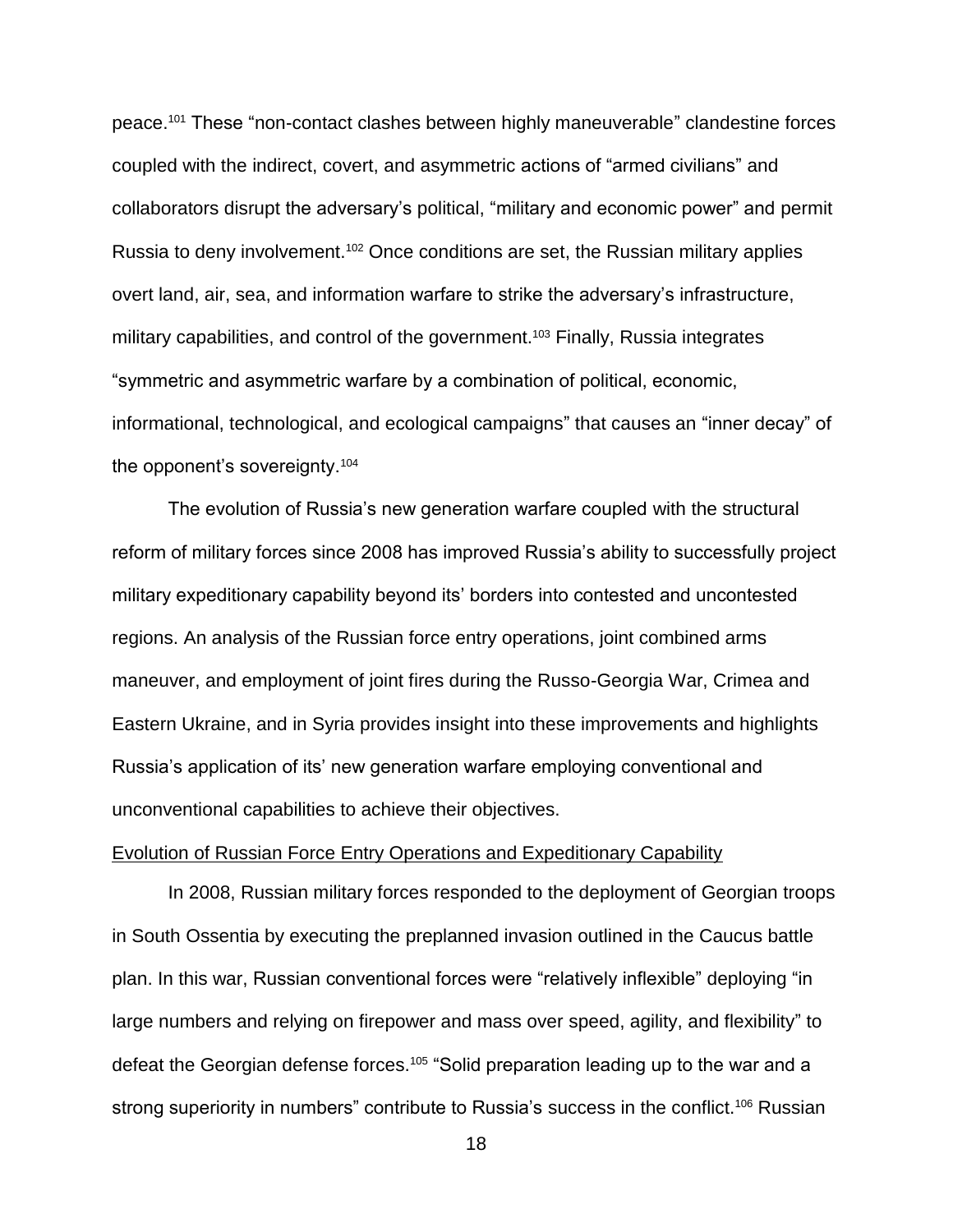forces were able to rapidly deploy conventional and unconventional forces in order to translate "strategic preparations into operational advantage."<sup>107</sup> However, Russian ground forces employment of "mass-mobilization techniques…increased the number of casualties faced by their forces."<sup>108</sup> This fact coupled with Russia's failure to "upgrade or refurbish (their) equipment since the end of the Soviet Union" limited the flexibility of Russian operations and maintenance problems placed significant constraints on the Russian military's expeditionary effectiveness.<sup>109</sup> Finally, although multiple military services participated in the conflict, the Russian military's lack of "unity of command" resulted in missed opportunities to effectively coordinate efforts between the services and the inability to achieve joint synergistic effects.<sup>110</sup>

In comparison, the Russian military drastically improved their ability to conduct joint force entry operations and execute expeditionary operations during the invasion of Crimea. In late February 2014, Russia swiftly deployed special operations forces (SPETSNAZ) along with elite airborne and air assault units to seize airports and isolate Crimean ports. <sup>111</sup> While arming and advising ethnic-Russian collaborators on the peninsula, Russian military forces based in Crimea coupled with expeditionary special operations forces employed the element of surprise "to take control of the peninsula before the Ukrainian government and the international community had time to fully understand what was happening."<sup>112</sup> The invasion not only highlights the successful improvement in Russian force entry operations, but it also identifies enhanced joint coordination between elite special operations forces, conventional ground forces, naval units, and air component forces. Following the invasion of Crimea, Russia attempted a similar small-scale invasion of Eastern Ukraine. However, unlike in Crimea, where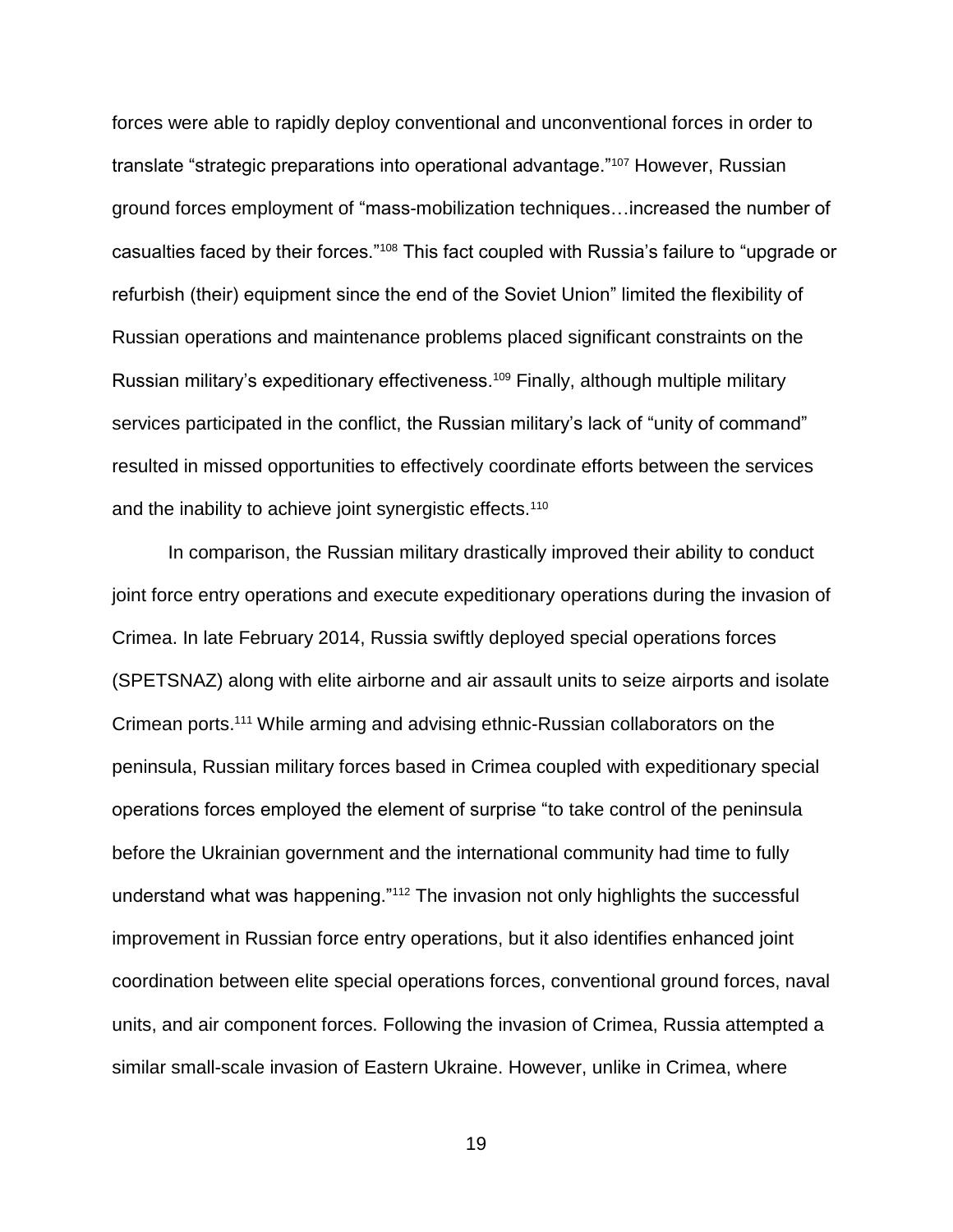Russian elite troops demonstrated their high level of training and synchronization, the Russian invasion turned more conventional.

In comparison to Georgia, Crimea, and Eastern Ukraine, Russia's deployment of expeditionary forces to Syria was a result of an agreement with Bashir al-Assad and not a contested operation. Russia obtained permission from Syria to deploy ground and air forces onto Syrian soil and initiate operations against Syrian rebels and Islamic extremists. Similar to Crimea, Russian forces deployed S-300 surface-to-air missile (SAM) systems to Syria to create anti-access area denial zones to deter Western attempts to limit Russian operations in the Middle East.<sup>113</sup> This system provides a layered defense against an adversary's air-to-surface and surface-to-surface attack. Evolution of Russian Combined Arms Maneuver

During the 5-Day War in Georgia, Russian "tactics broadly followed a Soviet pattern, with air and artillery attack followed by the deployment of large ground forces."<sup>114</sup> The Russian military's lack of global positioning systems and modern navigation devices forced armored units to move "large forces in column formation" presenting lucrative targets to Georgian forces.<sup>115</sup> The inability of Russian ground forces to integrate combined arms maneuver resulted in higher casualties.

In comparison, in the spring of 2014, the Russian military invaded Crimea and forced the surrender of 190 Ukrainian military installations over a period of three weeks without the loss of life.<sup>116</sup> Similarly, in Eastern Ukraine, Russian conventional forces effectively employed maneuver to flank Ukrainian forces and their use of fire support set the conditions for successful operations. "Former Soviet states need to watch for Russian agents and collaborators working in their security and military forces."117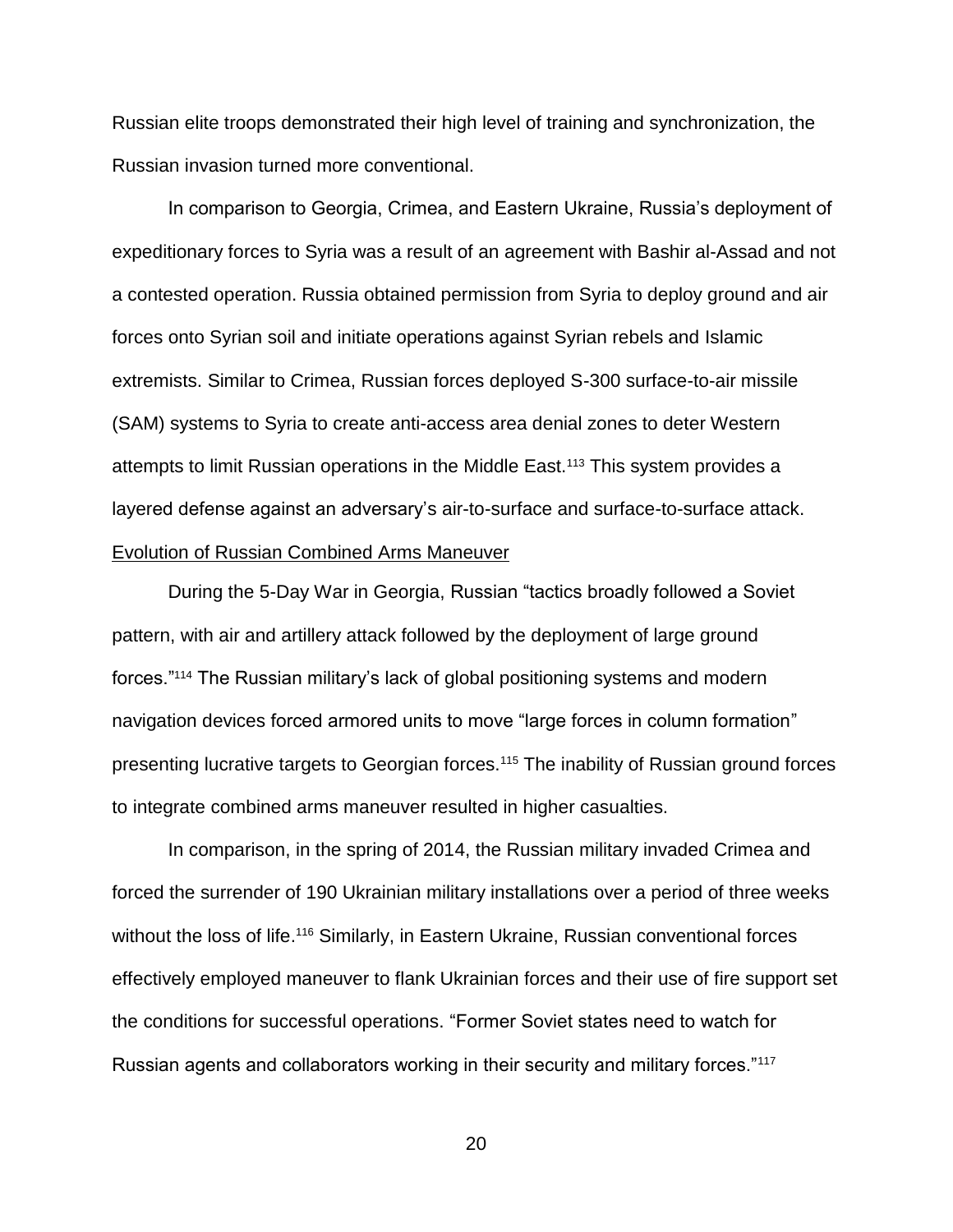In Syria, Russia's use of special operations force advisors and fire support provided Syrian regime forces the ability to effectively integrate combined arms maneuver against opposition forces. Embedded Russian advisors provided critical capabilities to Syrian Regime Forces as they attacked and seized terrain against Anti-Regime militias.<sup>118</sup> Reports indicate that these missions provided incredible operational experience to Russian special forces and advisory mission personnel.<sup>119</sup>

### Evolution of Russian Employment of Joint Fires

During the Russo-Georgian War, Russia lacked sophisticated joint targeting capability to integrate precision strikes against Georgian forces. Reports indicate that due to poor weather effects of low ceilings and limited precision-guided munitions, Russian air forces and rotary-wing attack aviation employed conventional munitions and effects against Georgian forces.<sup>120</sup> This kinetic targeting lacked the ability to adequately mitigate the effects of munitions on collateral facilities and created unnecessary destruction of infrastructure. However, the Russian military has significantly increased the ranges and lethality of their field artillery systems. Specifically, in Ukraine, Russian multiple rocket launcher (MRL) battalions delivered thermobaric artillery strikes that produced "a lethal area 10 times greater than an American MLRS battalion firing conventional, single-point detonating warheads."<sup>121</sup>

In Syria, Russia reverted to the non-precision targeting of Syrian rebels.<sup>122</sup> The lack of sophisticated strike techniques is a result of two things. First, to achieve massing effects, Russia demonstrated the propensity to saturate an area over precision targeting to achieve greater effects on the battlefield. Secondly, Russia realizes that there is no incentive to constrain their use of force through precision techniques. Over the last year, at no time has the host government, the international community, or domestic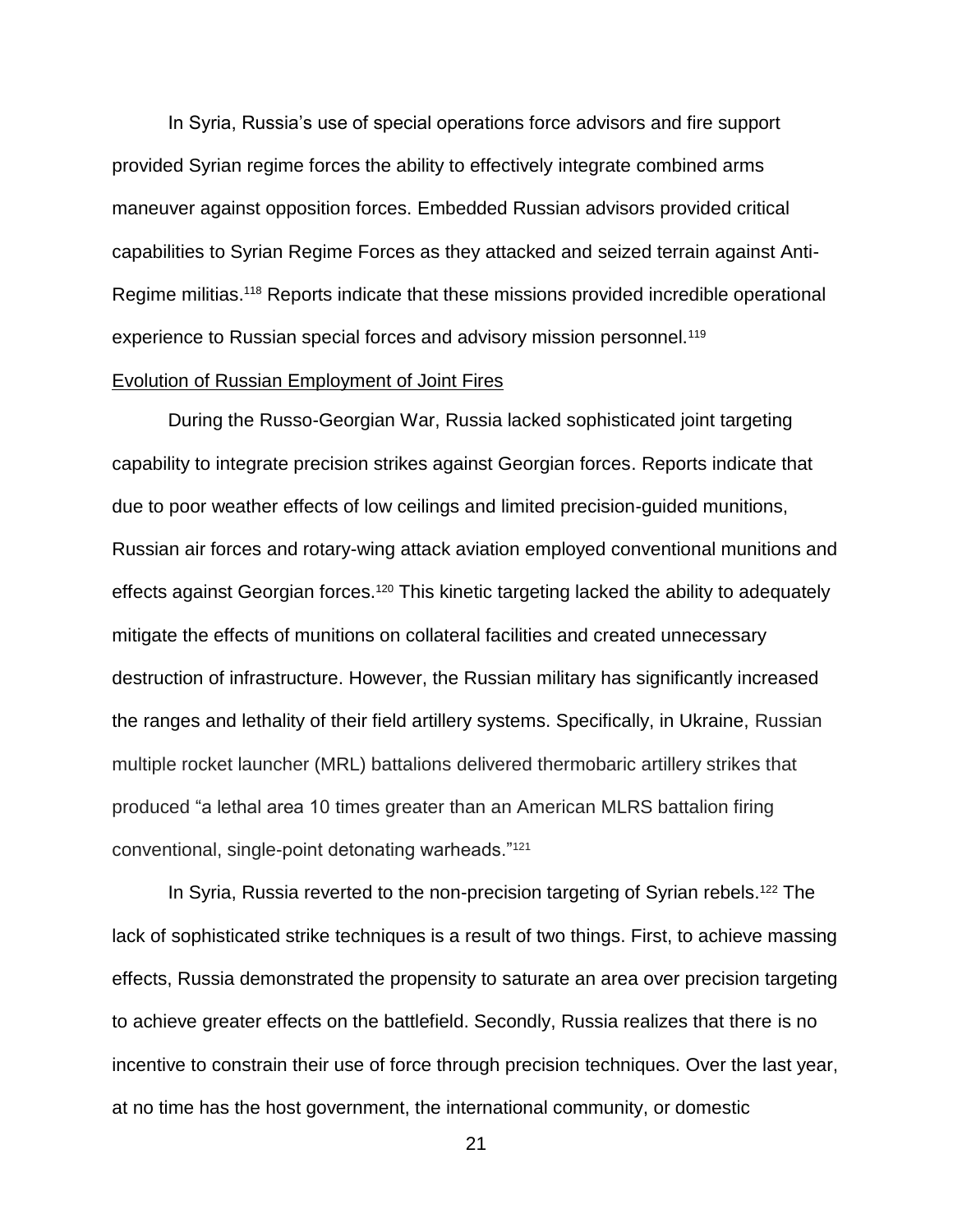audiences demanded Russia to discriminately target opposition forces alone. There is no evidence that Russia has sought to ameliorate the suffering on civilians or reduce the collateral damage caused by their joint application of fires.

Recommendations for the United States Army and Joint Force

Russia intends to develop the capabilities to conduct up to 3 small-scale military operations against neighboring European states at once.<sup>123</sup> Considering Russian military forces current operations in Syria and Eastern Ukraine, this future capability provides Russia the opportunity to open conflict in another area simultaneously. Drawing on lessons from recent Russian military aggression, Russia would likely be able to conduct these operations before Western powers could adequately respond.<sup>124</sup> Russia possesses or is gaining an advantage in three capabilities that could prevent the U.S. and NATO allied forces from responding to a new crisis: anti-access/area-denial (A2/AD), combined arms warfare, cyber and electronic warfare, and information operations.<sup>125</sup> As a result, the United States Army must make changes to its current force posture in Europe and incorporate lessons learned into doctrine, training, and material to support joint force entry operations, combined arms maneuver, and the employment of joint fires against Russia's military and other near-peer competitors. Joint Force Entry Operations

Over the last several years, Russia has deployed anti-access, area-denial (A2/AD) systems in areas critical to American and allied force projection that include long-range air defense missiles, anti-ship missiles, and surface-to-surface missiles positioned along its borders, as well as, in the Artic, Belarus, Crimea, and Syria.<sup>126</sup> The strategic positioning of these systems provides Russia "the ability to contest critical land, sea, and air pathways to the Baltic States, the Black Sea, and elsewhere in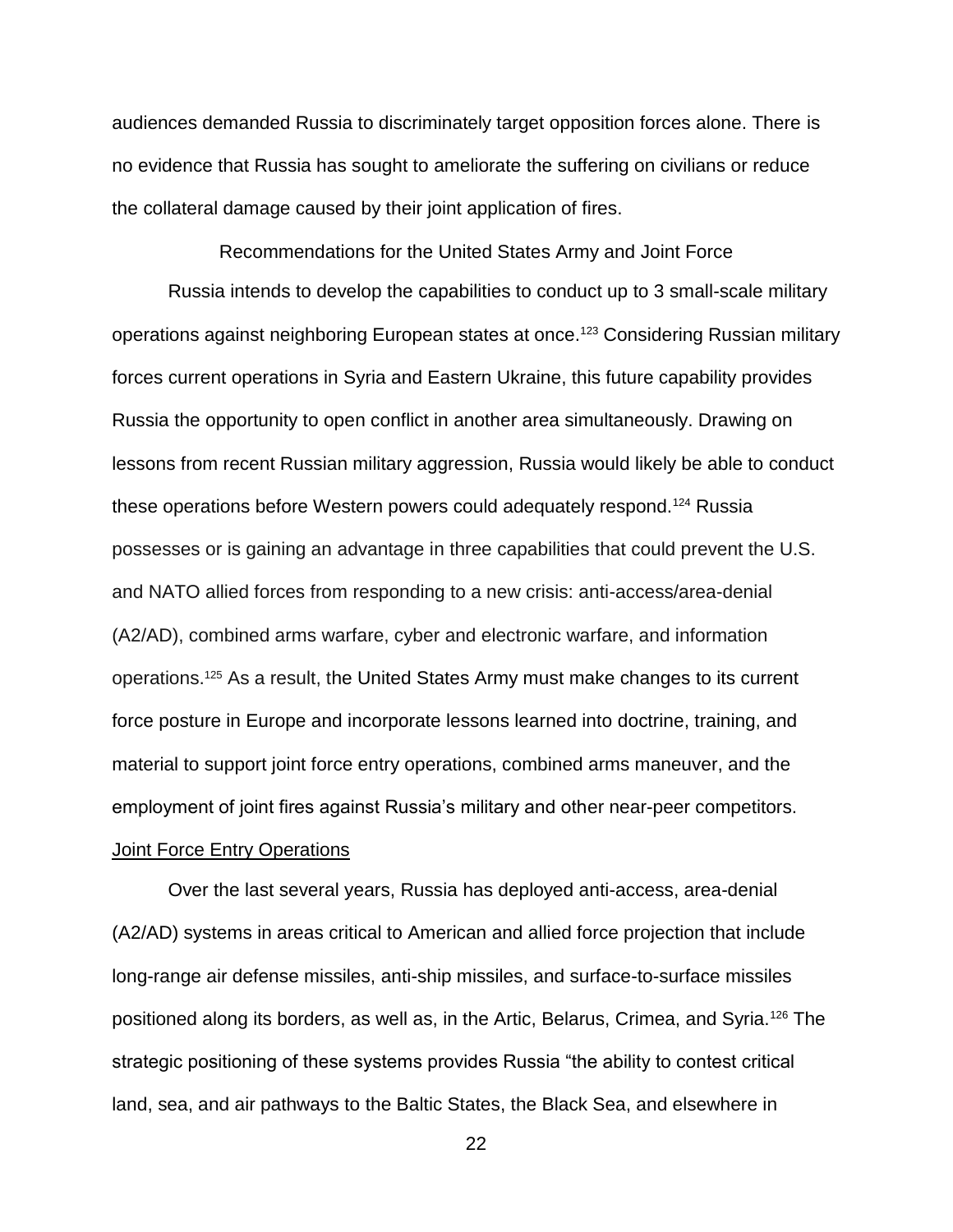Central and Eastern Europe."<sup>127</sup> These forces present a unique threat for U.S. and NATO that presently possess limited "forward-positioned capabilities in Eastern Europe."<sup>128</sup> In order to successfully conduct contested joint force entry operations in Europe and Eurasia, the Army must assess the necessary improvements required to provide a credible forward-based deterrent, determine the current material investment required, assess its' current ability to implement the Joint Access Operational Concept (JOAC), and identify the training requirements.

Improving the U.S. Army's Doctrinal Approach to Joint Force Entry Operations.

As a global power, the United States must possess the ability to project military power into any region of the globe to protect our interests.<sup>129</sup> Given the characteristics of contemporary warfare and the future operating environment, the U.S. expects its adversaries to contest American power projection and access in the five domains: air, maritime, land, space, and cyberspace. For the U.S. military to conduct joint force entry operations to seize and expand a lodgment in enemy territory, the Joint Force has developed the Joint Operational Access Concept (JOAC) that explains how the Joint Force will attain local and temporary "cross-domain synergy to overcome future access challenges."<sup>130</sup> To mitigate the effect of distance on force projection, and exploit vulnerabilities of adversaries layered anti-access and area denial capabilities, the U.S. military must establish "forward and intermediate bases critical to the projection of military force into the region" and position supplies and equipment forward.<sup>131</sup> This is clearly nothing new for the U.S. Army. However, with the reduction of forward deployed land forces abroad and the increased capability of adversary's ballistic missile range and lethality, the U.S. Army needs to identify alternative methods to preposition equipment for a future conflict in Europe.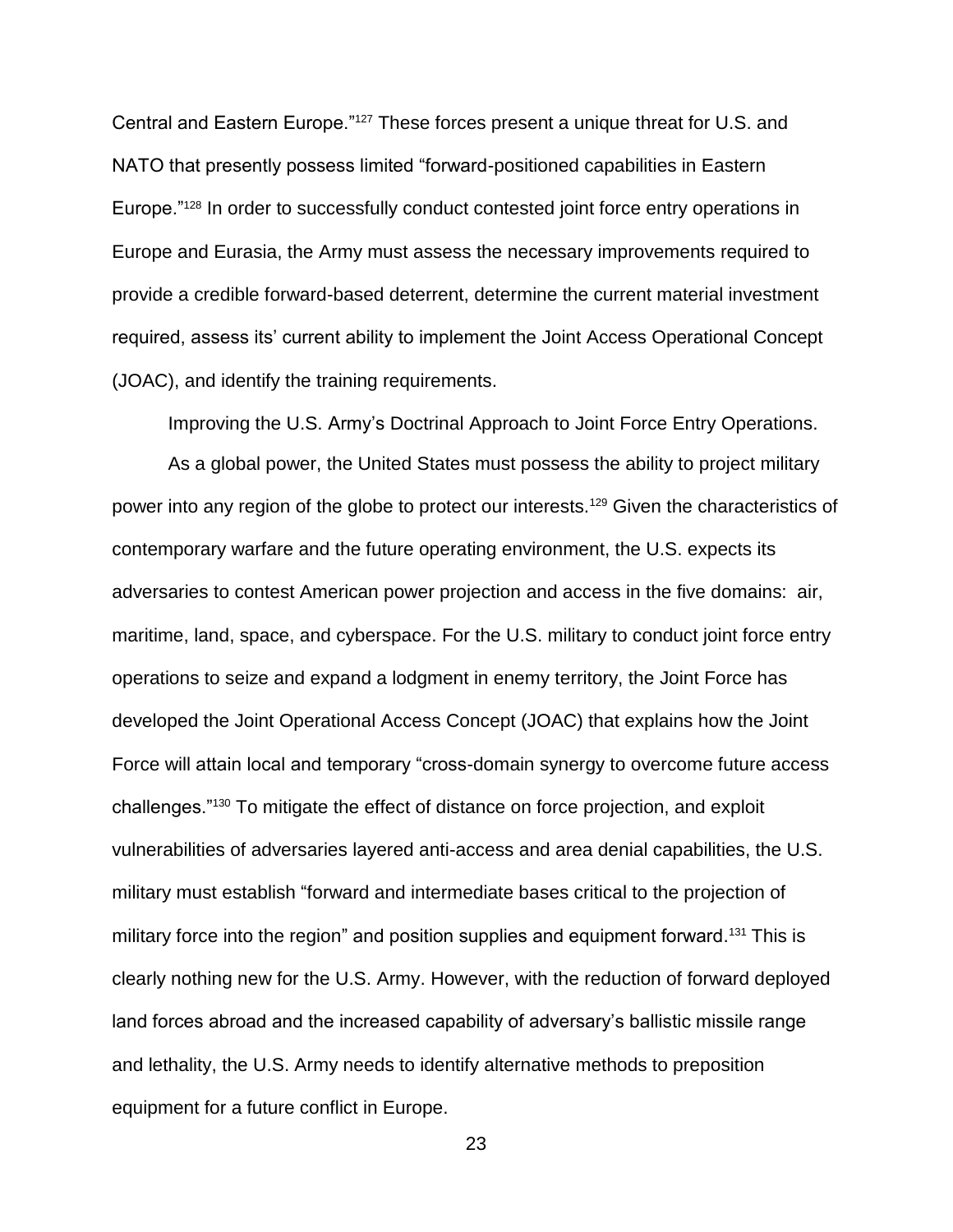Historically, the U.S. Army has forward deployed and maintained equipment stocks in Europe and Asia to allow follow-on forces to build combat power and initiate operations. In lieu of only having fixed bases and locations to secure forward deployed personnel and equipment, the U.S. Army should establish mobile, maritime bases that provide the infrastructure and dispersion to survive an initial attack from an adversary.<sup>132</sup> These mobile, maritime bases would provide the ability for Army unit's to conduct joint, reception, staging, on-ward movement, and ultimately integration of personnel and equipment at a sea point of debarkation that best supports the operational commander. Sea bases also provide the flexibility and maneuverability that permits forward-deployed forces to attack the adversary's anti-access/area-denial (A2/AD) systems from within the layered defense. With a decrease in the overall reliance on forward bases there is a greater likelihood that Army forces projected from sea bases could negate an adversary's responsive attack of a fixed staging area that prevents the endangerment of the mission's success. <sup>133</sup> The U.S. Army's application of mobile, maritime bases facilitates cross-domain synergy and allows the forward deployed forces and the deploying forces to "create pockets or corridors of local domain superiority to penetrate the enemy's defenses and maintain them as required to accomplish the mission." 134

In addition, to better approach its role as a land power force in support of the JOAC, the U.S. Army needs to revise its command and control doctrine to achieve cross-domain synergy. Although the functions of cross-domain maneuver, fires, sustainment, and protection appear to be challenging and increasingly dependent on technological advancement, research, and development, the concept of cross-domain synergy places a "heavy burden on command and control."<sup>135</sup> For the U.S. Army to be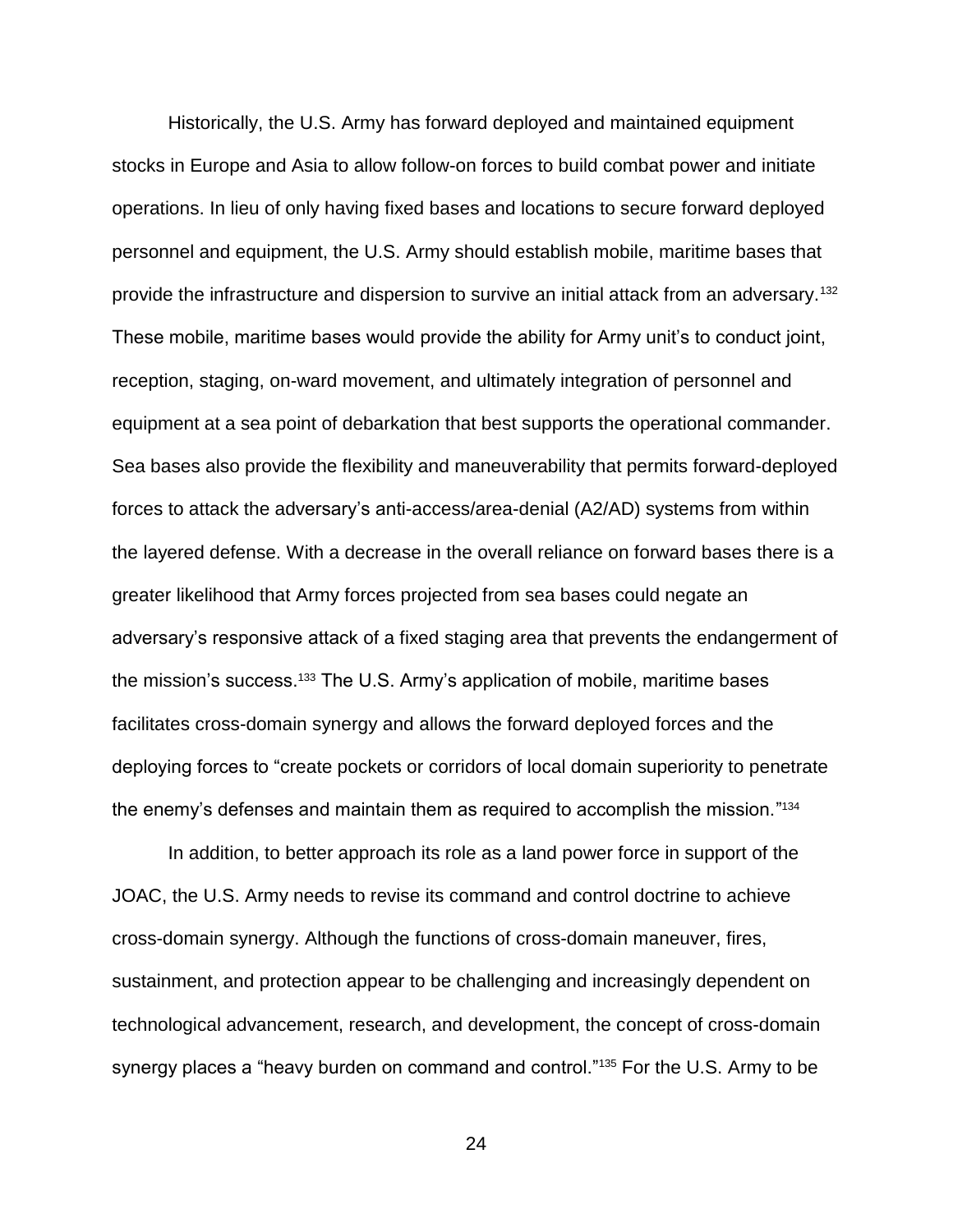successful as the prominent land power, it must revise its command and control doctrine to "support forces operating at global distances, deploying and maneuvering independently on multiple lines of operation from multiple points of origin" and "enable commanders to integrate operations across (all) domains."<sup>136</sup>

Currently, Army Doctrine Reference Publication (ADRP) 6-0 outlines the U.S. Army doctrine for command and control summarized in the concept of mission command. During Unified Land Operations (ULO), mission command doctrine "emphasizes centralized intent and dispersed execution through disciplined initiative."<sup>137</sup> In an austere environment where the adversary will likely employ space and cyber attacks to limit communications, the Army's application of mission command doctrine during JOAC clearly enables the function of command and control. However, due the complexity of JOAC, there are limits to how land component commanders can apply mission command to "capitalize on the human ability to take action to develop the situation and integrate military operations to achieve" the intent.<sup>138</sup>

In an environment where the adversary will contest multiple domains simultaneously, the U.S. Army must improve command and control doctrine and systems to better facilitate joint interoperability, enable cross-domain integration, and create a shared understanding through a common operating picture across the domains. This will include the ability "to integrate cross-domain operations, to include at lower echelons, with the full integration of space and cyberspace operations" to limit the ability of the adversary to affect U.S. operations through the electromagnetic spectrum to deny command, control, communications, and intelligence sharing.<sup>139</sup>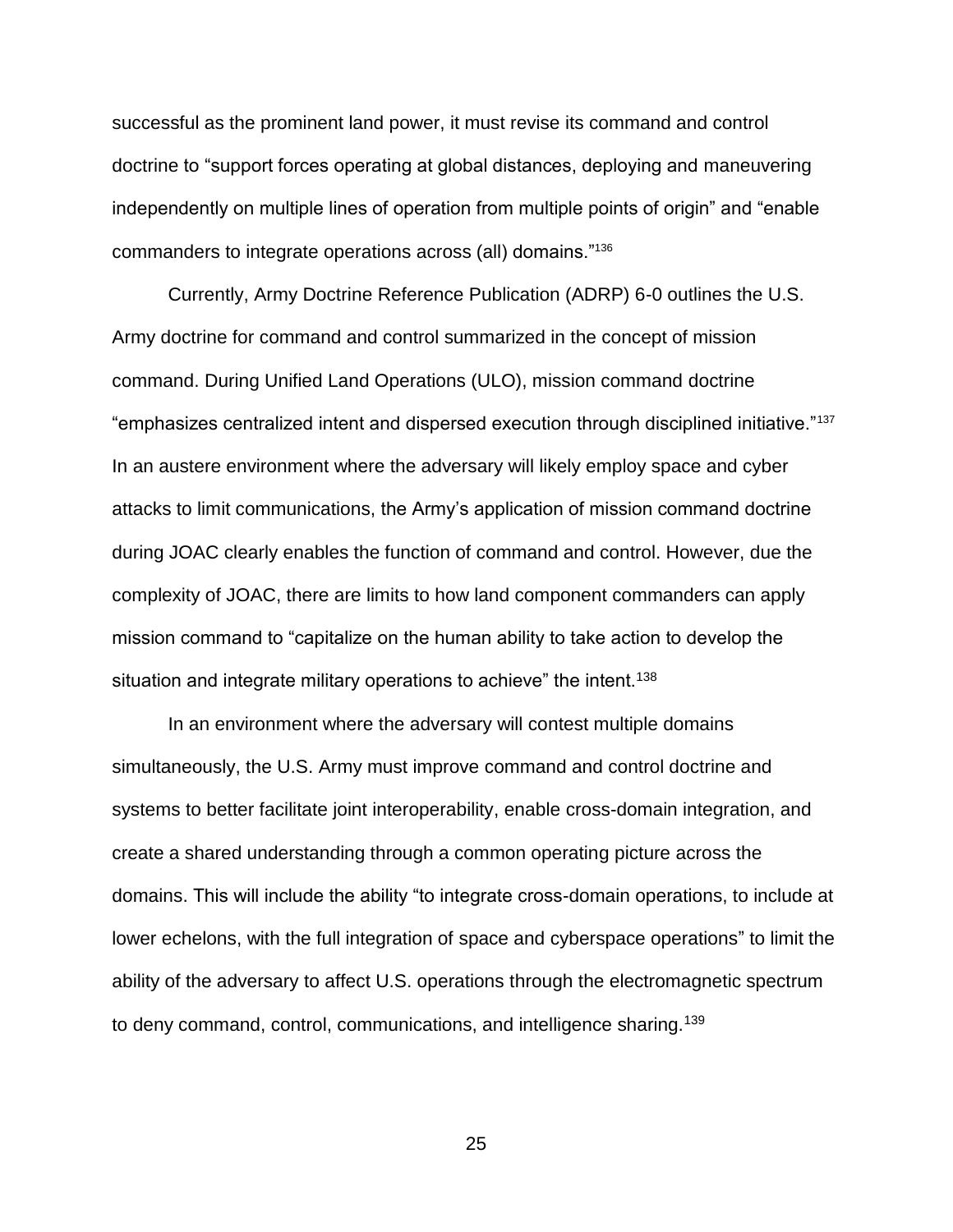Improving the U.S. Army's Training Approach to Joint Force Entry Operations.

The U.S. Marine Corps has conducted a series of warfighter exercises to test American maritime forces ability to operate in an A2/AD environment. The Marine Corps Warfighting Laboratory (MCWL) conducted virtual training exercises, entitled Expeditionary Warrior 2013 (EF13), to explore methods to conduct maritime and littoral operations in a contested A2/AD environment.<sup>140</sup> EF13 applied a "fictional scenario set in 2035 Southeast Asia that presented operational challenges for a distributed joint force conducting engagement across the U.S. Pacific Command (USPACOM) area of responsibility."<sup>141</sup> In their findings, the Marine Corps realized that command relationships and interoperability between conventional forces, special operations forces, interagency organizations, along with other joint and partner forces, created a series of challenges at the operational and strategic level.<sup>142</sup> When faced with a challenging A2/AD environment, the "ability to rapidly aggregate and disaggregate forces requires agile, adaptive command arrangements," through dynamic task organization of joint and combined forces created many unforeseen issues.<sup>143</sup> The Marine Corps suggested further analysis of these command relationships through a warfighter exercise in 2015 designed to task organize conventional and special operations forces in a non-habitual, operational control (OPCON) manner.

In addition to command relationships, the Marine wargame identified several key concepts to enable joint combined arms maneuver, fires, protection, and sustainment that created unique challenges. The Marine Corps exercise indicated that the future joint force requires "multiple, diverse platforms to enable operational maneuver" including platforms that operate in the air, maritime, and ground domain to defeat a high threat A2/AD environment.<sup>144</sup> The exercise tested "precision kinetic fires" delivered from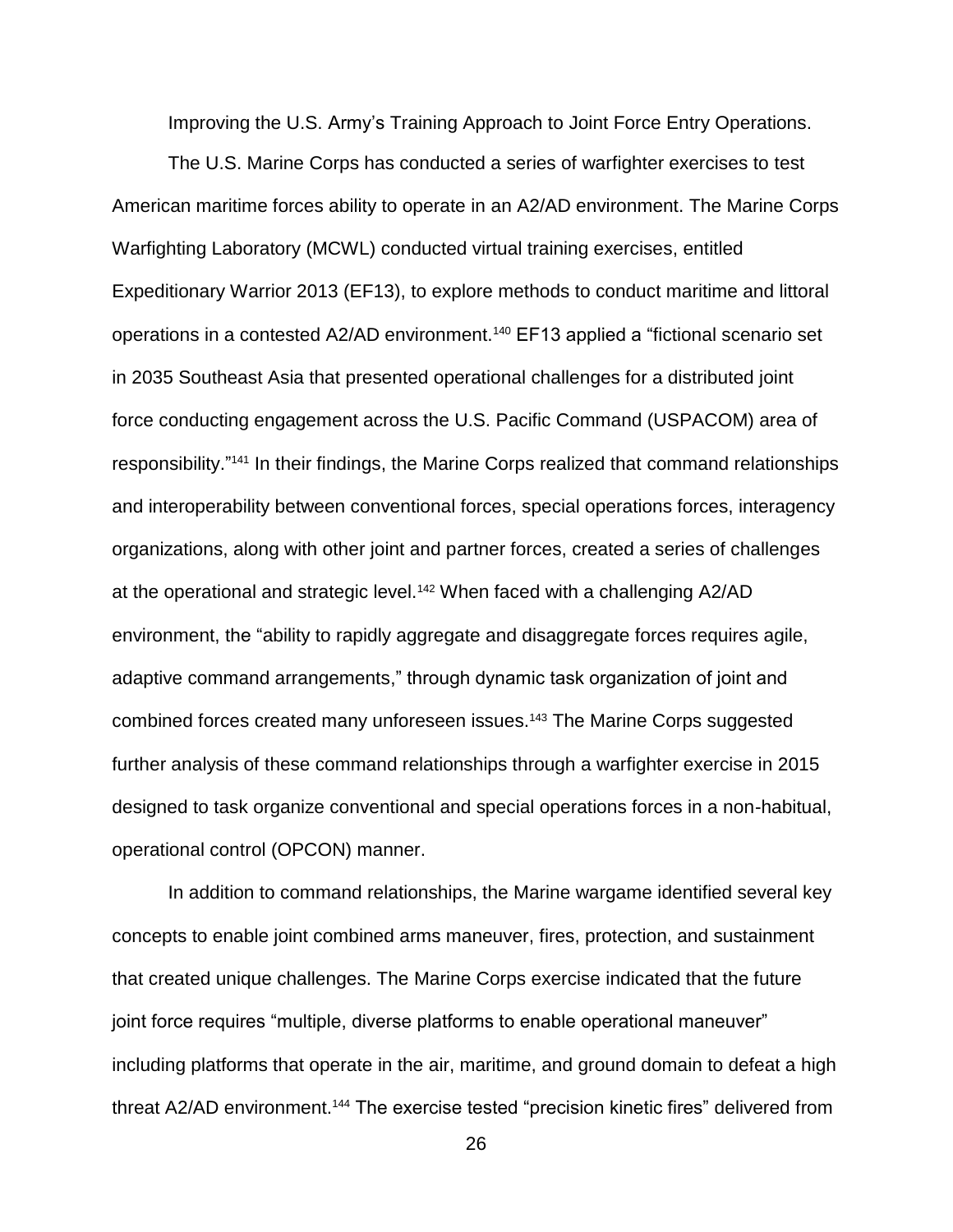"manned and unmanned systems with support from loitering munitions and over-thehorizon platforms."<sup>145</sup> This exercise demonstrated unique challenges concerning the authorities, rules of engagement, communications, and synchronization of fires across multiple domains in the contested environment.<sup>146</sup> The exercise highlighted the key role that "space, cyberspace, and other non-kinetic activities will play…in the years ahead," and it cited the use of "embedded and forward deployed cyber forces" as critical enablers to the operational and strategic fight.<sup>147</sup> Finally, the wargame identified the critical role that ballistic missile defense capabilities will provide to protecting forward and intermediate bases.<sup>148</sup>

Strategically, the concept of A2/AD limits the U.S. ability to protect vital interests around the globe.<sup>149</sup> From an operational perspective, an adversary in possession of a robust A2/AD capability prevents the U.S. military to execute its preferred method of battle.<sup>150</sup> Finally, tactically, A2/AD presents a robust multi-domain defense with effective long-range offensive fires and capabilities that counter U.S. advantages.<sup>151</sup> The U.S. Army, and the Joint Force, must invest resources in training and exercising wargames at all three levels of war adequately identify shortcomings to deal with the complexity of a near-peer competitor's A2/AD capability.

The U.S. Army's training approach to Joint Force Entry Operations remains at the tactical level of war. Whether it is at combat training centers or at the U.S. Army Maneuver Battle Lab's Army Expeditionary Warfare Experiment (AEWE), the focus of joint force entry operations is on tactical units developing the tactics, techniques, and procedures to conduct reconnaissance, raids, and seizure of key terrain.<sup>152</sup> Although, U.S. Army enablers integrate lethal and non-lethal joint fires across the domains to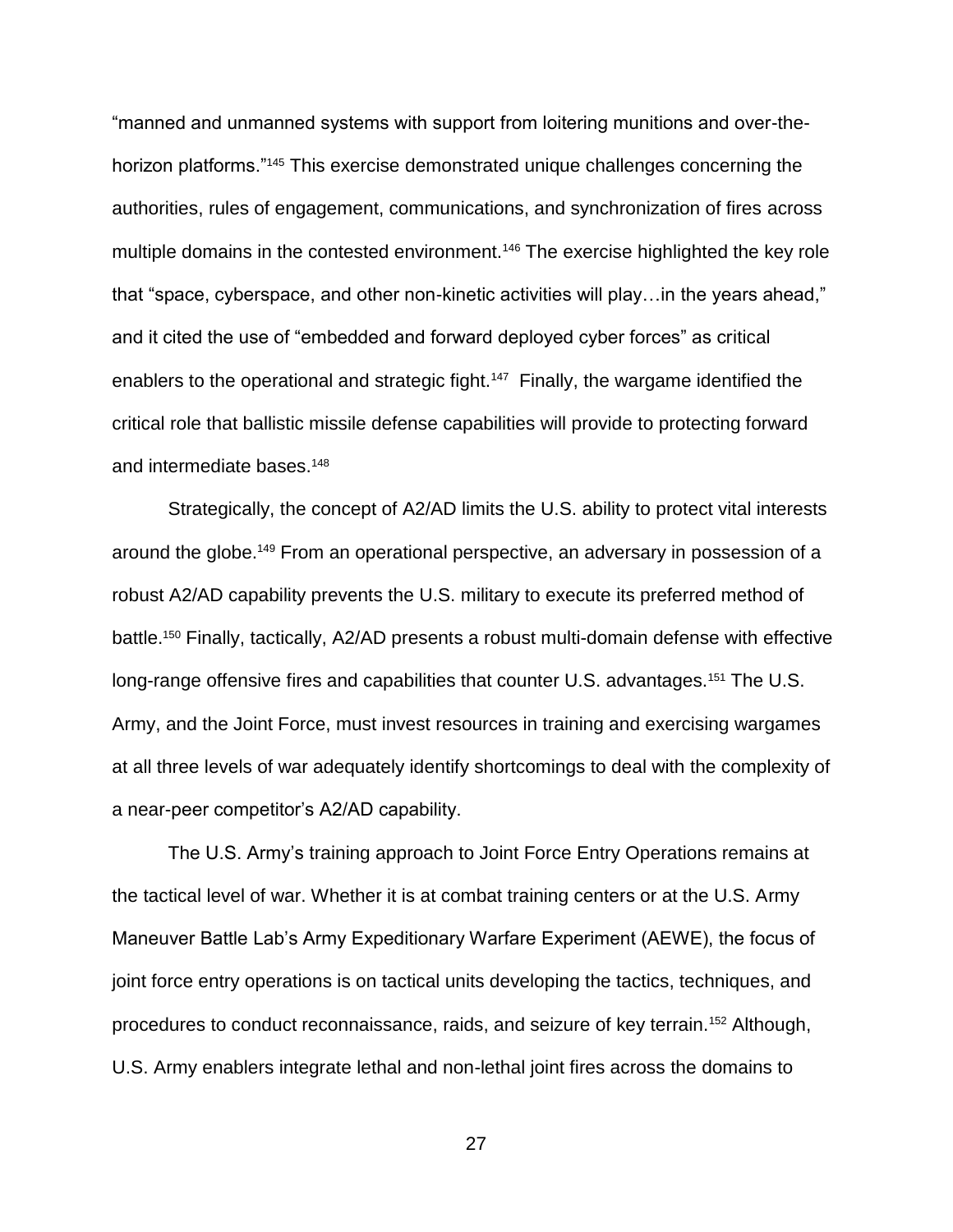facilitate combined arms maneuver, the scope of the adversary's contest of these is never realized. The U.S. Army must establish exercises to test the current forces joint interoperability in an accessed denied environment to identify challenges with crossdomain synergy at the operational and strategic levels of war. Like the U.S. Marine Corps' Expeditionary Force 2013, this training will identify critical lessons that will shape future changes in doctrine, training, and material requirements for the future force.

Improving the U.S. Army's Material to Support Joint Force Entry Operations.

The U.S. Army's force posture under the European Reassurance Initiative (ERI) does not pose a credible deterrent to Russia nor does it provide enough forces to delay Russian aggression to allow the deployment of follow on forces. Since the end of the Cold War, the U.S. Army has reduced its forward-based deterrent capabilities in Europe from 120,000 soldiers in 1992 to 30,000 soldiers.<sup>153</sup> The largest American forwardbased combat arms units include the 2<sup>nd</sup> Stryker Cavalry Regiment and the 173<sup>rd</sup> Airborne Brigade consisting of approximately 9,000 soldiers.<sup>154</sup> Reductions of the 12<sup>th</sup> Combat Aviation Brigade in Germany has significantly decreased its' forward-based force structure.<sup>155</sup> Although the Army deployed an armored brigade combat team (ABCT) to Europe from Fort Carson, Colorado, this rotational force coupled with permanently based Army forces and prepositioned equipment for follow-on formations provide a nominal deterrent to a capable, numerically superior Russian military.

The U.S. views the commitment of landpower forces as the greatest level of American assurance to a region.<sup>156</sup> "There is no more unmistakable or unambiquous display of American resolve than the highly visible deployment of landpower."<sup>157</sup> For this reason, the U.S. must increase the size of its forward based forces in Europe to establish a credible deterrent capability and a force that can achieve initial operational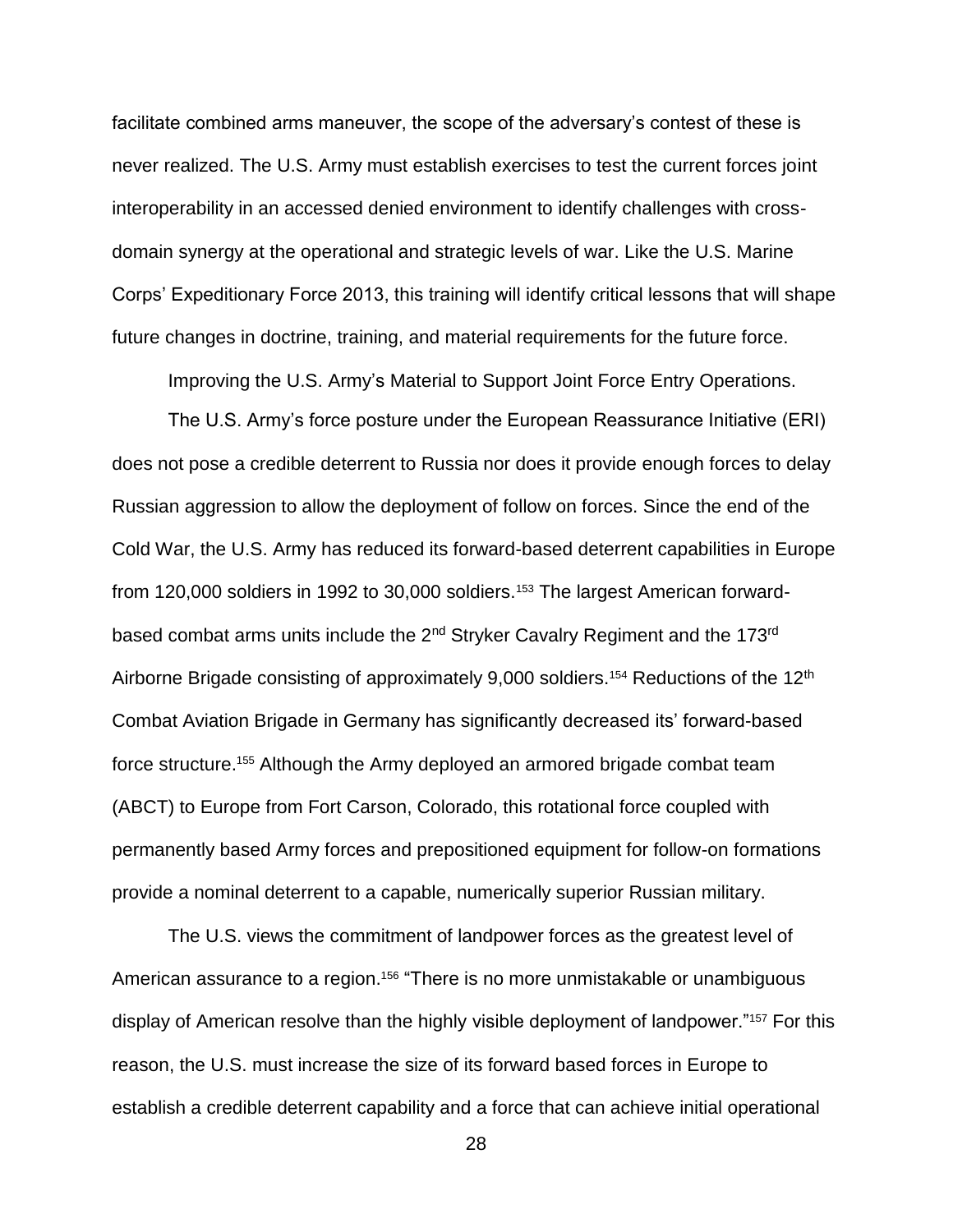and strategic objectives if deterrence fails. This force must include a permanently based armor brigade combat teams (ABCT) in Poland and Germany. The rotational-based force model of an ABCT is too expensive and it requires a heavy division worth of combat power to maintain a readiness cycle. 158

In addition, the U.S. Army must reestablish a Corps headquarters in Europe and a Division headquarters in Eastern Europe in order to better facilitate planning with special operations forces, the training and equipping of forward-based units, the maintenance of prepositioned equipment, and engagements with NATO partners and allies in the region. The Army must deploy a robust integrated missile defense (IAMD) systems, short-range air defense (SHORAD) capabilities, electronic warfare, directed energy, and counter-cyber technologies to counter Russian A2/AD capabilities, effective targeting with UAVs and devastating artillery strikes, space, and cyber domain operations.<sup>159</sup> Finally, the Army must enhance the logistics capabilities of the 16<sup>th</sup> Sustainment Brigade and deploy an expeditionary Echelon-Above Brigade (EAB) sustainment capability to Europe to oversee prepare for joint staging, reception, onward movement, and integration (JRSOI) for follow-on forces.<sup>160</sup>

### Combined Arms Maneuver

Recent examples of Russian aggression in Crimea and Syria indicate that Moscow "rely less on traditional force-on-force scenarios and more on principles of asymmetry" employing unconventional forces.<sup>161</sup> However, Georgia and Ukraine demonstrate that while the Kremlin tends to prefer the employment of unconventional forces for specific situations they still maintain a sizeable conventional force structure with ability to integrate joint combined arms maneuver to achieve operational objectives. It is clear that the Russian military is uniquely balancing the missions assigned to their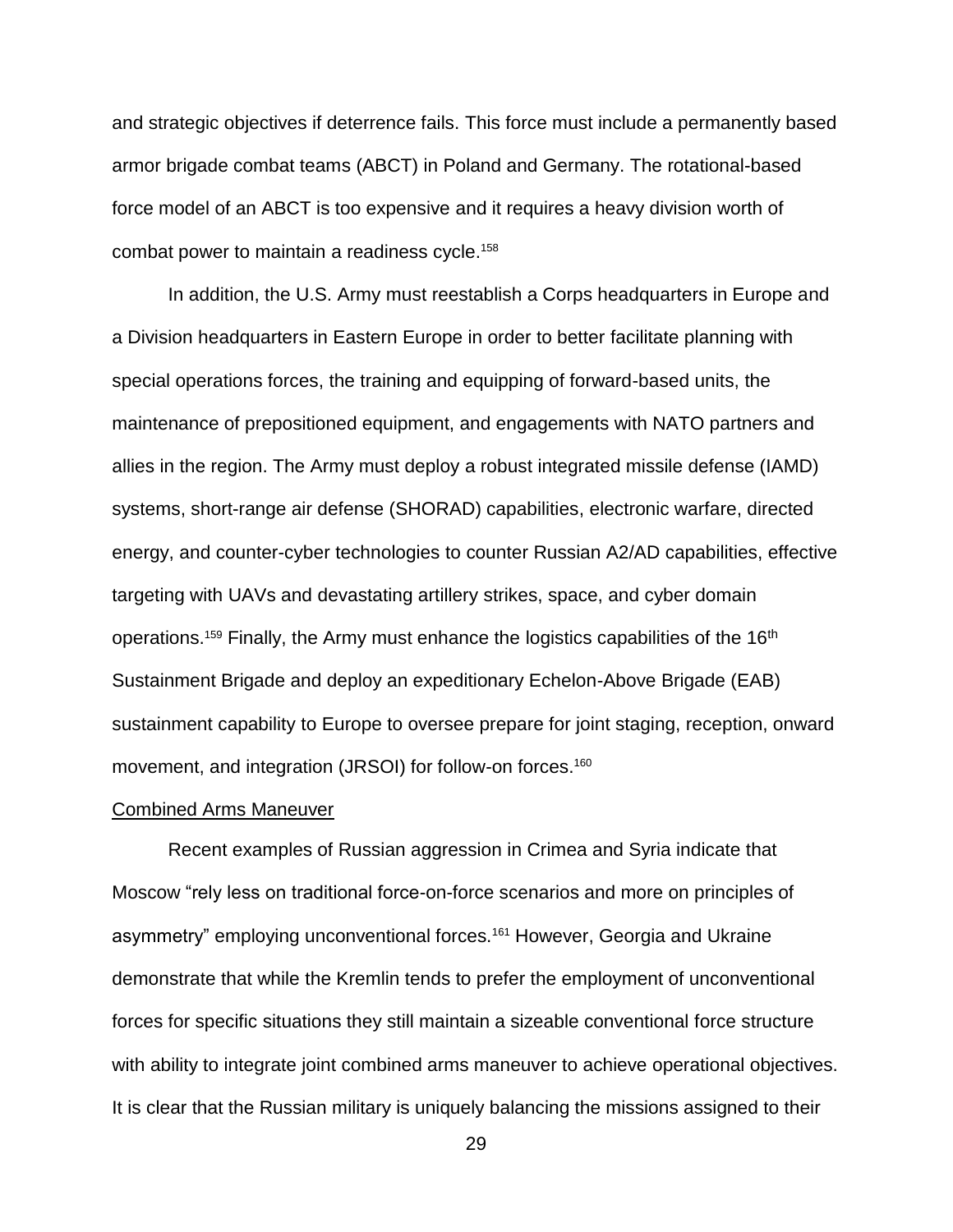conventional and unconventional forces while at the same time blending these capabilities to gain synergy to achieve operational and strategic objectives.

Improving U.S. Army and SOF Doctrinal Approach to Combined Arms Maneuver. To integrate the lessons learned from recent Russian aggression in Eurasia, the U.S. Army and the U.S. Special Operations Command (SOCOM), must codify how conventional and unconventional forces will integrate in combined arms maneuver operations to defeat near-peer competitors in future conflicts. The Army Operating Concept (AOC), unveiled in 2013, highlights the importance of "tailorable and scalable combinations of special operations and conventional forces, regionally aligned and globally responsive combined arms teams, and foundational theater capabilities to enable joint operations." 162

The interdependence achieved by coalescing conventional and special operations forces enables the success of joint operations across the spectrum of conflict. <sup>163</sup> Although the U.S. Army and SOCOM have operated in mutual support over the last 15 years of conflict in Iraq and Afghanistan, current U.S. Army and SOCOM doctrine lacks the level of specificity required to synchronize efforts and gain interoperability. Whether this doctrine outlines supported and supporting command relationships or Operational Control (OPCON) and Tactical Control (TACON) of forces, current doctrine fails to articulate how U.S. conventional and unconventional land forces will conduct combined arms maneuver when facing a dynamic near-peer competitor, like Russia.<sup>164</sup>

Improving U.S. Army and SOF Training Approach to Combined Arms Maneuver.

The U.S. Army and USSOCOM must continue to train at the operational and tactical level to obtain better achieve integration, interdependence, and interoperability.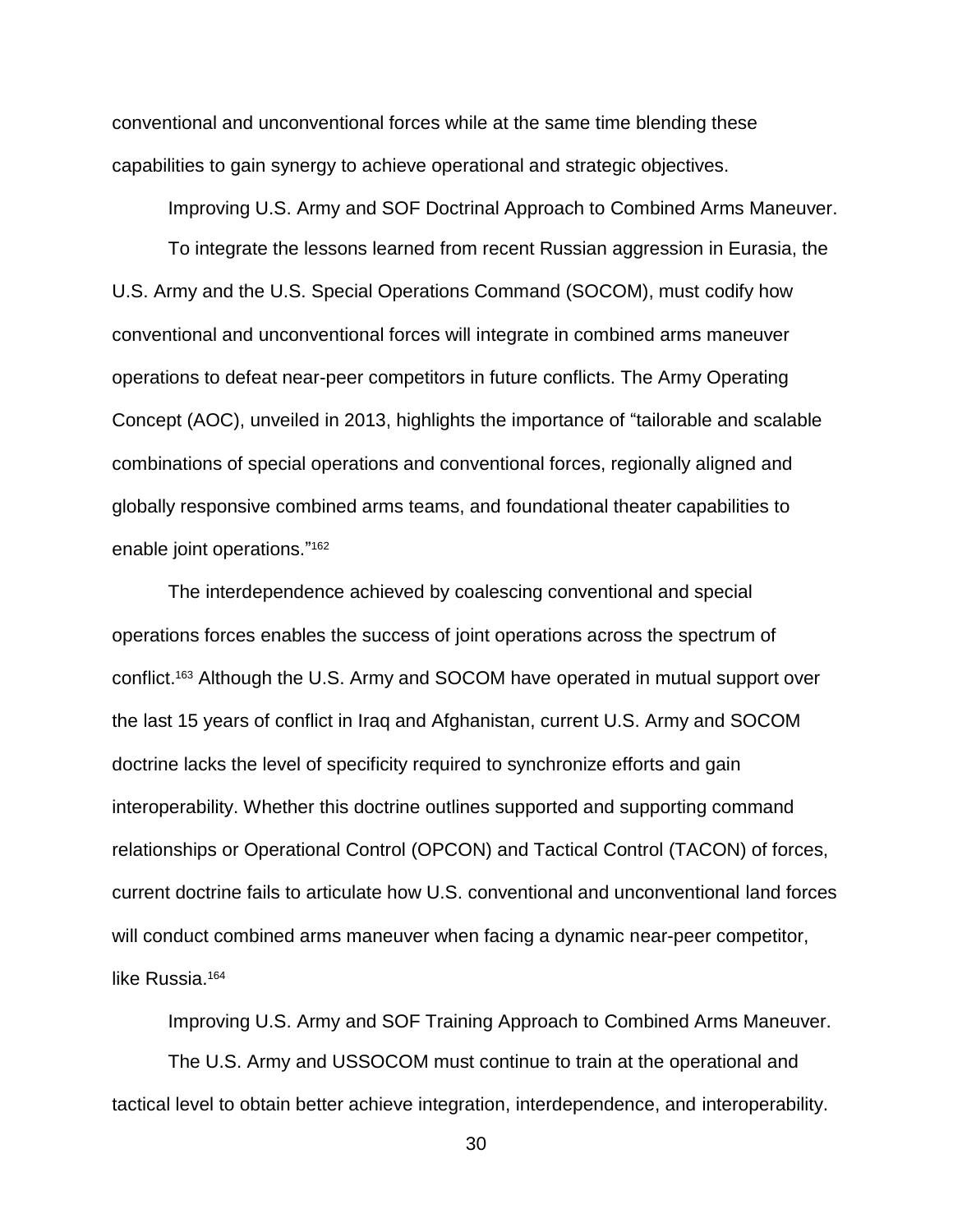The U.S. Army's use of Regionally Aligned Forces (RAF) and SOCOM's use of the Global Special Operations Force Network (GSN) highlights two training and partnership initiatives by separate services intended to align U.S. land forces with allies abroad to build capacity and enable security cooperation.<sup>165</sup> In Europe, the U.S. Army and SOCOM have the opportunity to find efficiencies with security force assistance (SFA) and foreign internal defense (FID) training of NATO forces. With three Brigade Combat Teams along with the 10<sup>th</sup> Special Forces Groups committed to transforming NATO and partner nations' focus of training from counterinsurgency operations to decisive action training, the U.S. Army and SOCOM can leverage multi-national training exercises to counter Russia's new generation warfare tactics.

Improving the U.S. Army's Support to Combined Arms Maneuver

To establish a credible deterrent capability to counter Russian aggression in Europe and Eurasia, the U.S. Army must have prepositioned fleets of equipment to support a future conflict. Currently, the U.S. Army and Joint Force lacks the time, space, and resources required to adequately support the deployment of military personnel and heavy equipment to Europe in the event of a conflict with Russia.<sup>166</sup> The U.S. Army must improve its forward-based Army Prepositioned Stocks (APS) in Europe to include two additional armored brigade combat teams sets of equipment along with an additional sustainment brigade and fires brigade of equipment.<sup>167</sup> Finally, the U.S. Army should include the remaining equipment required to fully establish the  $12<sup>th</sup>$  Combat Aviation Brigade, including AH-64 Apaches, UH-60 Blackhawks, and CH-47 Chinooks.<sup>168</sup> Employment of Joint Fires and Effects

Moscow's aggression in Georgia, Eastern Ukraine, and Syria indicates that its application of joint fires and effects remains highly indiscriminate and lethal. In the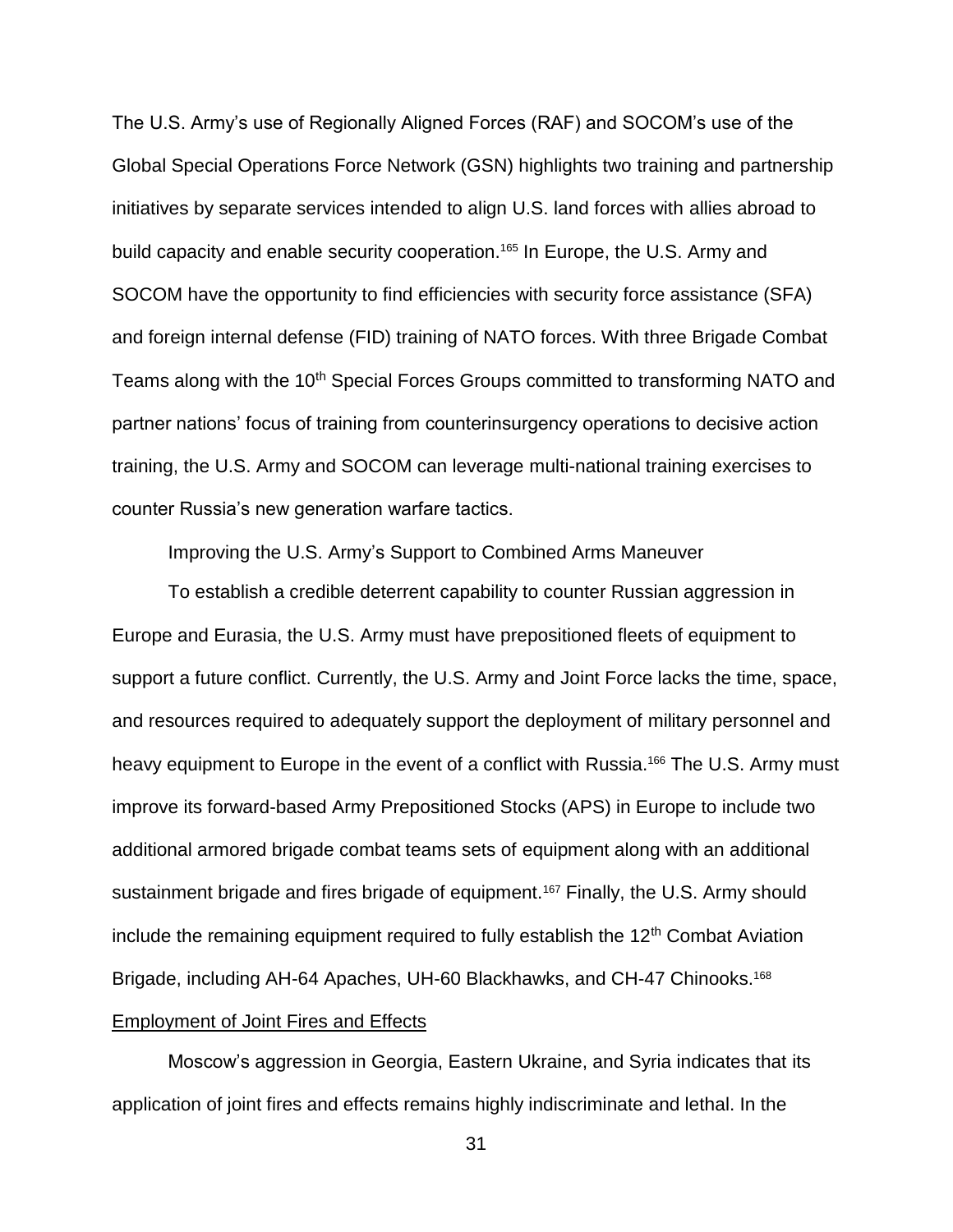Ukraine, the Russian military's ability to combine unmanned aerial vehicles with the highly lethal area indirect fires resulted in devastating effects on Ukrainian forces.<sup>169</sup> In addition, Russia's deployment of A2/AD capability in Georgia, Crimea, and Syria demonstrates their commitment to establishing an active layered defense to counter U.S. military power projection against these regions.<sup>170</sup> From a non-lethal perspective, the Russian military has innovated the use of disinformation and propaganda to confuse the international community and compel their adversaries to comply with their national objectives.<sup>171</sup> Russia's operational and strategic approach in Georgia, Ukraine, and Syria have incorporated elements of non-lethal fires to integrate all elements of Russian 'soft power' to decisively achieve their objectives.

Improving the U.S. Army's Doctrine to Support Joint Fires.

The AOC highlights the need for Joint and Army fires to operate from the land domain to operate and influence the air, maritime, space, and cyber space domains. Joint and Army fires must "leverage cross-domain cueing to detect and engage in-depth to delay, disrupt or destroy enemy systems." <sup>172</sup> For the JOAC, joint and Army fires must synchronize capabilities within the joint force to "locate, target, and suppress or neutralize hostile A2/AD capabilities in complex terrain with the necessary range, precision, responsiveness and reversible and permanent effects while limiting collateral damage." <sup>173</sup> Finally, that joint and Army fires must possess the capability to "conduct electronic attack and computer network attack against hostile A2/AD." <sup>174</sup> The U.S. Army must improve its doctrinal approach to achieve cross-domain synergy and joint interoperability to achieve the objectives outlined in the AOC and JOAC designs.

The Fires Center of Excellence (FCoE) at Fort Sill, Oklahoma is currently designing a concept for strategic and an operational fires command headquarters. The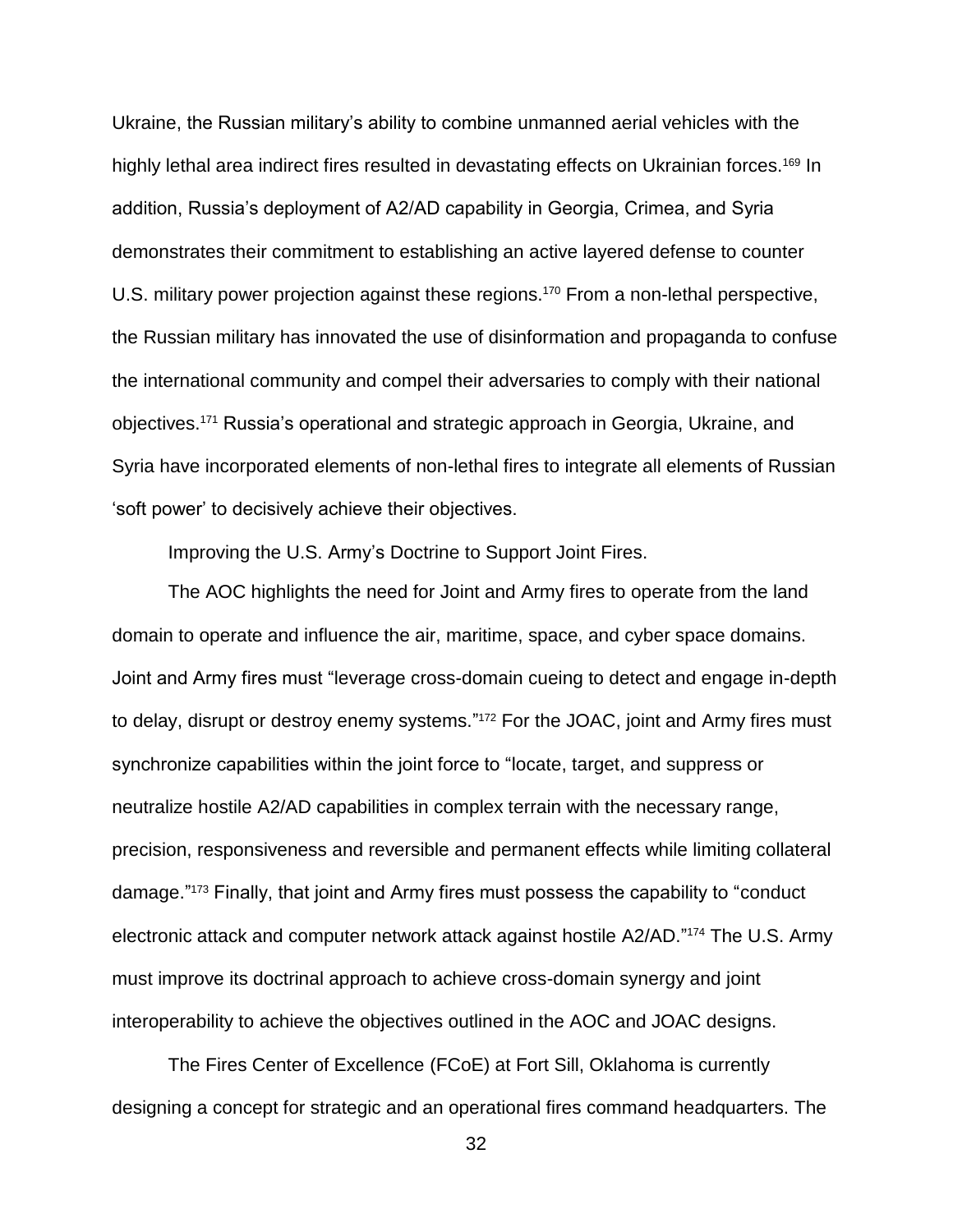purpose of these headquarters is to align joint, interagency, intergovernmental, and multinational (JIIM) capabilities into a single fires organization responsible to "integrate, coordinate, and synchronize space, cyber, intelligence, air-missile defense, and fire support functions" to support theater and operational level commands.<sup>175</sup> The current authorities of many of these functions reside outside the existing headquarters, and this concept better integrates many headquarters elements that provide enabling Echelon Above Brigade (EAB) capabilities to the joint force. Ultimately, FCoE's concept organizes joint fires headquarters designed deliver "surface-to-surface fires, air and missile defense fires, shore-to-ship fires, and nonlethal fires" across multiple domains to enable strategic and operational freedom of action.<sup>176</sup>

Improving the U.S. Army's Training in the Integration and Delivery Joint Fires.

The U.S. Army must renew a focus on the training of personnel on the effective protection of information, use of the media, and hardening of information networks that will increase capabilities in the information domain and counter-Russian propaganda and cyber intrusions.<sup>177</sup> Incorporating cyber defense and attack units at the operational and tactical level increases the ability of units to gain parity with Russian military forces that demonstrate a keen ability to exploit these areas. The integration of Military Information Support Teams (MIST) and cyber teams at the lower echelons levels will improve operational capability.<sup>178</sup>

Improving the U.S. Army's Material to Support the Delivery Joint Fires.

Along with the deployment of a rotational ABCT to Eastern and Northern Europe, the Army must deploy a robust fires brigade organized with both multiple launch rocket system (MLRS) and high-mobility artillery rocket system (HIMARS) battalions and longrange target acquisition capability. In addition, the U.S. Army must continue to improve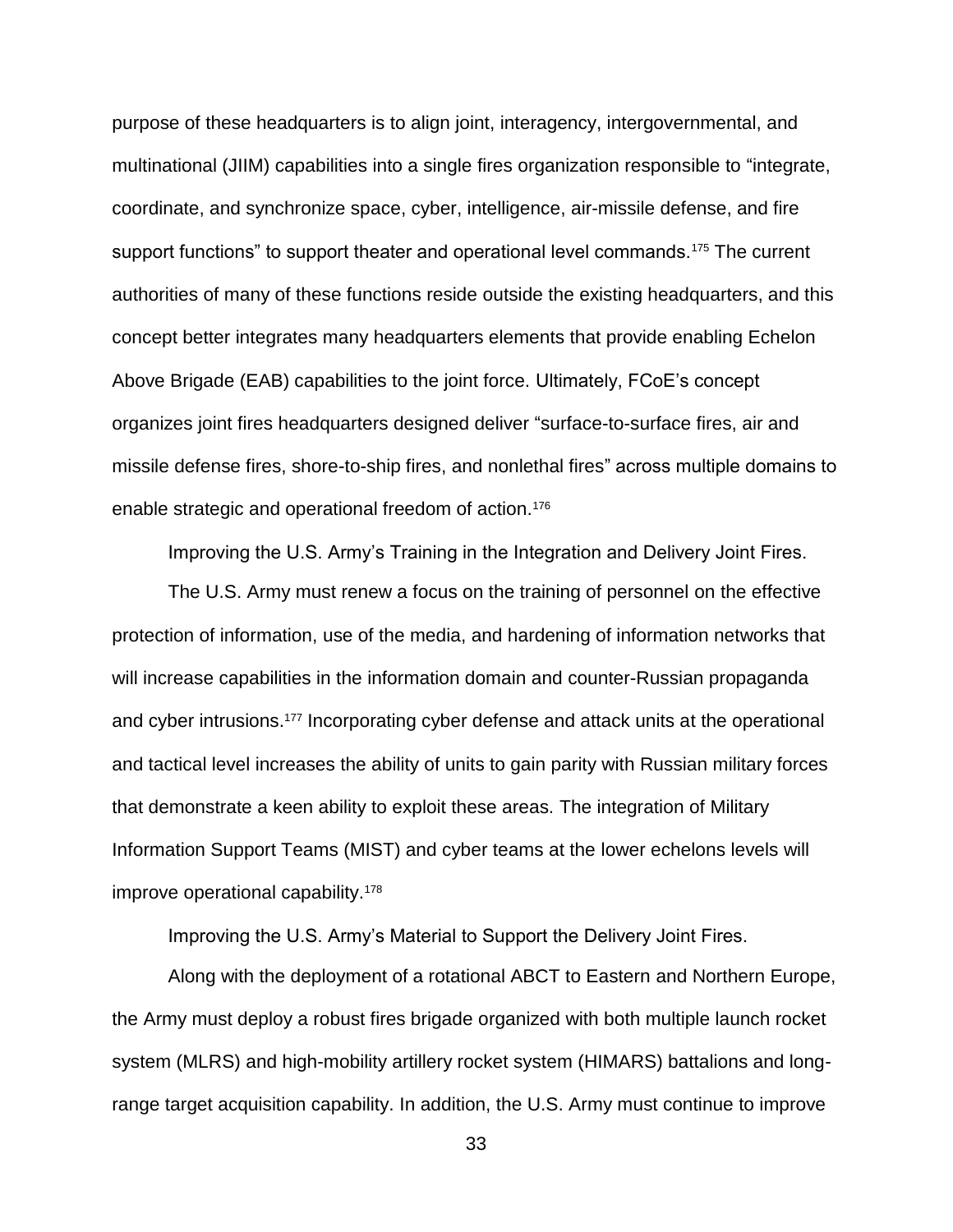the range capabilities of current tube artillery systems. A defense program is underway with General Dynamics to extend the current range of cannon artillery from 30 kilometers to 70 kilometers in order to achieve parity with current Russian tube artillery capability.<sup>179</sup> In addition to this initiative, the U.S. Army should continue to seek technological improvements to counter-fire radar, electronic warfare equipment, tactical and operational cyber equipment, and anti-GPS jamming capabilities. These capabilities should be integrated at the operational and tactical levels to increase target acquisition and force protection. Finally, in order to gain lethality and achieve parity with Russian rocket capability, the U.S. Army must commit to reintroduce cluster munitions to the artillery ammunition inventory.<sup>180</sup> Research and development for this program should focus on mitigating the dangers of dud-producing munitions "by developing fuses that self-destruct after a few hours on the ground."<sup>181</sup>

### **Conclusion**

Through an analysis of the progress achieved by military operations in Georgia, Crimea and Eastern Ukraine, and Syria, it is clear that Russia intends to apply its new form of warfare to shape the regional and global environments in their favor. Russia's military transformation coupled with the application of a new style of modern warfare artfully integrates lethality, coercion, and disinformation to achieve an auspicious outcome on the modern battlefield. Putin's interventionist agenda and aggressive military actions in Europe, Eurasia, and the Middle East, has thrust Russia into a new global and regional position that challenges U.S. interests, the status quo, and international rules and norms. To counter Putin's agenda and deter further Russian aggression abroad, the U.S. Army must increase the size and capability of its forces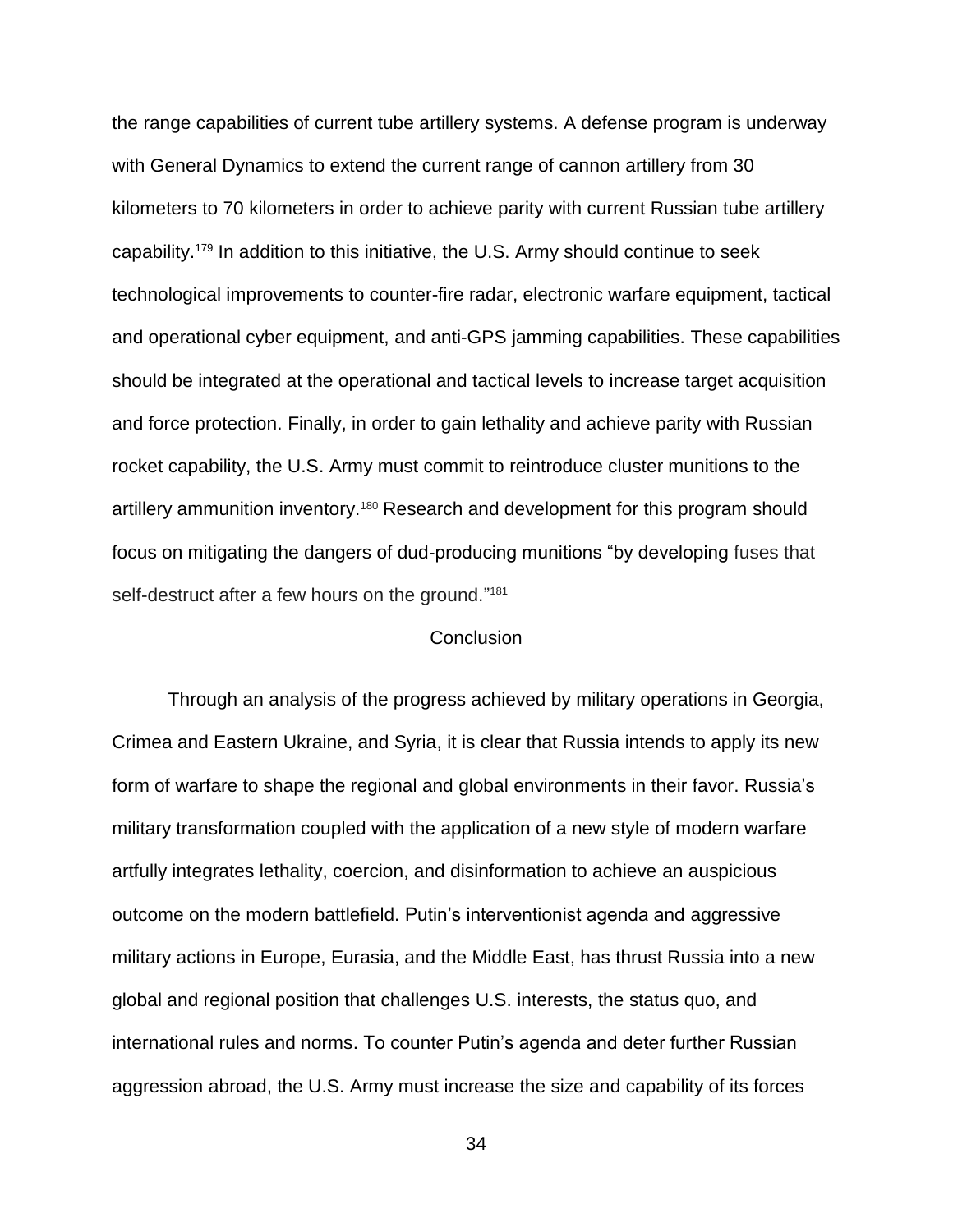committed to Europe, transform current doctrine and training of decisive action, and develop new material to address challenges with joint force entry operations, joint combined arms maneuver, and the integration and delivery of joint fires.

The U.S. and NATO allies must commit additional modern combat power to establish credible deterrent force in Europe and Eurasia. Although the U.S. current policy to reassure European partners and allies through ERI has dedicated rotational forces to the region, these efforts are merely a demonstration of force that do not provide a formidable restraint to Russia's interventionist agenda. The U.S. must commit multi-functional forward-based capabilities in Europe and Eurasia including a Corps and Division headquarters, additional armor, aviation, artillery, and logistics commands. Although the U.S. has spent the last 15 years removing its military footprint abroad to reduce cost, forward-based military capability in Europe and the Middle East provides an unequivocal expression of American interests, intent, and national security objectives.

Finally, the U.S. Army must address shortfalls in doctrine, training, and material support to force entry operations, combined arms maneuver, and the employment of joint fires identified through evolution of contemporary Russian warfare. Doctrinal changes include a revision of strategic and operational command and control elements to counter symmetric and asymmetric enemy capabilities. In addition, the Army and SOCCOM must conduct training that accounts for more progressive command relationships and address emerging conventional and irregular threats to gain more joint interdependence between conventional and special operations forces. Army material research and development must focus on improving current military combined arms programs to increase platform range, lethality, protection, and communication. These efforts will improve the U.S. Army's capability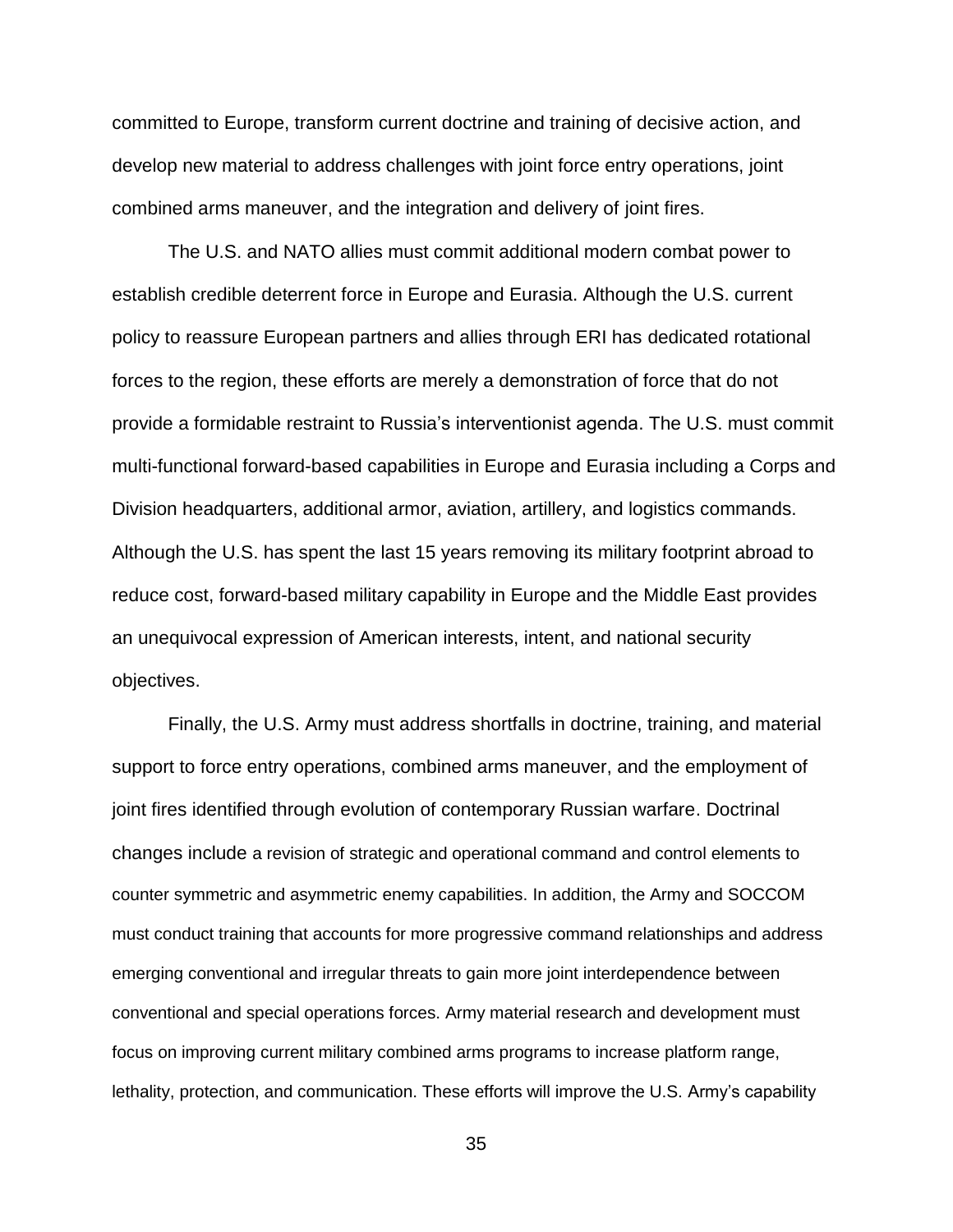overmatch, offset the enemies' technological and numeric superiority, and eliminate the current competitive advantage our adversaries' enjoy today.

### **Endnotes**

<sup>1</sup> Matthew Cox, "Army Chief Issues Stark Warning to Potential Enemies," October 5, 2016, [http://www.military.com/daily-news/2016/10/05/army-chief-issues-stark-warning-to-potential](http://www.military.com/daily-news/2016/10/05/army-chief-issues-stark-warning-to-potential-enemies.html)[enemies.html](http://www.military.com/daily-news/2016/10/05/army-chief-issues-stark-warning-to-potential-enemies.html) (accessed December 16, 2016).

 $2$  Fiona Hill, "Understanding and deterring Russia: U.S. Policies and Strategies," February 10, 2016, [https://www.brookings.edu/testimonies/understanding-and-deterring-russia-u](https://www.brookings.edu/testimonies/understanding-and-deterring-russia-u-spolicies-and-strategies)[spolicies-and-strategies](https://www.brookings.edu/testimonies/understanding-and-deterring-russia-u-spolicies-and-strategies) (accessed November 2, 2016).

<sup>3</sup> Ibid.

4 Ibid.

5 Ibid.

<sup>6</sup> Barack Obama, "Introduction," in *National Security Strategy* (Washington, DC: The White House, February 2015),

https://www.whitehouse.gov/sites/default/files/docs/2015\_national\_security\_strategy\_2.pdf (accessed July 22, 2016).

<sup>7</sup> Andrew E. Kramer, "Russia Claims its Sphere of Influence in the World," *New York Times Online,* August 31, 2008, [http://www.nytimes.com/2008/09/01/world/europe/01 russia.html](http://www.nytimes.com/2008/09/01/world/europe/01%20russia.html) (accessed December 16, 2016).

<sup>8</sup> Ariel Cohen and Robert E. Hamilton, *The Russian Military and the Georgia War: Lessons and Implications* (Carlisle Barracks, PA: U.S. Army War College, June 2011), 1- 2[,www.strategicstudiesinstitute.army.mil/pdffiles/pub1069.pdf](http://www.strategicstudiesinstitute.army.mil/pdffiles/pub1069.pdf) (accessed December 16, 2016).

<sup>9</sup> Ibid., ix-x.

 $10$  Ibid., 3.

<sup>11</sup> United Nations, "Georgia-UNOMIG-Background," <http://www.un.org/en/peacekeeping/missions/past/unomig/background.html> (accessed December 16, 2016).

 $12$  Ibid.

<sup>13</sup> Security Council Report, "Georgia (UNOMIG): January 2006 Monthly Forecast," December 22, 2005, [http://www.securitycouncilreport.org/monthly-forecast/2006-](http://www.securitycouncilreport.org/monthly-forecast/2006-01/lookup_c_glKWLeMTIsG_b_1313231.php) [01/lookup\\_c\\_glKWLeMTIsG\\_b\\_1313231.php](http://www.securitycouncilreport.org/monthly-forecast/2006-01/lookup_c_glKWLeMTIsG_b_1313231.php) (accessed February 17, 2017).

<sup>14</sup> Timothy L. Thomas, "The Bear Went through the Mountain: Russia Appraises its Five-Day War in South Ossetia," *The Journal of Slavic Military Studies*, 38, <http://dx.doi.org/10.1080/13518040802695241> (accessed October 21, 2016).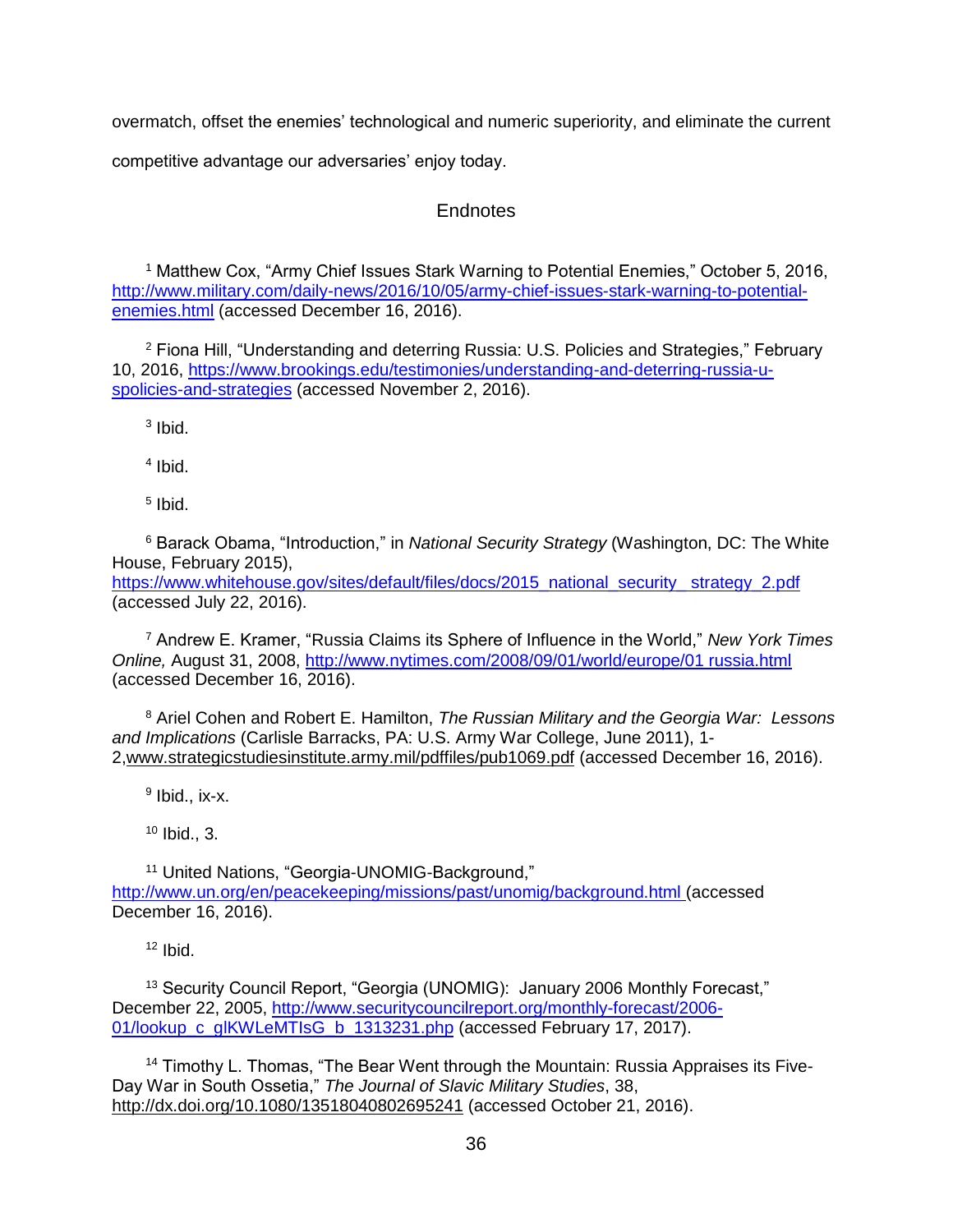$15$  Ibid.

<sup>16</sup> United Nations, "Georgia-UNOMIG-Background," 1.

<sup>17</sup> "Russia: Why Moscow Will Not Recognize Georgian Regions' Independence," *STRATFOR*, February 15, 2008, 1, [https://www.stratfor.com/analysis/russia-why-moscow-will](https://www.stratfor.com/analysis/russia-why-moscow-will-not-recognize-georgian-regions-independence?0=ip_login_no_cache%3D85c57018e01bc697b344e9c01e4d76c9)[not-recognize-georgian-regions](https://www.stratfor.com/analysis/russia-why-moscow-will-not-recognize-georgian-regions-independence?0=ip_login_no_cache%3D85c57018e01bc697b344e9c01e4d76c9)[independence?0=ip\\_login\\_no\\_cache%3D85c57018e01bc697b344e9c01e4d76c9](https://www.stratfor.com/analysis/russia-why-moscow-will-not-recognize-georgian-regions-independence?0=ip_login_no_cache%3D85c57018e01bc697b344e9c01e4d76c9) (accessed December 16, 2016).

<sup>18</sup> Giorgi Gobronidze, "The Tragic Roots of the Five-Day War between Russia and Georgia," *Russia Direct,* 1, [http://www.russia-direct.org/opinion/tragic-roots-five-day-war](http://www.russia-direct.org/opinion/tragic-roots-five-day-war-between-russia-and-georgia)[between-russia-and-georgia\(](http://www.russia-direct.org/opinion/tragic-roots-five-day-war-between-russia-and-georgia)accessed December 16, 2016).

<sup>19</sup> Zofia Studzinska, "How Russia, Step by Step, Wants to Regain an Imperial Role in the Global and European Security System," *The Quarterly Journal*, October 1, 2015, 38, [https://www.questia.com/library/journal/1P3-4003236961/how-russia-step-by-step-wants-to](https://www.questia.com/library/journal/1P3-4003236961/how-russia-step-by-step-wants-to-regain-an-imperial)[regain-an-imperial](https://www.questia.com/library/journal/1P3-4003236961/how-russia-step-by-step-wants-to-regain-an-imperial) (accessed December 16, 2016).

<sup>20</sup> "Independent International Fact-Finding Mission on the Conflict in Georgia," *BBC,*  September 2009, 18, [http://news.bbc.co.uk/2/shared/bsp/hi/pdfs/30\\_09\\_ 09\\_iiffmgc\\_report.pdf](http://news.bbc.co.uk/2/shared/bsp/hi/pdfs/30_09_09_iiffmgc_report.pdf) (accessed December 16, 2016).

<sup>21</sup> Janusz Bugajski, *Georgian Lessons. Conflicting Russian and Western Interests in the Wider Europe* (Washington, DC: CSIS, 2010), 45.

<sup>22</sup> Zofia Studzinska, "How Russia, Step by Step, Wants to Regain an Imperial Role in the Global and European Security System," *The Quarterly Journal*, October 1, 2015, 25, [https://www.](https://www/) questia.com/library/journal/1P3-4003236961/how-russia-step-by-step-wants-toregain-an-imperial (accessed December 16, 2016).

<sup>23</sup> Carolina Vendil Pallin and Fredrik Westerlund, "Russia's War in Georgia: Lessons and Consequences," *Small Wars & Insurgencies* 20, no. 2 (June 2009): 400, <http://www.tandfonline.com/doi/pdf/10.1080/09592310902975539> (accessed December 16, 2016).

<sup>24</sup> Cohen and Hamilton, *The Russian Military and the Georgia War: Lessons and Implications,* 52.

 $25$  Ibid., 69.

<sup>26</sup> Pallin and Westerlund, "Russia's War in Georgia: Lessons and Consequences," 403.

<sup>27</sup> Thomas, "The Bear Went through the Mountain," 42.

 $28$  Ibid.

<sup>29</sup> Ibid.

 $30$  Ibid.

<sup>31</sup> Pallin and Westerlund, "Russia's War in Georgia: Lessons and Consequences," 410.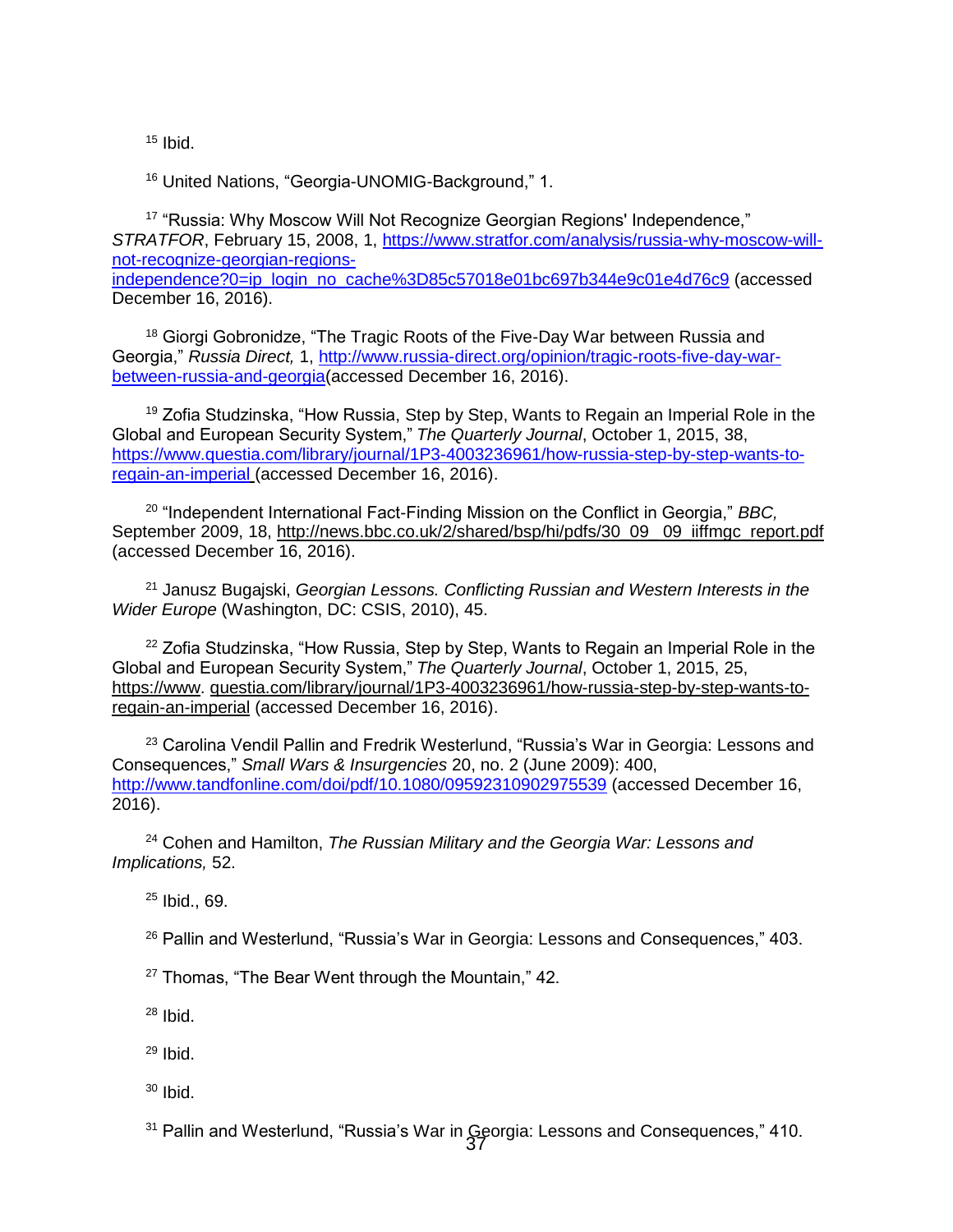<sup>32</sup> Jolanta Darczewska, *The Anatomy of Russian Information Warfare: The Crimean Operation, A Case Study* (Warsaw, Poland: Centre for Eastern Studies, May 2014), 8-9, [https://www.osw.waw.pl/sites/default/files/the\\_ anatomy\\_of\\_russian\\_information\\_warfare.pdf](https://www.osw.waw.pl/sites/default/files/the_%20anatomy_of_russian_information_warfare.pdf) (accessed December 16, 2016).

<sup>33</sup> Thomas, "The Bear Went through the Mountain," 50.

<sup>34</sup> Ibid., 52.

<sup>35</sup> Ibid., 51-52.

<sup>36</sup> Jason Rivera, "Has Russia Begun Offensive Cyberspace Operations in Crimea?" *Georgetown Security Studies Review*, March 2, 2014, 1, [http://georgetownsecuritystudiesreview.org/2014/03/02/has-russia-begun-offensive-cyberspace](http://georgetownsecuritystudiesreview.org/2014/03/02/has-russia-begun-offensive-cyberspace-operations-in-crimea)[operations-in-crimea](http://georgetownsecuritystudiesreview.org/2014/03/02/has-russia-begun-offensive-cyberspace-operations-in-crimea) (accessed October 16, 2016).

 $37$  Ibid., 2.

 $38$  Ibid.

<sup>39</sup> Thomas, "The Bear Went Through the Mountain," 56.

<sup>40</sup> Maia Otarashvili, "Georgia and Moldova Remain Fragile as Russian Aggression Continues," *The FPRI Blog*, January 30, 2015, [http://www.fpri.org/2015/01/georgia-and](http://www.fpri.org/2015/01/georgia-and-moldova-remain-fragile-as-russian-aggression-continues)[moldova-remain-fragile-as-russian-aggression-continues](http://www.fpri.org/2015/01/georgia-and-moldova-remain-fragile-as-russian-aggression-continues) (accessed December 20, 2016).

<sup>41</sup> Igor Zevelev, "Russian National Identity and Foreign Policy," *Center for Strategic and International Studies*, December 8, 2016, 3, [https://csis-prod.s3.amazonaws.com/s3fs](https://csis-prod.s3.amazonaws.com/s3fs-public/publication/161208_Zevelev_RussianNationalIdentity_Web.pdf)[public/publication/161208\\_Zevelev\\_RussianNationalIdentity\\_Web.pdf](https://csis-prod.s3.amazonaws.com/s3fs-public/publication/161208_Zevelev_RussianNationalIdentity_Web.pdf) (accessed December 20, 2016).

 $41$  Ibid., 4.

<sup>42</sup> Nicholas Redman, "Russia's Breaking Point," *Survival* 56, no. 2 (2014): 235-44, [https://www.iiss.org/en/publications/survival/sections/2014-4667/survival--global-politics-and](https://www.iiss.org/en/publications/survival/sections/2014-4667/survival--global-politics-and-strategy-april-may-2014-3f8b/56-2-17-closing-argument-6c05)[strategy-april-may-2014-3f8b/56-2-17-closing-argument-6c05](https://www.iiss.org/en/publications/survival/sections/2014-4667/survival--global-politics-and-strategy-april-may-2014-3f8b/56-2-17-closing-argument-6c05) (accessed February 17, 2017).

43 Stephen F. Larrabee, "Russia, Ukraine, and Central Europe: The Return of Geopolitics," *Journal of International Affairs*, Spring 2010, 5, [https://jia.sipa.columbia.edu/russia-ukraine-and](https://jia.sipa.columbia.edu/russia-ukraine-and-central-europe-return-geopolitics)[central-europe-return-geopolitics](https://jia.sipa.columbia.edu/russia-ukraine-and-central-europe-return-geopolitics) (accessed February 21, 2017).

<sup>44</sup> Zofia Studzinska, "How Russia, Step by Step, Wants to Regain an Imperial Role in the Global and European Security System," *The Quarterly Journal*, October 1, 2015, 29, [https://www.questia.com/library/journal/1P3-4003236961/how-russia-step-by-step-wants-to](https://www.questia.com/library/journal/1P3-4003236961/how-russia-step-by-step-wants-to-regain-an-imperial)[regain-an-imperial](https://www.questia.com/library/journal/1P3-4003236961/how-russia-step-by-step-wants-to-regain-an-imperial) (accessed December 16, 2016).

<sup>45</sup> Ibid., 30.

<sup>46</sup> Ibid., 33.

 $47$  Ibid.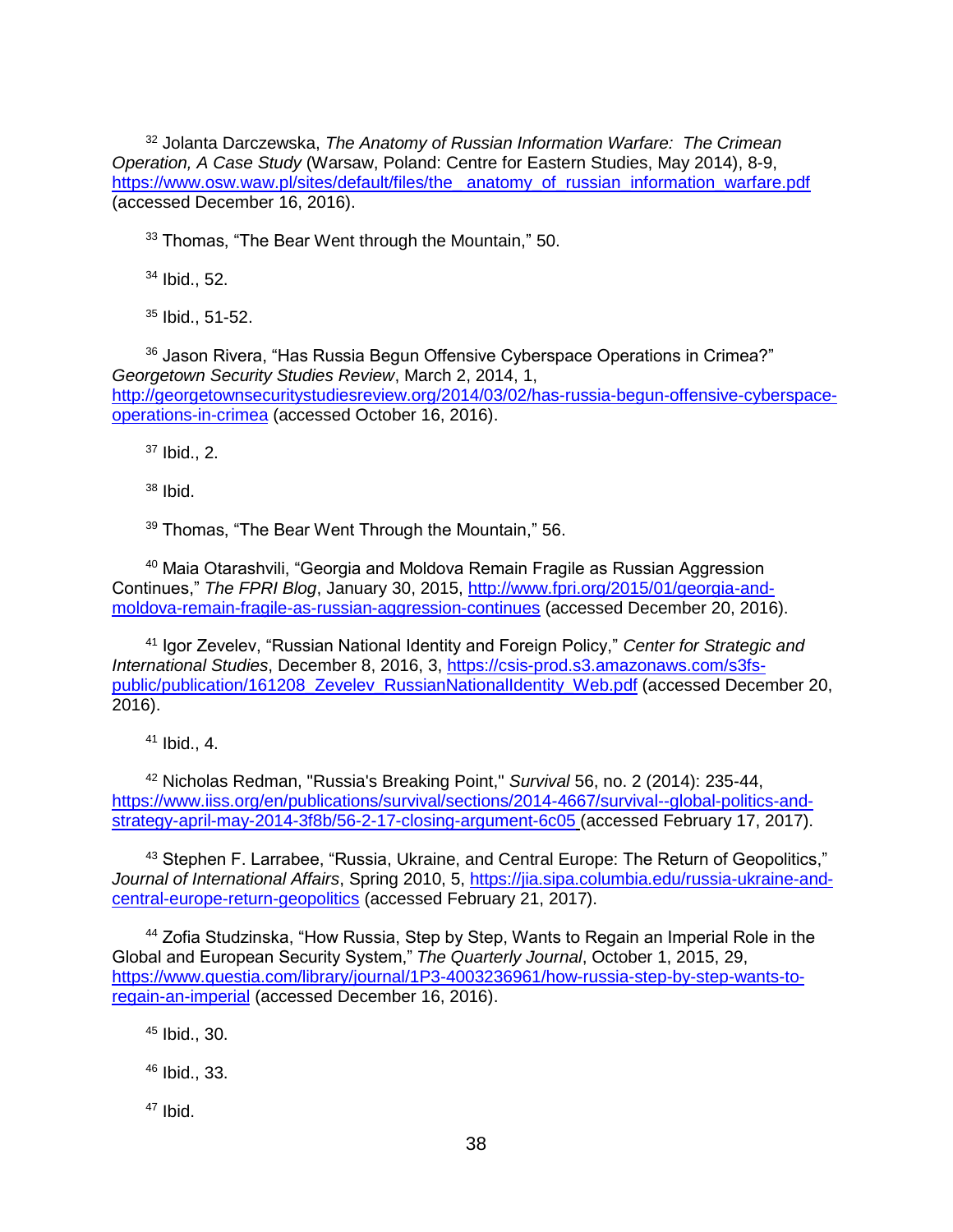<sup>48</sup> Larrabee, "Russia, Ukraine, and Central Europe: The Return of Geopolitics," 9.

<sup>49</sup> Studzinska, "How Russia, Step by Step, Wants to Regain an Imperial Role in the Global and European Security System," 30.

 $50$  Ibid.

<sup>51</sup> Ibid., 38.

<sup>52</sup> Keir Giles, "Russia's 'New' Tools for Confronting the West: Continuity and Innovation in Moscow's Exercise of Power," 47, [https://www.chathamhouse.org/publication/russias-new-tools](https://www.chathamhouse.org/publication/russias-new-tools-confronting-west)[confronting-west](https://www.chathamhouse.org/publication/russias-new-tools-confronting-west) (accessed December 16, 2016).

<sup>53</sup> U.S. Army Special Operations Command, *Little Green Men: A Primer on Modern Russian Unconventional Warfare, Ukraine 2013-2014* (Fort Bragg, NC: U.S. Army Special Operations Command, 2016), 54.

<sup>54</sup> Ibid., 56.

 $55$  Ibid.

<sup>56</sup> Giles, "Russia's 'New' Tools for Confronting the West: Continuity and Innovation in Moscow's Exercise of Power," 13.

<sup>57</sup> Phillip A Karber, *Lessons Learned from the Russo-Ukrainian War: Personal Observations* (Washington, DC: The Potomac Foundation, July 8, 2015), 34.

<sup>58</sup> Ibid., 35.

<sup>59</sup> Ibid., 35-36.

 $60$  Ibid., 36.

 $61$  Ibid.

 $62$  Ibid.

<sup>63</sup> Ibid., 37.

<sup>64</sup> Ibid., 38.

 $65$  Ibid.

<sup>66</sup> Maria Snegovaya, *Putin's Information War in Ukraine: Soviet Origins of Russia's Hybrid Warfare*, Russia Report 1 (Washington, DC: Institute for the Study of War, September 2015), 13-14,

[http://understandingwar.org/sites/default/files/Russian%20Report%201%20Putin's%20Informati](http://understandingwar.org/sites/default/files/Russian%20Report%201%20Putin) [on%20Warfare%20in%20Ukraine-](http://understandingwar.org/sites/default/files/Russian%20Report%201%20Putin) [%20Soviet%20Origins%20of%20Russias%20Hybrid%20Warfare.pdf](http://understandingwar.org/sites/default/files/Russian%20Report%201%20Putin) (accessed October 16,

2016).

<sup>67</sup> Ibid., 14.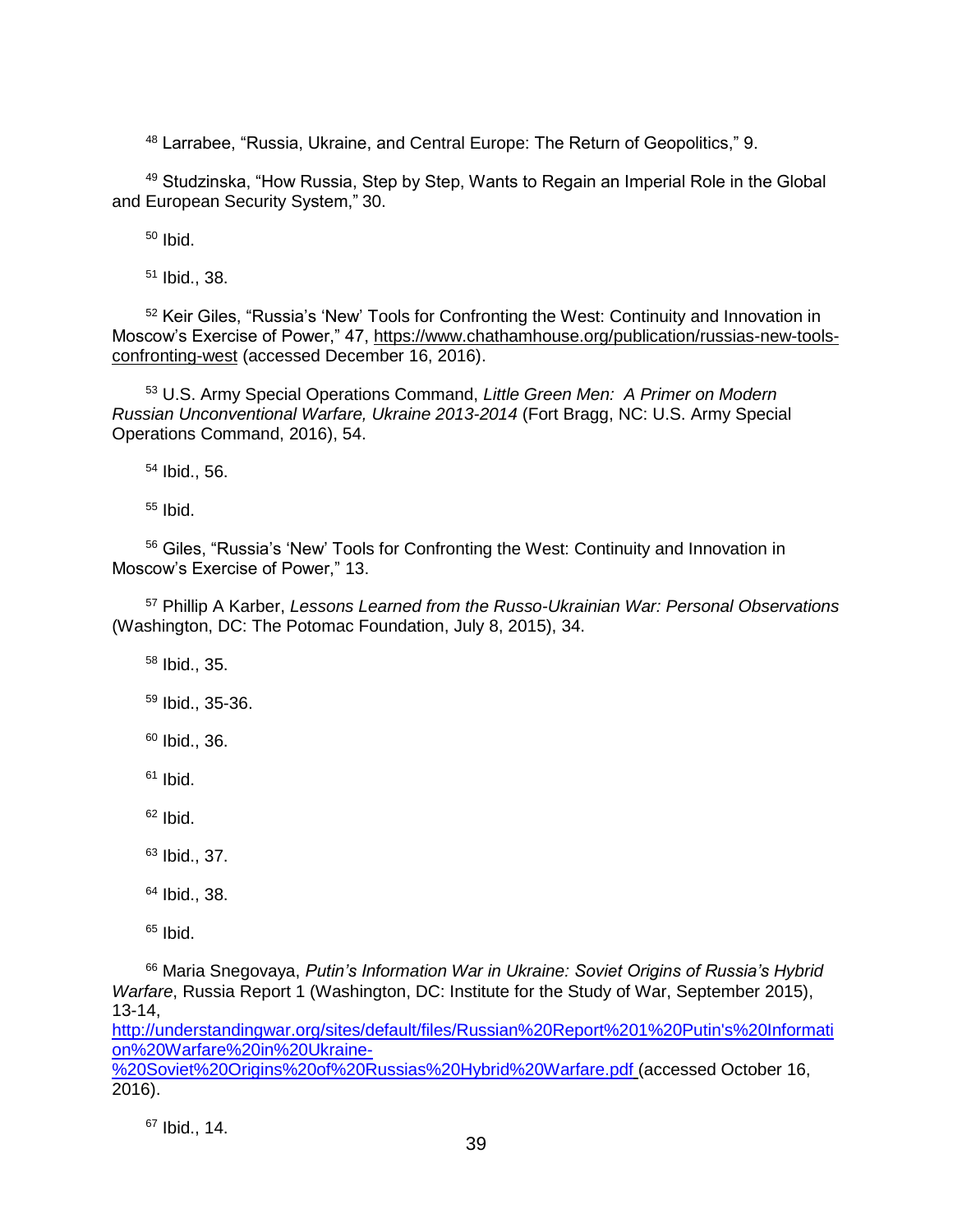$68$  Ibid.

<sup>69</sup> Rivera, "Has Russia Begun Offensive Cyberspace Operations in Crimea?" 2.

<sup>70</sup> Snegovaya, *Putin's Information War in Ukraine: Soviet Origins of Russia's Hybrid Warfare,* 18.

<sup>71</sup> Ray Nothstine, "5 Facts You Need to Know about the Russia-Syria Alliance," *Christian Post Reporter*, November 27, 2015, 1, [http://www.christianpost.com/news/islamic-state-russia](http://www.christianpost.com/news/islamic-state-russia-syria-alliance-five-facts-150940)[syria-alliance-five-facts-150940](http://www.christianpost.com/news/islamic-state-russia-syria-alliance-five-facts-150940) (accessed December 21, 2016).

<sup>72</sup> Dmitri Trenin, "Russia in the Middle East: Moscow's Objectives, Priorities, and Policy Drivers," April 5, 2016, [http://carnegie.ru/2016/04/05/russia-in-middle-east-moscow-s-objectives](http://carnegie.ru/2016/04/05/russia-in-middle-east-moscow-s-objectives-priorities-and-policy-drivers-pub-63244)[priorities-and-policy-drivers-pub-63244](http://carnegie.ru/2016/04/05/russia-in-middle-east-moscow-s-objectives-priorities-and-policy-drivers-pub-63244) (accessed January 23, 2017).

<sup>73</sup> Ibid.

<sup>74</sup> Itamar Rabinovich, "The Russian-U.S. Relationship in the Middle East: A Five-Year Projection," April 5, 2016, [http://carnegieendowment.org/2016/04/05/russian-u.s.-relationship-in](http://carnegieendowment.org/2016/04/05/russian-u.s.-relationship-in-middle-east-five-year-projection-pub-63243)[middle-east-five-year-projection-pub-63243](http://carnegieendowment.org/2016/04/05/russian-u.s.-relationship-in-middle-east-five-year-projection-pub-63243) (accessed January 23, 2017).

 $75$  Ibid.

 $76$  Ibid.

<sup>77</sup> Can Kasapoglu, "Act of Desperation or Game Changer? Russian Deployments in Syria," September, 22, 2015, 3,<http://www.edam.org.tr/tr/IcerikFiles?id=2044> (accessed January 29, 2016).

<sup>78</sup> Alexei Malashenko and Alexei Starostin, "How Far Can the Islamic Threat Reach?" *Russia in Global Affairs*, no. 4 (2016): 2, [http://eng.globalaffairs.ru/number/How-Far-Can-the-](http://eng.globalaffairs.ru/number/How-Far-Can-the-Islamic-Threat-Reach-18398)[Islamic-Threat-Reach-18398](http://eng.globalaffairs.ru/number/How-Far-Can-the-Islamic-Threat-Reach-18398) (accessed February 23, 2017).

 $79$  Ibid., 8.

 $80$  Ibid.

<sup>81</sup> Timothy Snyder, "Confused about Putin's Motives? Look at Ukraine," *Time Magazine Online*, September 30, 2015,<http://time.com/4054941/putin-russia-syria/> (accessed December 29, 2016).

<sup>82</sup> Lyse Doucet, "Why is Russia engaged in Aleppo?" *BBC*, November 16, 2016, <http://www.bbc.com/news/world-middle-east-37995780> (accessed December 29, 2016).

 $83$  Ibid.

<sup>84</sup> Tim Ripley, "Analysis: Russia's Military Intervention in Syria, One Year On," *Jane's Defense Weekly,* September 20, 2016, 1, [http://www.timripley.co.uk/articles/2016/Tim-Ripley-](http://www.timripley.co.uk/articles/2016/Tim-Ripley-Russia-Military-Syria.pdf)[Russia-Military-Syria.pdf](http://www.timripley.co.uk/articles/2016/Tim-Ripley-Russia-Military-Syria.pdf) (accessed December 16, 2016).

 $85$  Ibid.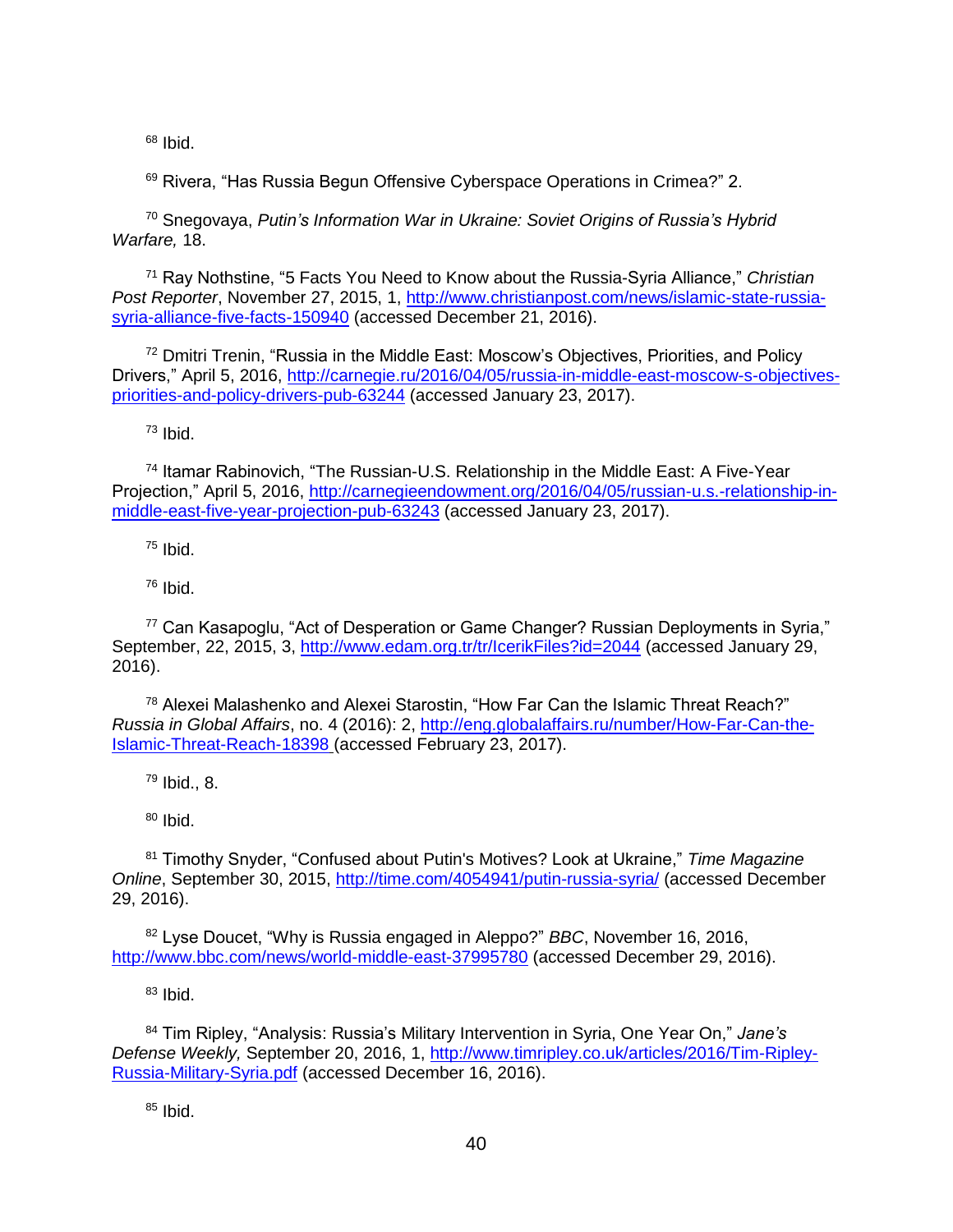<sup>86</sup> Ibid., 2.

 $87$  Ibid.

88 Rabinovich, "The Russian-U.S. Relationship in the Middle East: A Five-Year Projection."

89 Trenin, "Russia in the Middle East."

<sup>90</sup> Michael Kofman and Matthew Rojansky, *A Closer Look at Russia's Hybrid War*, Kennan Cable Number 7 (Washington, DC: Wilson Center, April 2015), 3, <https://www.files.ethz.ch/isn/190090/5-KENNAN%20CABLE-ROJANSKY%20KOFMAN.pdf> (accessed December 29, 2016).

<sup>91</sup> Janis Berzins, *Russian New Generation Warfare: Implications for Europe* (Latvia: National Defense Academy of Latvia, October 14, 2014), [http://www.europeanleadershipnetwork.org/russian-new-generation-warfare-implications-for](http://www.europeanleadershipnetwork.org/russian-new-generation-warfare-implications-for-europe_2006.html)[europe\\_2006.html](http://www.europeanleadershipnetwork.org/russian-new-generation-warfare-implications-for-europe_2006.html) (accessed December 29, 2016).

<sup>92</sup> Cohen and Hamilton, *The Russian Military and the Georgia War*, 86.

93 Ibid., 87.

<sup>94</sup> Ibid., 87-88.

<sup>95</sup> Pallin and Westerlund, "Russia's War in Georgia," 406-407.

<sup>96</sup> Ibid., 413.

<sup>97</sup> Frank G. Hoffman, *Conflict in the 21st Century: The Rise of Hybrid Wars* (Arlington, VA: Potomac Institute for Policy Studies, 2007), 8, [http://www.potomacinstitute.org/images/stories/publications/potomac\\_hybridwar\\_0108.pdf](http://www.potomacinstitute.org/images/stories/publications/potomac_hybridwar_0108.pdf) (accessed December 29, 2016).

<sup>98</sup> U.S. Army Special Operations Command, *Little Green Men,* 17.

<sup>99</sup> Snegovaya, *Putin's Information War in Ukraine*, 7.

 $100$  Ibid.

<sup>101</sup> Berzins, *Russian New Generation Warfare*, 4.

 $102$  Ibid

 $103$  Ibid.

 $104$  Ibid., 5.

<sup>105</sup> "Russian Federation – Army," *Jane's Sentinel Security Assessment – Russian and the CIS*, 3.

<sup>106</sup> Athena Bryce-Rogers, "Russian Military Reform in the Aftermath of 2008 Russia-Georgia War," *Demokratizatsiya* 21, no. 3 (July 2013): 352,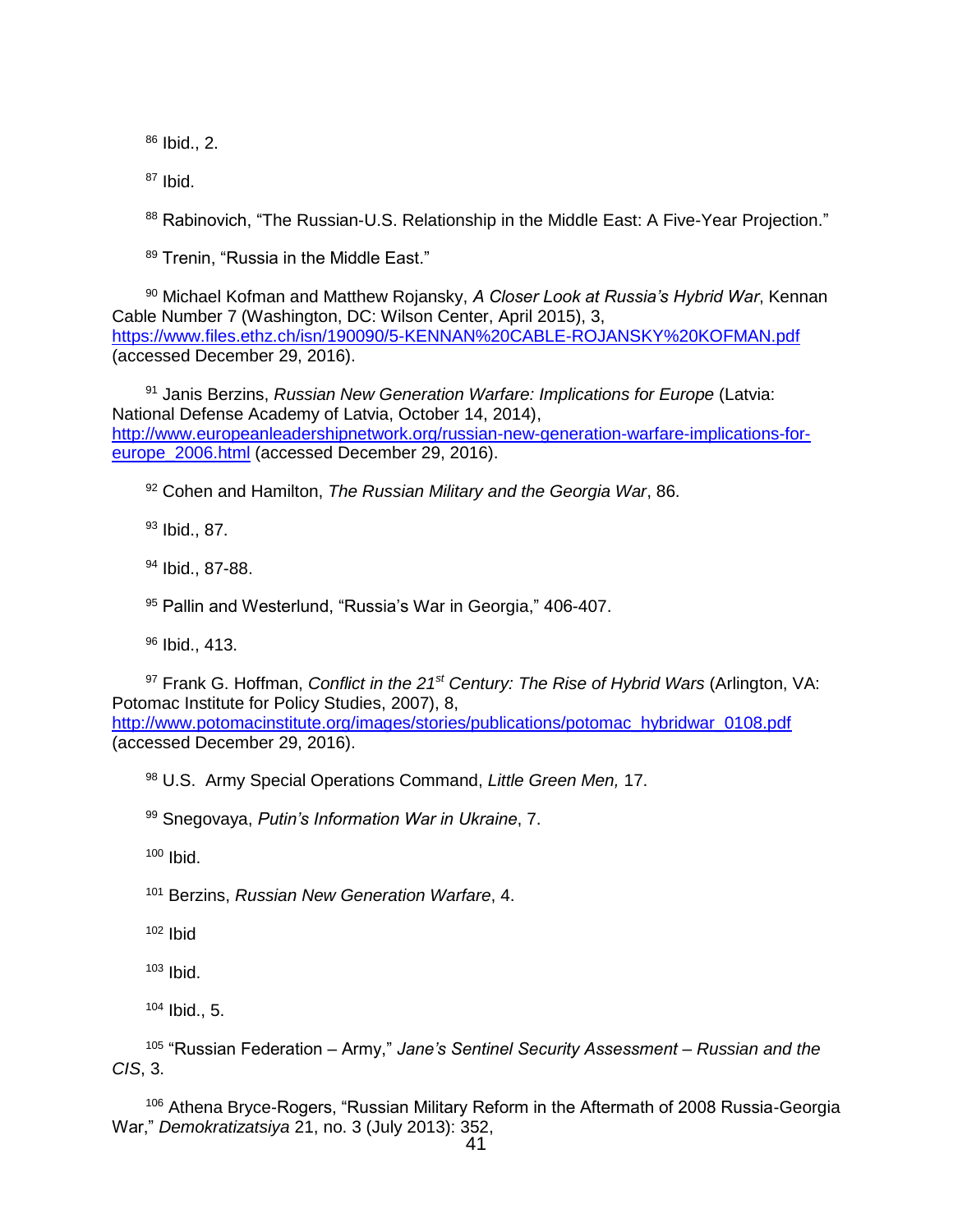https://www2.gwu.edu/~ieresgwu/assets/docs/demokratizatsiya%20archive/GWASHU\_DEMO [21\\_3/T0320R1173M61414/T0320R1173M61414.pdf](https://www2.gwu.edu/~ieresgwu/assets/docs/demokratizatsiya%20archive/GWASHU_DEMO_21_3/T0320R1173M61414/T0320R1173M61414.pdf) (accessed December 16, 2016).

<sup>107</sup> Cohen and Hamilton, *The Russian Military and the Georgia War*, 26.

<sup>108</sup> Bryce-Rogers, "Russian Military Reform in the Aftermath of 2008 Russia-Georgia War," 355.

<sup>109</sup> Cohen and Hamilton, *The Russian Military and the Georgia War*, 33-34.

<sup>110</sup> Ibid., 35.

 $111$  "Russian Federation – Army." 6.

<sup>112</sup> Dmitry Gorenburg, "Crimea Taught Us a Lesson, But not how the Russian Military Fights," *War on the Rocks,* May 2014, 3, [http://warontherocks.com/2014/05/crimea-taught-us-a](http://warontherocks.com/2014/05/crimea-taught-us-a-lesson-but-not-how-the-russian-military-fights)[lesson-but-not-how-the-russian-military-fights](http://warontherocks.com/2014/05/crimea-taught-us-a-lesson-but-not-how-the-russian-military-fights) (accessed October 16, 2016).

<sup>113</sup> Andrei Akulov, "What the Deployment of Russian S-300 Air Defense Systems to Syria Really Means," *Strategic Culture*, October 7, 2016, [http://www.strategic](http://www.strategic-culture.org/news/2016/10/07/what-the-deployment-russian-s-300-air-defense-systems-syria-really-means.html)[culture.org/news/2016/10/07/what-the-deployment-russian-s-300-air-defense-systems-syria](http://www.strategic-culture.org/news/2016/10/07/what-the-deployment-russian-s-300-air-defense-systems-syria-really-means.html)[really-means.html](http://www.strategic-culture.org/news/2016/10/07/what-the-deployment-russian-s-300-air-defense-systems-syria-really-means.html) (accessed February 21, 2017).

<sup>114</sup> Christian Lowe, "Georgia War Shows Russian Army Strong but Flawed," *Reuters*, August 20, 2008, 2, [http://www.reuters.com/article/us-georgia-ossetia-military](http://www.reuters.com/article/us-georgia-ossetia-military-idUSLK23804020080820)[idUSLK23804020080820](http://www.reuters.com/article/us-georgia-ossetia-military-idUSLK23804020080820) (accessed December 16, 2016).

<sup>115</sup> Bryce-Rogers, "Russian Military Reform in the Aftermath of 2008 Russia-Georgia War," 349.

<sup>116</sup> U.S. Army Special Operations Command, *Little Green Men*, 57.

<sup>117</sup> Gorenburg, "Crimea Taught Us a Lesson, But Not How the Russian Military Fights," 4.

<sup>118</sup> George Friedman, "Why Russia Is Threatening the US in Syria," October 4, 2016, <https://geopoliticalfutures.com/why-russia-is-threatening-the-us-in-syria/> (accessed February 21, 2017).

<sup>119</sup> [Andrei Akulov,](http://www.strategic-culture.org/authors/andrei-akulov.html) "Russia's Military Operation in Syria: What it Accomplished in One Year," *Strategic Culture,* October 3, 2016, [http://www.strategic-culture.org/news/2016/10/03/russia](http://www.strategic-culture.org/news/2016/10/03/russia-military-operation-syria-what-accomplished-one-year.html)[military-operation-syria-what-accomplished-one-year.html](http://www.strategic-culture.org/news/2016/10/03/russia-military-operation-syria-what-accomplished-one-year.html) (accessed February 21, 2017).

<sup>120</sup> Cohen and Hamilton, *The Russian Military and the Georgia War: Lessons and Implications*, 51.

<sup>121</sup> Bob Scales, "Bring Back Artillery Submunitions; Russian Threat Too Great," *Breaking Defense,* October 21, 2016, [http://breakingdefense.com/2016/10/bring-back-artillery](http://breakingdefense.com/2016/10/bring-back-artillery-submunitions-russian-threat-too-great)[submunitions-russian-threat-too-great](http://breakingdefense.com/2016/10/bring-back-artillery-submunitions-russian-threat-too-great) (accessed February 21, 2017).

<sup>122</sup> Tom Demerly, "A Russian Tactical Air Strike in Al-Bab, Syria Kills Three Turkish Soldiers: What May Have Gone Wrong?" *The Aviationist,* February 10, 2017,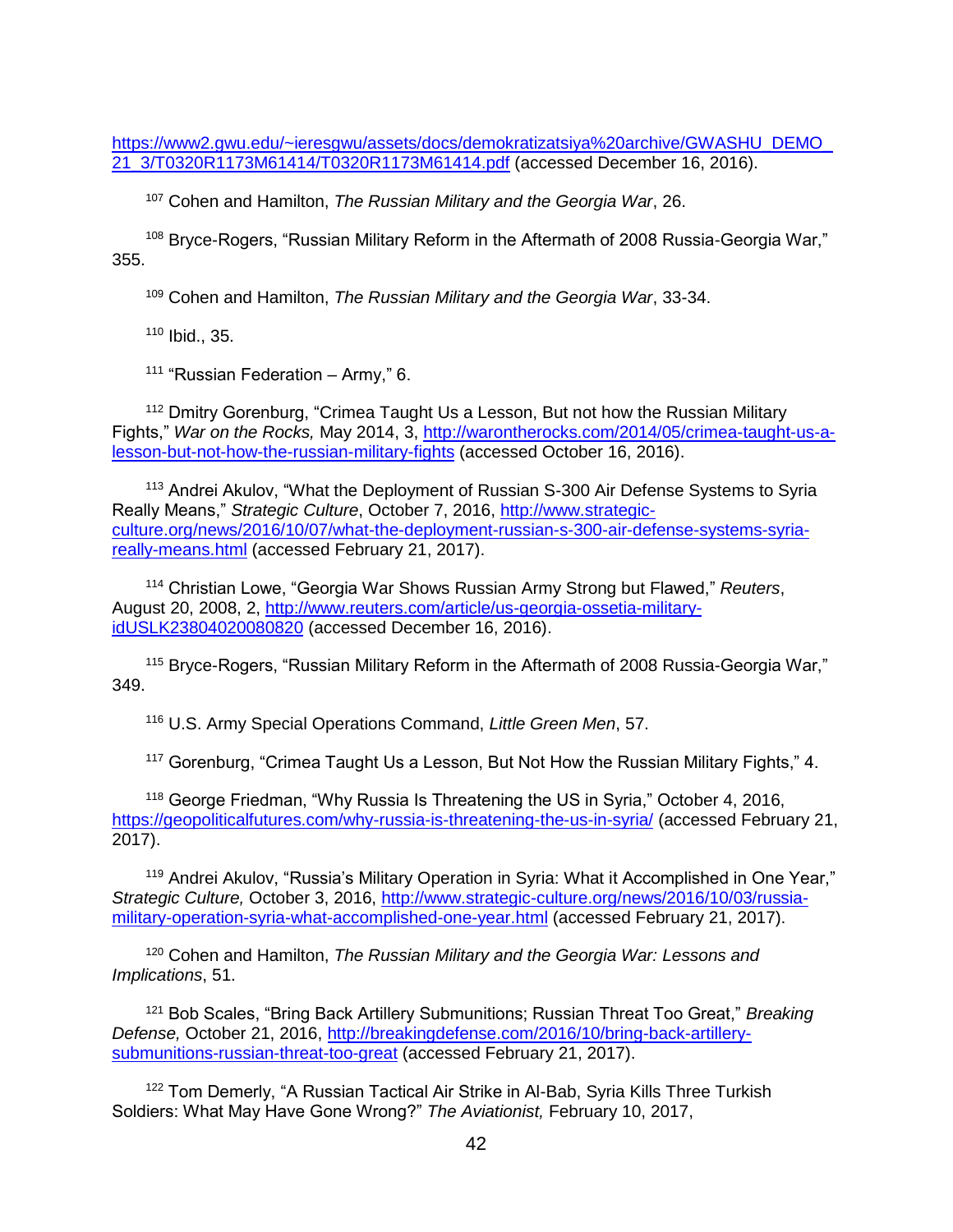[https://theaviationist.com/2017/02/10/analysis-russian-air-strike-in-syria-results-in-turkish](https://theaviationist.com/2017/02/10/analysis-russian-air-strike-in-syria-results-in-turkish-casualties)[casualties](https://theaviationist.com/2017/02/10/analysis-russian-air-strike-in-syria-results-in-turkish-casualties) (accessed February 21, 2017).

<sup>123</sup> Adrian Croft, "Russia Could Soon Run Multiple Ukraine-sized Operations: U.S. General," *Reuters,* January 16, 2015, [http://www.reuters.com/article/us-nato-russia](http://www.reuters.com/article/us-nato-russia-idUSKBN0KP1F620150116)[idUSKBN0KP1F620150116](http://www.reuters.com/article/us-nato-russia-idUSKBN0KP1F620150116) (accessed February 23, 2017).

 $124$  Ibid.

<sup>125</sup> Kathleen H. Hicks and Heather A. Conley, *Evaluating Future U.S. Army Force Posture in Europe*, Phase 2 Report (New York: Rowman and Littlefield, June 2016), X.

<sup>126</sup> Kathleen H. Hicks and Heather A. Conley, *Evaluating Future U.S. Army Force Posture in Europe,* Phase 1 Report (New York: Rowman and Littlefield, February 2016), 3.

<sup>127</sup> Ibid.

 $128$  Ibid.

<sup>129</sup> U.S. Joint Chiefs of Staff, *Joint Forcible Entry Operations*, Joint Publication 3-18 (Washington, DC: U.S. Joint Chiefs of Staff, November 27, 2012), I-1, [http://www.dtic.mil/doctrine/new\\_pubs/jp3\\_18.pdf](http://www.dtic.mil/doctrine/new_pubs/jp3_18.pdf) (accessed February 23, 2017).

<sup>130</sup> U.S. Department of Defense, *Joint Access Operating Concept* (Washington, DC: U.S. Joint Chiefs of Staff, January, 17, 2012), ii, [https://www.defense.gov/Portals/1/Documents/pubs/JOACJan%202012\\_Signed.pdf](https://www.defense.gov/Portals/1/Documents/pubs/JOACJan%202012_Signed.pdf) (accessed February 23, 2017).

<sup>131</sup> Ibid., 18.

<sup>132</sup> Colonel Roberto Gomez, USMC, interview by author, Carlisle, PA, January 3, 2017.

<sup>133</sup> U.S. Department of Defense, *Joint Access Operating Concept,* 19.

<sup>134</sup> Ibid, 23.

<sup>135</sup> Ibid, 28.

 $136$  Ibid.

<sup>137</sup> U.S. Department of the Army, *Mission Command,* Army Doctrine Reference Publication (ADRP) 6-0 (Washington, DC: U.S. Department of the Army, May 7, 2012), 1-1, [https://fas.org/irp/doddir/army/adrp6\\_0.pdf](https://fas.org/irp/doddir/army/adrp6_0.pdf) (accessed February 23, 2017).

 $138$  Ibid.

<sup>139</sup> U.S. Department of Defense, *Joint Access Operating Concept*, 34.

<sup>140</sup> Taylor Teaford, "The 2015 Wargaming Program: Preparing for the Future Operating Environment," *The Marine Corps Gazette* 100, no. 2 (2016): [https://www.mca](https://www.mca-marines.org/gazette/2016/02/2015-wargaming-program)[marines.org/gazette/2016/02/2015-wargaming-program](https://www.mca-marines.org/gazette/2016/02/2015-wargaming-program) (accessed February 23, 2017).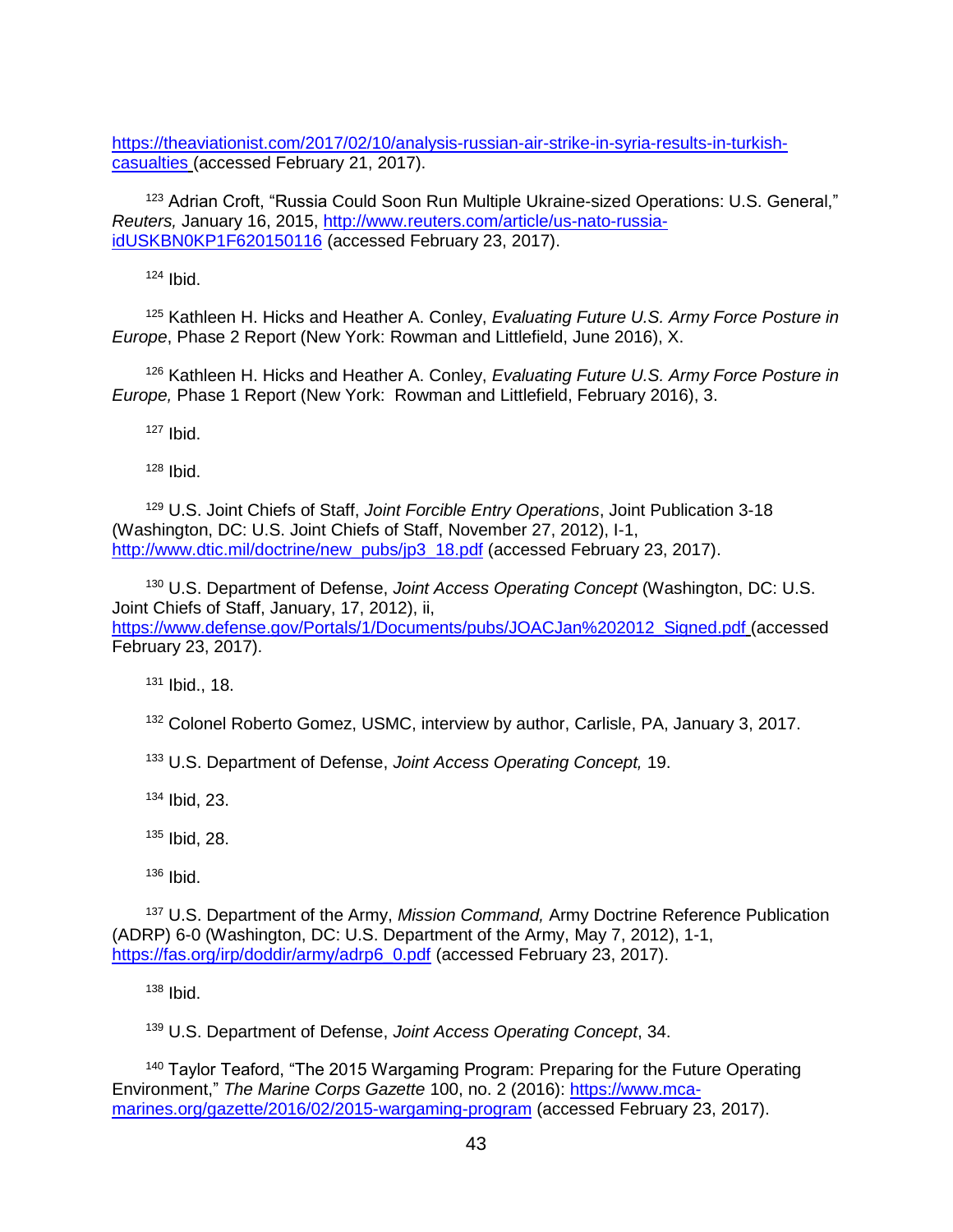<sup>141</sup> U.S. Marine Corps Combat Development Command, "Expeditionary Warrior 2013: Future Maritime Operations for the 21st Century Operating Environment," Final Report, June 6, 2013, 5.

<sup>142</sup> Ibid., ii.

<sup>143</sup> Ibid., i.

<sup>144</sup> Ibid., ii.

 $145$  Ibid.

 $146$  Ibid.

<sup>147</sup> Ibid.

 $148$  Ibid., iv.

<sup>149</sup> Vincent Alcazar and Thomas M. Lafleur, "A Role for Land Warfare Forces in Overcoming A2/AD," *Military Review*, November 2012-December 2013, 79, [http://usacac.army.mil/CAC2/Military](http://usacac.army.mil/CAC2/Military%20Review/Archives/English/MilitaryReview_20131231_art014.pdf) [Review/Archives/English/MilitaryReview\\_20131231\\_art014.pdf](http://usacac.army.mil/CAC2/Military%20Review/Archives/English/MilitaryReview_20131231_art014.pdf) (accessed February 23, 2017).

 $150$  Ibid.

 $151$  Ibid.

<sup>152</sup> Ibid, 81.

<sup>153</sup> John R. Deni, "U.S. Leadership and NATO: Modifying America's Forward Presence in Eastern Europe," *Parameters* 46 (Spring 2016) 36, [http://www.strategicstudiesinstitute.army.mil/pubs/parameters/issues/Spring\\_2016/7\\_Deni.pdf](http://www.strategicstudiesinstitute.army.mil/pubs/parameters/issues/Spring_2016/7_Deni.pdf)

(accessed December 20, 2016).

 $154$  Ibid.

<sup>155</sup> Ibid.

<sup>156</sup> William T. Johnsen, *Re-Examining the Roles of Landpower in the 21st Century and Their Implications* (Carlisle Barracks, PA: Strategic Studies Institute, U.S. Army War College, November 2014), 36,

<http://www.strategicstudiesinstitute.army.mil/pubs/display.cfm?pubID=1237> (accessed May 26, 2016).

<sup>157</sup> United States Army, United States Marine Corps, United States Special Operations Command, *Strategic Landpower: Winning the Clashes of Wills* (Washington, DC: TRADOC, September 2013), 7,

[http://www.tradoc.army.mil/FrontPageContent/Docs/Strategic%20Landpower%20White%20Pap](http://www.tradoc.army.mil/FrontPageContent/Docs/Strategic%20Landpower%20White%20Paper.pdf) [er.pdf](http://www.tradoc.army.mil/FrontPageContent/Docs/Strategic%20Landpower%20White%20Paper.pdf) (accessed January 29, 2016).

<sup>158</sup> Hicks and Conley, *Evaluating Future U.S. Army Force Posture in Europe*, Phase 2 Report, xi.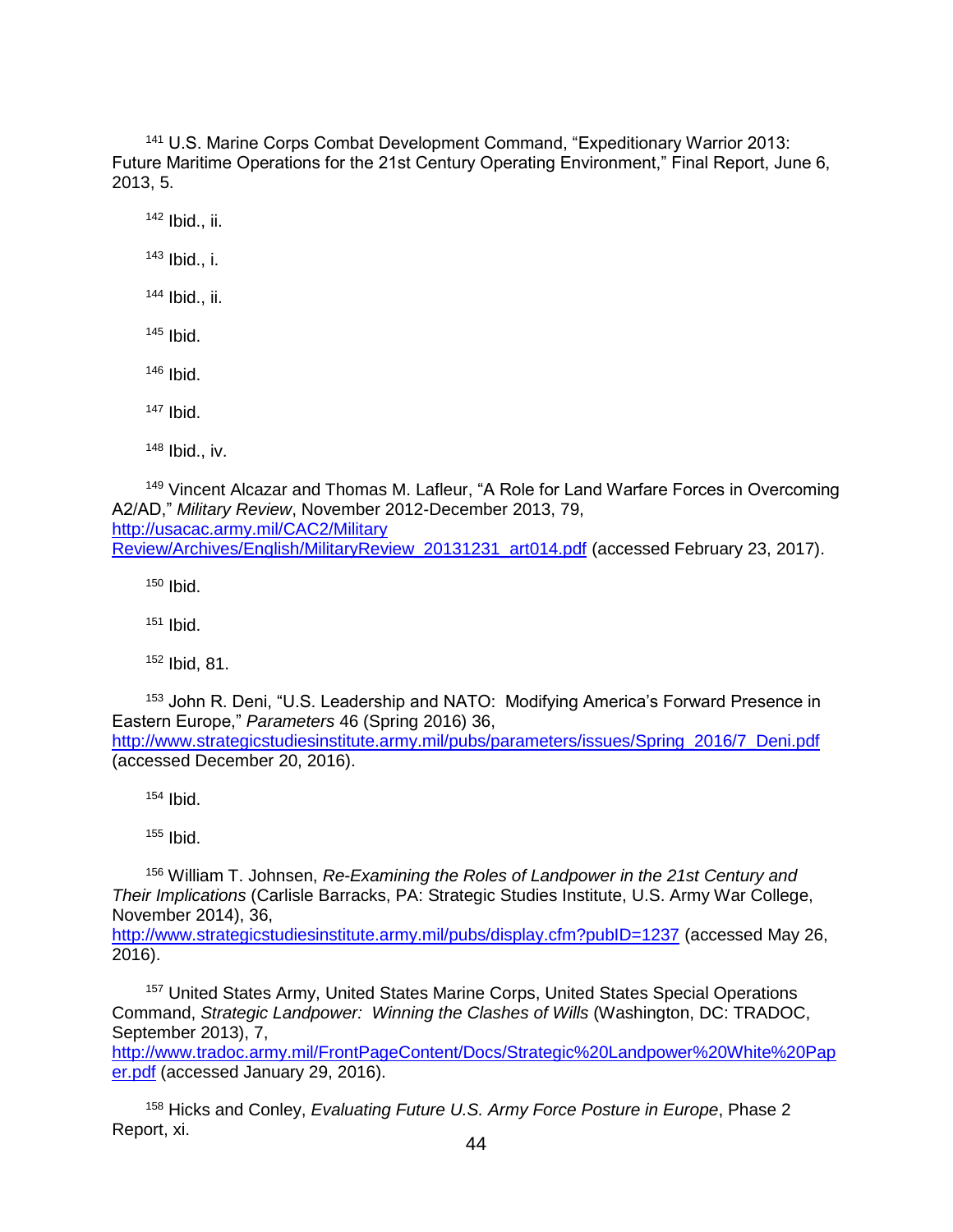<sup>159</sup> Ibid., 15.  $160$  Ibid., 60.  $161$  Ibid., 3.

<sup>162</sup> U.S. Department of the Army, *The U.S. Army Operating Concept: Win in a Complex World, 2020-2040*, TRADOC Pamphlet 525-3-1 (Fort Eustis, VA: TRADOC, October 31, 2014), i, <http://www.tradoc.army.mil/tpubs/pams/tp525-3-1.pdf> (accessed February 23, 2017).

<sup>163</sup> Ibid., 24.

<sup>164</sup> Jason Wesbrock, Glenn Harned, and Preston Plous, "Special Operations Forces and Conventional Forces: Integration, Interoperability, and Interdependence," *PRISM* 6, no. 3 (December 7, 2016): 90.

<sup>165</sup> Scott W. Kelly and Chad A. Mcgougan, "RAF and SOF Integration," in *Regionally Aligned Forces: Concept Viability and Implementation* (Carlisle Barracks, PA: U.S. Army War College, March 2015), 103.

<sup>166</sup> Hicks and Conley, *Evaluating Future U.S. Army Force Posture in Europe,* Phase 2 Report, 60.

 $167$  Ibid.

<sup>168</sup> Ibid., 61.

<sup>169</sup> Karber, *Lessons Learned from the Russo-Ukrainian War*, 12.

<sup>170</sup> Hicks and Conley, *Evaluating Future U.S. Army Force Posture in Europe*, Phase 2 Report, 34.

<sup>171</sup> Ibid., 9.

<sup>172</sup> U.S. Department of Defense, *Joint Access Operating Concept,* 34.

<sup>173</sup> Ibid.

 $174$  Ibid.

<sup>175</sup> Fires Center of Excellence, "Strategic and Operational Fires Commands," briefing slides without scripted commentary, Fort Sill, OK, December 2016.

<sup>176</sup> Ibid.

<sup>177</sup> Nicholas Fedyk, "Russian 'New Generation' Warfare: Theory, Practice, and Lessons for U.S. Strategists," *Small Wars Journal,* August 25, 2016, 4-5, [http://smallwarsjournal.com/jrnl/art/russian-"new-generation"-warfare-theory-practice-and](http://smallwarsjournal.com/jrnl/art/russian-)[lessons-for-us-strategists](http://smallwarsjournal.com/jrnl/art/russian-) (accessed December 20, 2016).

<sup>178</sup> Hicks and Conley, *Evaluating Future U.S. Army Force Posture in Europe*, Phase 2 Report, 45.